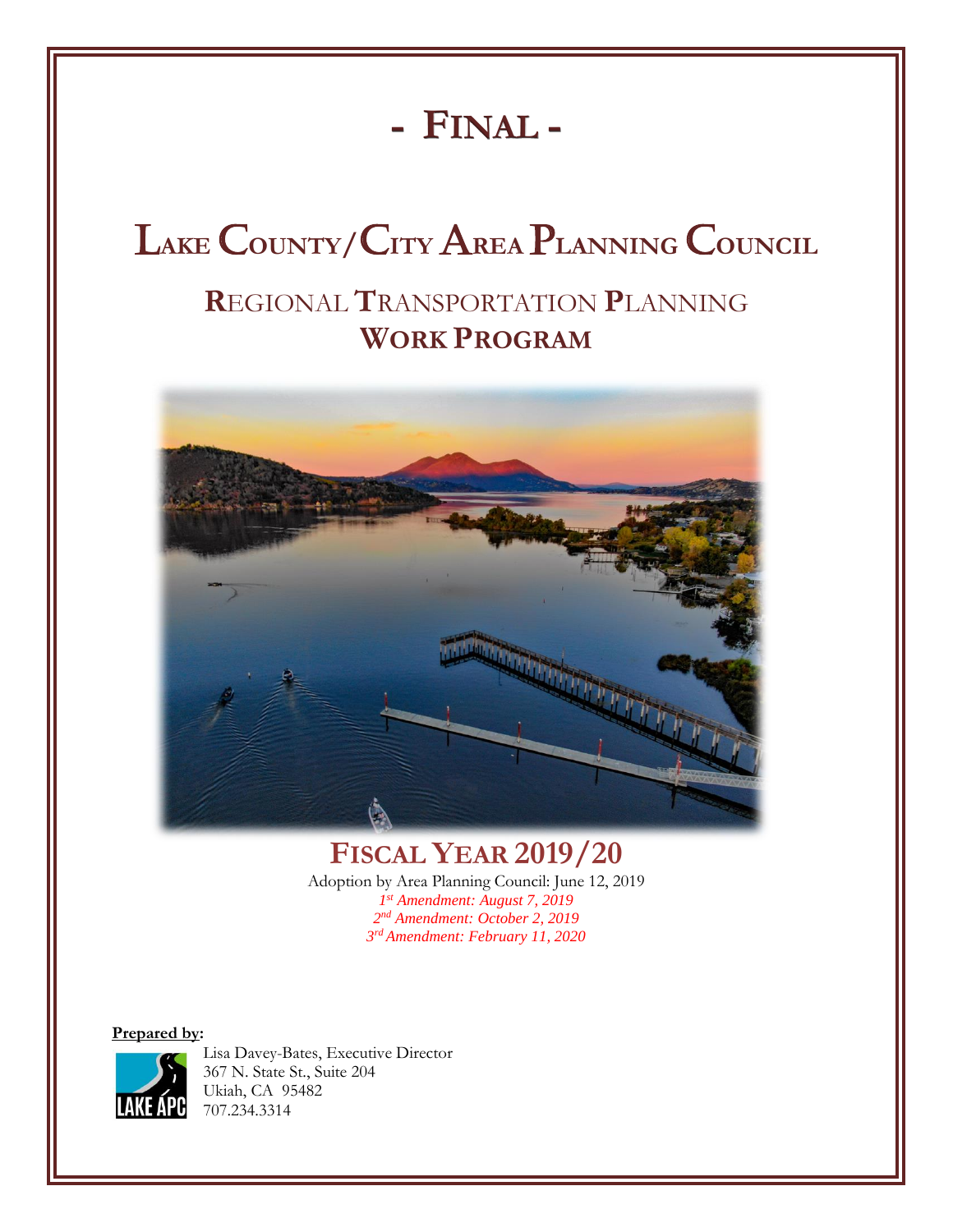# **TABLE OF CONTENTS**

| <b>TOPIC</b> | Page |
|--------------|------|
|              |      |
|              |      |
|              |      |
|              |      |
|              |      |
|              |      |
|              |      |
|              |      |
|              |      |
|              |      |

#### **SUMMARY OF WORK ELEMENTS:**

| п | Work Element 600: Regional Planning & Intergovernmental Coordination  17                |  |
|---|-----------------------------------------------------------------------------------------|--|
|   |                                                                                         |  |
| п |                                                                                         |  |
| п |                                                                                         |  |
| п |                                                                                         |  |
| п | Work Element 605: Federal & State Grant Preparation & Monitoring Program 25             |  |
|   |                                                                                         |  |
| п |                                                                                         |  |
| п |                                                                                         |  |
| ■ |                                                                                         |  |
| п |                                                                                         |  |
| ■ |                                                                                         |  |
| п |                                                                                         |  |
| п |                                                                                         |  |
| ٠ |                                                                                         |  |
| ■ | Work Element 615: Hwy 20 Northshore Traffic Calming Plan and EFS (Carryover) 38         |  |
| п |                                                                                         |  |
| ■ | Work Element 617: State Route 53 Corridor Local Circulation Study (New)  41             |  |
|   | Work Element 618: Lake Transit Authority Bus Passenger Facilities Plan (Carryover)  43  |  |
| п | Work Element 619: Lake County Pedestrian Facility Needs Inventory & EFS (Carryover)  45 |  |
|   | Work Element 620: Vehicle Miles Traveled Regional Baseline Study (New) 47               |  |
|   |                                                                                         |  |
|   |                                                                                         |  |
|   |                                                                                         |  |
|   |                                                                                         |  |
|   |                                                                                         |  |
|   | Appendix $A$ – Project Status of 2018/19 Work Program                                   |  |
|   | Appendix B - Overall Work Program and Budget Revenue Summary FY 2019/20                 |  |

- **•** Appendix  $C$  Memorandum of Understanding
- $\triangle$  Appendix D Fiscal Year 2019/20 Federal Planning Factors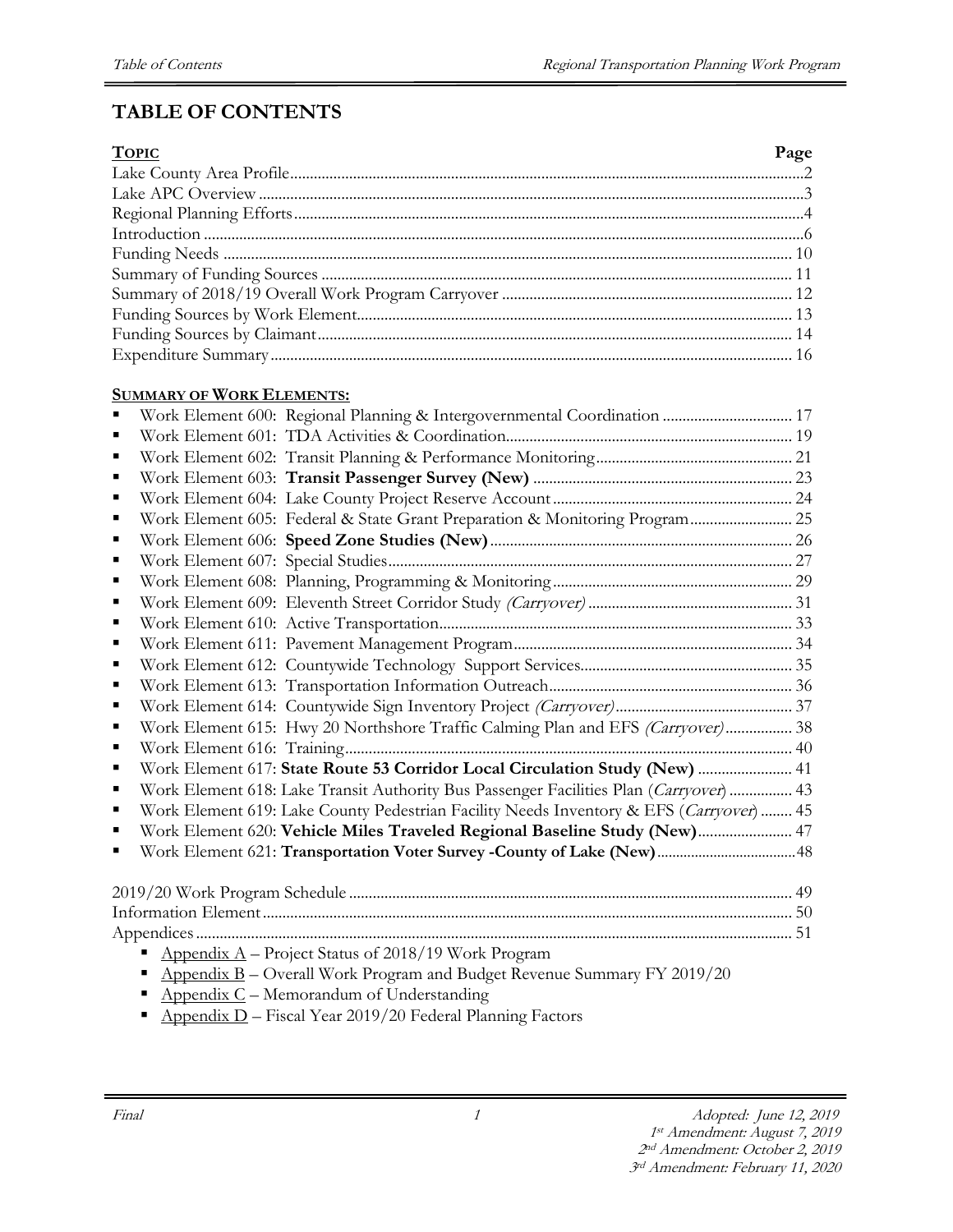# **LAKE COUNTY AREA PROFILE**

Lake County lies within the coastal range of mountains approximately 100 miles north of San Francisco and 35 miles east of the Pacific Ocean. It is surrounded by Mendocino County on the west, Sonoma and Napa Counties to the south, and Yolo, Colusa and Glenn Counties on the east. State Highway 20 connects the area with both U.S. 101 and Interstate 5. The northern third of the county is largely unoccupied, much of it lying within the Mendocino National Forest.

According to the estimates from the California Department of Finance, the total population in Lake County was 65,071 in 2019. This included the unincorporated population of 45,437 and the incorporated population of 19,634. Clearlake is the larger of the two incorporated cities, with a population of 14,828. Lakeport has a population of 4,806. The majority of the population of the county resides along the shores of Clear Lake, the most prominent geographical feature of Lake County.

Lake County, although rural in nature, has a number of transportation problems. The ground transportation network is impacted by topography, an aging population, declining financial resources and high nonresident recreational traffic use. Many of these and other important issues are identified in the 2017 Regional Transportation Plan, adopted February 14, 2018**.** 

The largest income producing industries are agriculture, located in the lowlands to the west and southwest of Clear Lake, tourism, and geothermal development, located in the mountainous terrain in the southwestern portion of the County. In recent years, employment associated with tribal economic development has also become a significant factor.

Finally, another important factor facing the region is the steady increase of commuting traffic. To look at this issue more closely, a four-county Inter-Regional Partnership (IRP) Report was completed in June 2004 concerning jobs-housing imbalances in Mendocino, Lake, Napa, and Sonoma Counties. The report presented the case that, even though a jobs-housing imbalance crisis may not be apparent yet, indications are that if nothing is done this will be a serious issue in the near future.

A County-Wide Micro Simulation Model was completed in FY 2012/13 to analyze projected traffic growth and prioritize transportation projects on the State Highways in Lake County. The Middletown Community Action Plan and Engineered Feasibility Study were also completed in FY 2013/14 to enhance interregional and regional travel while balancing the community of Middletown's needs.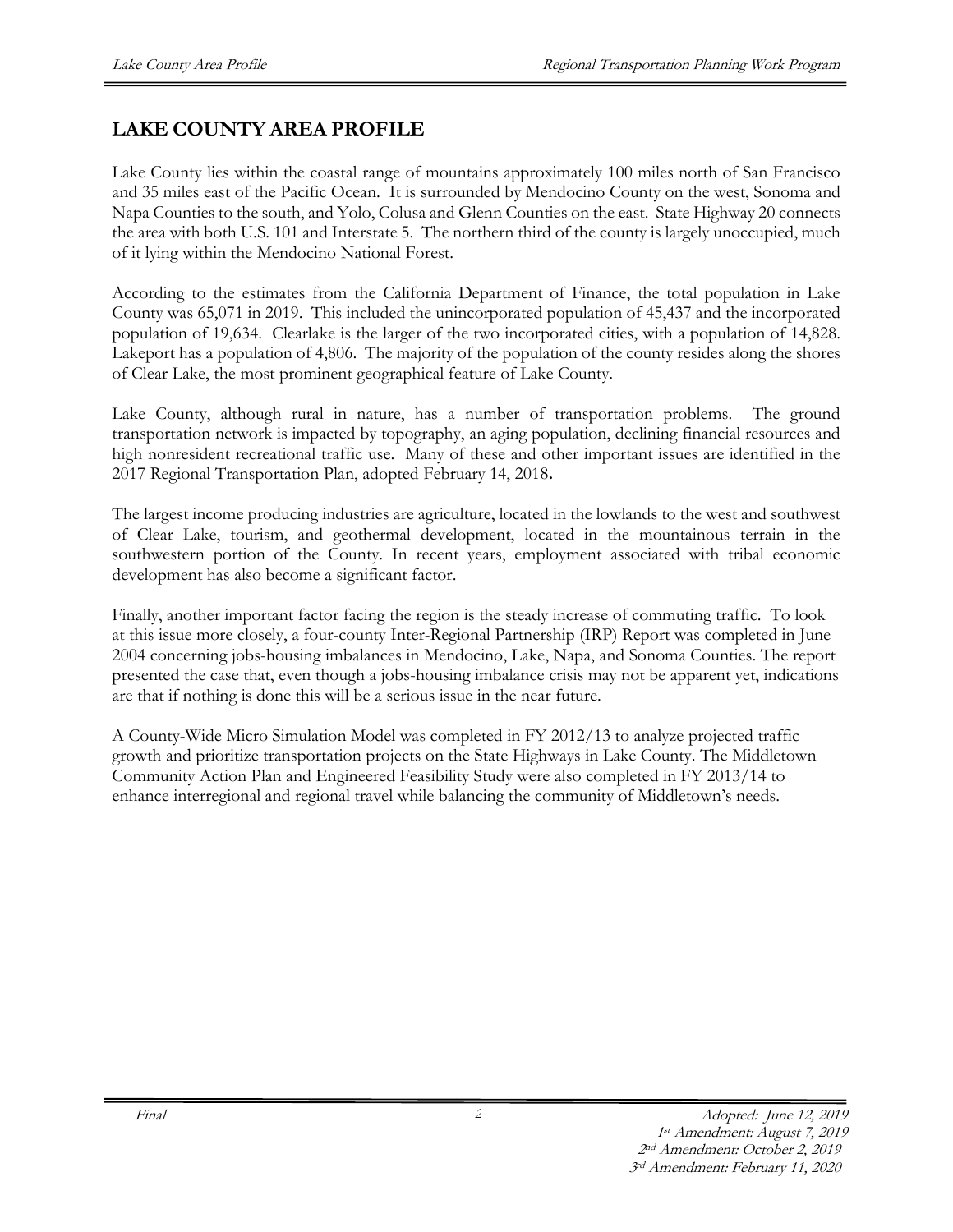# **LAKE APC OVERVIEW**

The Lake County/City Area Planning Council (APC) was established in June 1972 by a Joint Powers Agreement. Subsequently, it was designated by the Secretary of Transportation as the Regional Transportation Planning Agency for Lake County. The cooperative relationship between Caltrans and Area Planning Council was formalized by a Memorandum of Understanding.

The member entities amended the Joint Powers Agreement in 1986 to change the membership of the Area Planning Council. It is now composed of eight (8) members, including two (2) members of the Lake County Board of Supervisors, two (2) city council members from the City of Lakeport, two (2) city council members from the City of Clearlake, and two (2) citizen members selected at large by the Board of Supervisors. Two committees serve to advise the Area Planning Council.

The Policy Advisory Committee (PAC) is composed of the members of the Area Planning Council itself, together with the District One Director of Transportation, or his representative, from the Caltrans Office in Eureka. The Technical Advisory Committee (TAC) is composed of the Director of Public Works of Lake County, the Community Development Directors of Lake County and the cities of Clearlake and Lakeport, the City Engineers of Clearlake and Lakeport, the Commander of the Lake County Office of the California Highway Patrol, and a transportation planner from the Caltrans District One Office.

The Lake County/City Area Planning Council has an active Social Services Transportation Advisory Council (SSTAC). The SSTAC was established to meet the intent of Senate Bill 498 (1987). The SSTAC assists the Area Planning Council in the identification of transit needs that may be reasonable to meet by establishing or contracting for new public transportation services, or specialized transportation services, or by expanding existing services. Recently the SSTAC has been meeting more frequently and in conjunction with the Lake County Transportation Coalition to facilitate coordination of public transit and other transportation needs.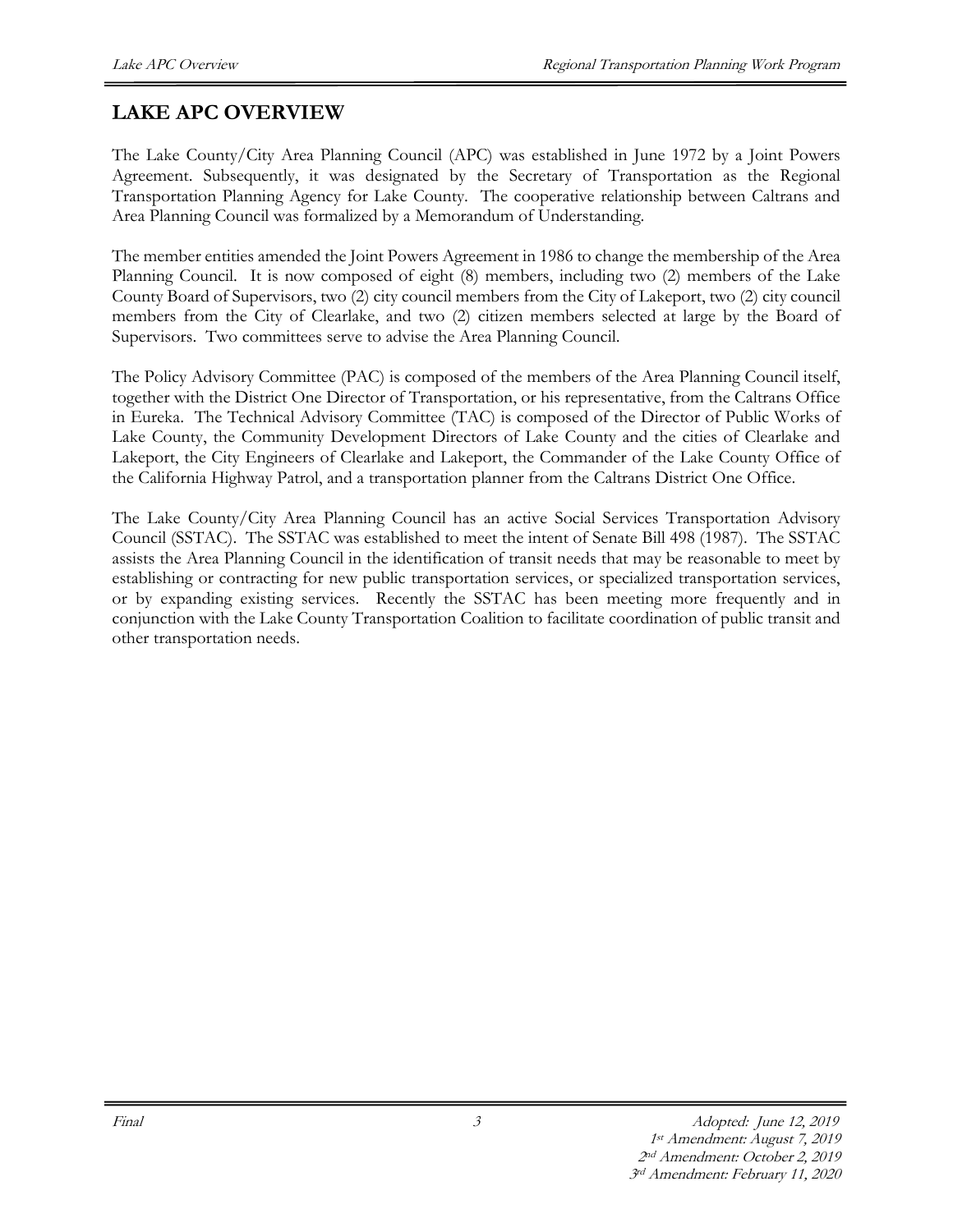# **REGIONAL PLANNING EFFORTS**

In October, 1995, the Area Planning Council adopted the Transit Improvement Plan. This Plan was the culmination of a comprehensive transit study performed by a consultant with extensive input from County and City representatives, local elected officials, transit providers, and a wide range of interests in Lake County. One of the major recommendations of the Plan was to form a Transit Authority to provide transit service in Lake County through a Joint Powers Agreement. Establishment of a Transit Authority was approved by the County and the two incorporated cities in December, 1995. In addition, a part-time Transit Manager was hired on a contract basis to oversee transit development and implementation of the Transit Plan.

In Fiscal Year 2007/08, Lake County 2030, a comprehensive planning tool, was initiated under Work Element 618 of the Work Program. This project was partially funded with State Planning and Research and Rural Blueprint grant funds that were provided through Caltrans. The project was completed in five phases, and consisted of an extensive outreach process to gain knowledge and input by citizens, local elected officials, local agencies and other stakeholders of their "vision" for Lake County. From that information, the vision and principles, and draft alternative scenarios were developed. A Blueprint Advisory Committee (BPAC) developed four alternative growth scenarios that were considered through another series of community workshops, for the eventual consensus on a Preferred Growth Scenario. The goal of the planning tool and resources is to help local agency staff and project designers, property owners and developers to incorporate Blueprint Principles into planning documents and development project plans. The project began in Fiscal Year 2007/08, and the final Blueprint Plan was adopted in October 2010.

In 2011, the Lake APC, in coordination with LTA, developed a Non-Emergency Medical Transportation (NEMT) Plan to get a better assessment of the needs in Lake County, consider program alternatives, and research potential funding options. The NEMT Plan provided direction to begin addressing NEMT needs in Lake County, including an implementing budget with a start-up package of projects, a mobility manager/brokerage function and Lake Transit service enhancements. Based on the outcome of the NEMT Plan, a determination was made that there was a serious need for Non-Emergency Transportation Services in Lake County. In FY 2015/16 the Lake APC began allocating 5% of LTF estimated revenues to the Consolidated Transportation Services Agency to begin the recruitment of a Mobility Manager, in which has been focusing on NEMT Services throughout Lake County.

In July 2011, the Lake APC received notification from Caltrans that we had been awarded Partnership Planning funds to complete a Community Action Plan (CAP) in Middletown. The purpose of the CAP is to conduct a comprehensive community outreach effort in Middletown to assist with the development of transportation alternatives along the corridor. Caltrans District 1 also received State Planning & Research funding in 2011 to complete an Engineered Feasibility Study (EFS) within the south portion of the SR 29 corridor to analyze potential transportation improvement alternatives to enhance interregional and regional travel while balancing community needs. The project was completed in FY 2013/14.

Lake Area Planning Council was awarded 5304 Rural Transit Planning funds in August 2012 to conduct a Transit Development Plan Update and Marketing Plan. The consultant and Lake APC worked in partnership with Lake Transit Authority to complete the Plan June 2015. Several of the project's tasks include public outreach, including completion of surveys and interviews of existing and potential riders of the transit system. The Plan will develop a five-year operating and capital plan including cost projections. The Marketing Plan will provide marketing strategies and tools to promote the transit system.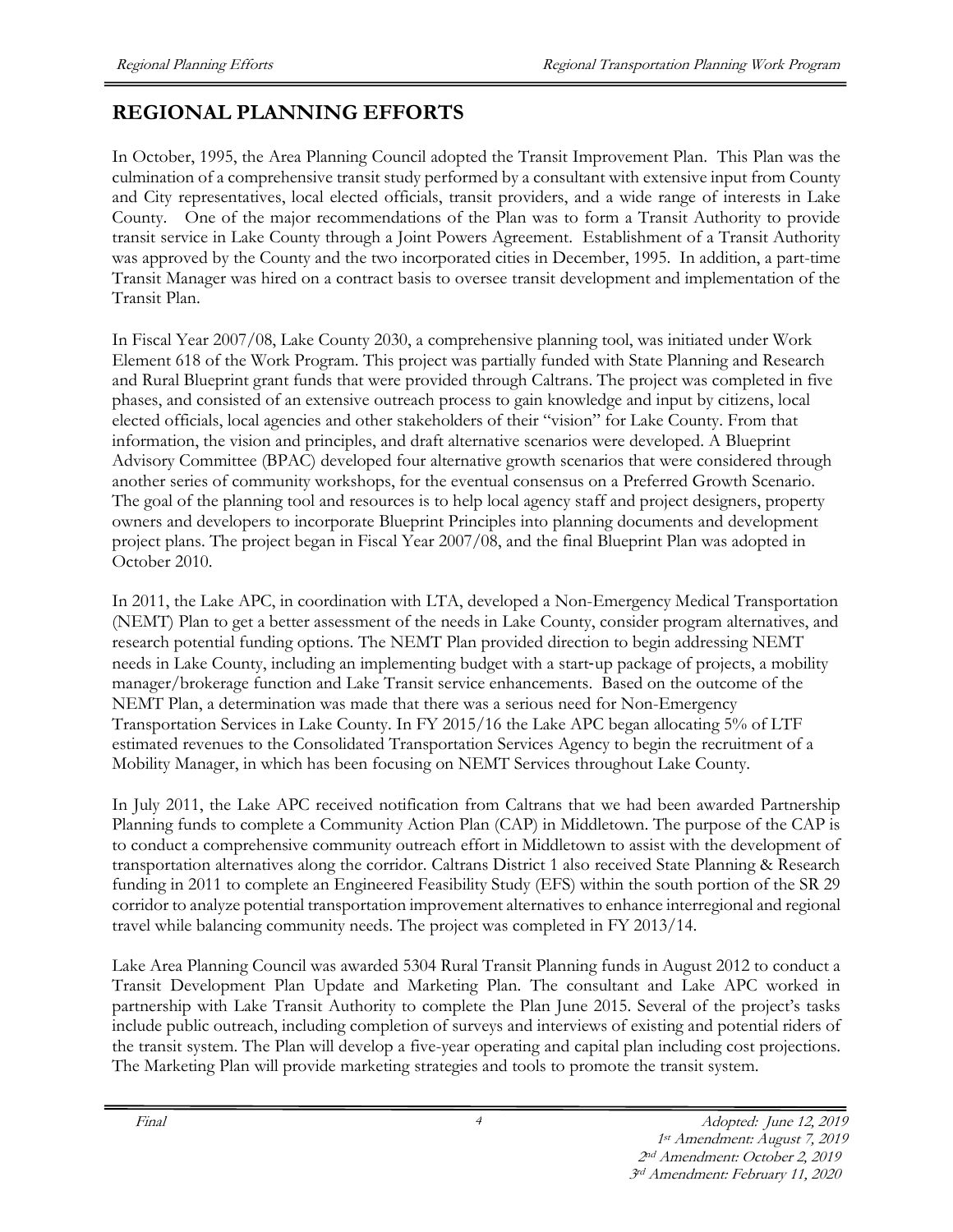In 2015, the Lake APC completed the Lake County Coordinated Public Transit–Human Services Transportation Plan. The goal of the Plan was to identify community mobility needs, identify a variety of strategies, and develop an implementation plan in relation to organizational roles and responsibilities for improving mobility of low-income, older adults and Lake County residents with disabilities. The top three priority goals and strategies identified in the Coordinated Plan to resolve NEMT services included: 1) Support, maintain and Enhance Lake County Public Transportation Services, 2) Build capacity for specialized transportation alternatives, including formalizing a sustainable CTSA; and 3) Develop sustainable NEMT solutions.

The Lake County/City Area Planning Council in partnership with Lake Transit Authority also recently completed a Transit Hub Location Plan which was used to identify a preferred location for a new transit hub in the City of Clearlake at the intersection of Dam Road Extension and South Center Drive. The Plan was adopted by the Lake PAC in the Spring of 2017.

A further notable accomplishment was the 2016 adoption of the Lake County Active Transportation Program (ATP) Plan. The Plan will be used to strengthen the opportunity for future grant funds for Active Transportation projects throughout the region as well as identify and prioritize non-motorized and transit improvements projects in Lake County.

Lastly, in April 2017, the legislature passed Senate Bill 1, the Road Repair and Accountability Act of 2017, which will raise approximately \$5.4 billion annually statewide in a long-term, dedicated transportation funding bill. SB1 will rehabilitate and maintain local streets, roads and highways, make safety improvements, repair and replace bridges and culverts, reduce congestion and increase mobility options including bicycle and pedestrian facilities. As funding flows into the region, Lake APC will pursue funding opportunities as they become available.

The Lake County/City Area Planning Council will incorporate the planning factors identified in the recently passed Federal transportation bill, Fixing America's Surface Transportation (FAST) Act, while preparing and implementing planning projects throughout the region.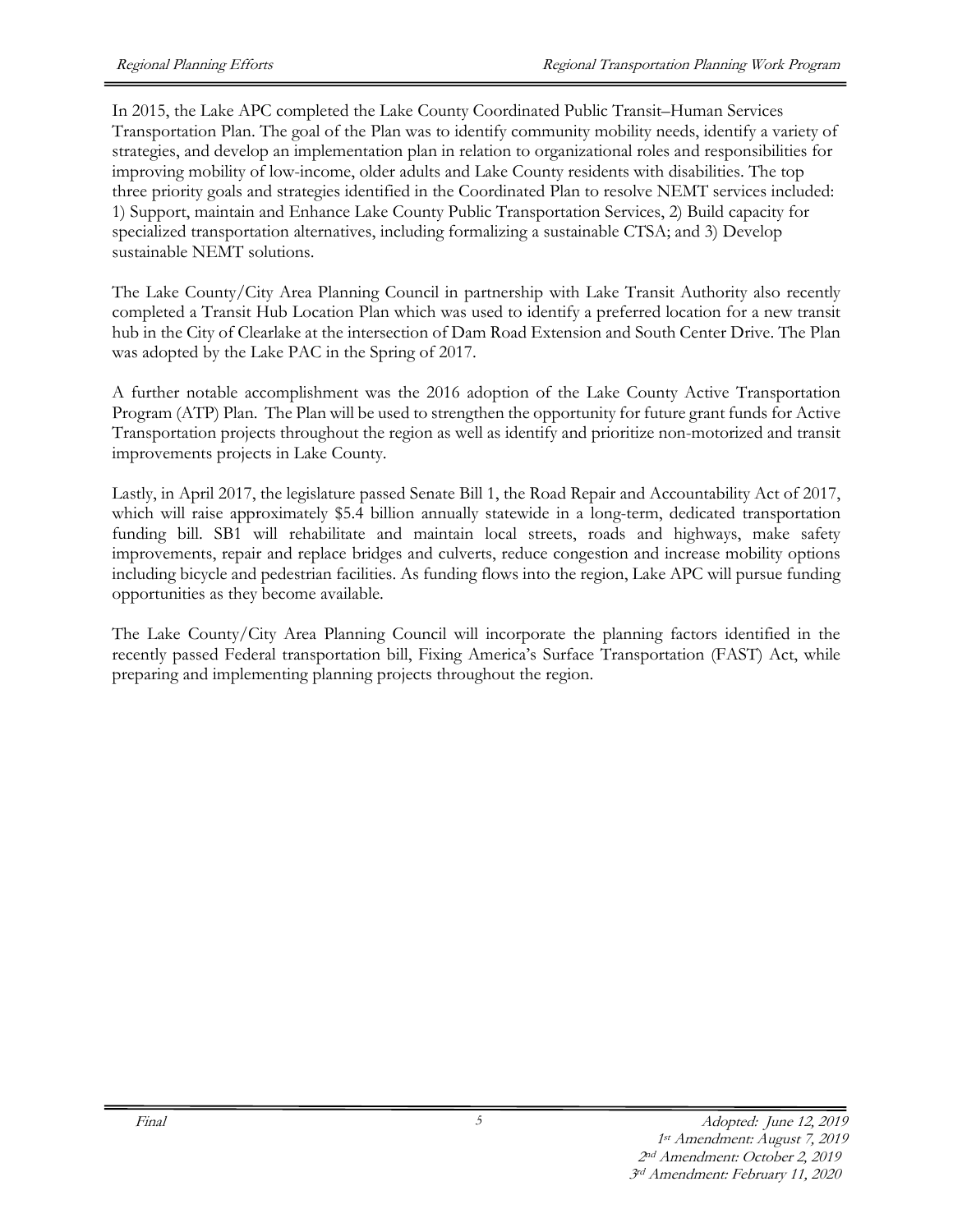# **INTRODUCTION**

The Area Planning Council's Transportation Planning Work Program is prepared annually to identify and focus the next year's transportation planning tasks. These tasks are envisioned and are to be fulfilled in accordance with the goals and policies of the Lake County Regional Transportation Plan (RTP) and other planning documents prepared by the Lake APC. The primary goal is to develop a safe, balanced, practical and efficient regional transportation system. This entails timely maintenance as well as capital improvements to the transportation network, which includes the streets and highways.

Since the Fiscal Year 1986/87, the Lake County/City Area Planning Council (APC) has contracted with a consultant to do most of the technical planning efforts in the Work Programs. Dow & Associates entered into a contract with the Lake APC (effective October 1, 2006) to continue to perform planning duties. In December 2008 and again in April 2012, the APC Board acted to renew its contract with Dow & Associates for an additional three years.

In June 2014, the Lake APC advertised for an Administration/Fiscal Contractor, as well as the Planning duties to be conducted under the Overall Work Program. Dow and Associates was awarded the Planning contract for a five-year period (effective October 1, 2014). Grant funded work elements will likely be completed by consultants hired under this contract and administered through Dow & Associates.

## **PUBLIC PARTICIPATION**

The Area Planning Council encourages public participation in the planning and decision making process and holds public hearings whenever an important decision concerning transportation is imminent. In addition to these public hearings which are announced in local newspapers, parties known to be interested in specific issues are invited to both the Technical Advisory Committee and the Area Planning Council meetings, when appropriate.

As required by SAFETEA-LU, the Lake APC developed a Public Participation Plan in Fiscal Year 2008/09 to enhance its public outreach efforts. The development of this Plan includes strategies to engage and notify the public when conducting planning activities. The plan provides a clear directive for public participation activities of the APC, particularly when they pertain to the development and implementation of the Regional Transportation Plan (RTP), Regional Transportation Improvement Program (RTIP), Overall Work Program (OWP), administration of the Transit Development Act (TDA), Federal and state grant programs, Coordinated Human Transportation Plan, transit studies, area transportation plans, blueprint planning and other special projects.

The Lake APC began the update of the Lake County Regional Transportation Plan in Fiscal Year 2016/17, which was adopted in February 2018. An extensive public outreach effort occurred during the development of this long-range transportation planning document.

As discussed in the previous section, the Lake APC conducted an extensive public outreach for multiple years as part of the development of the regional Blueprint plan, Lake County 2030.

The Lake APC also received two grants in July 2011, one of which included Community-Based Transportation Planning grant funding to complete a Downtown Corridor Plan in the City of Clearlake. The other included Partnership Planning grant funds to complete a Middletown Community Action Plan, which was conducted simultaneously with the SR 29 Engineered Feasibility Study. These planning projects included tasks to conduct extensive public outreach activities through a charrette process.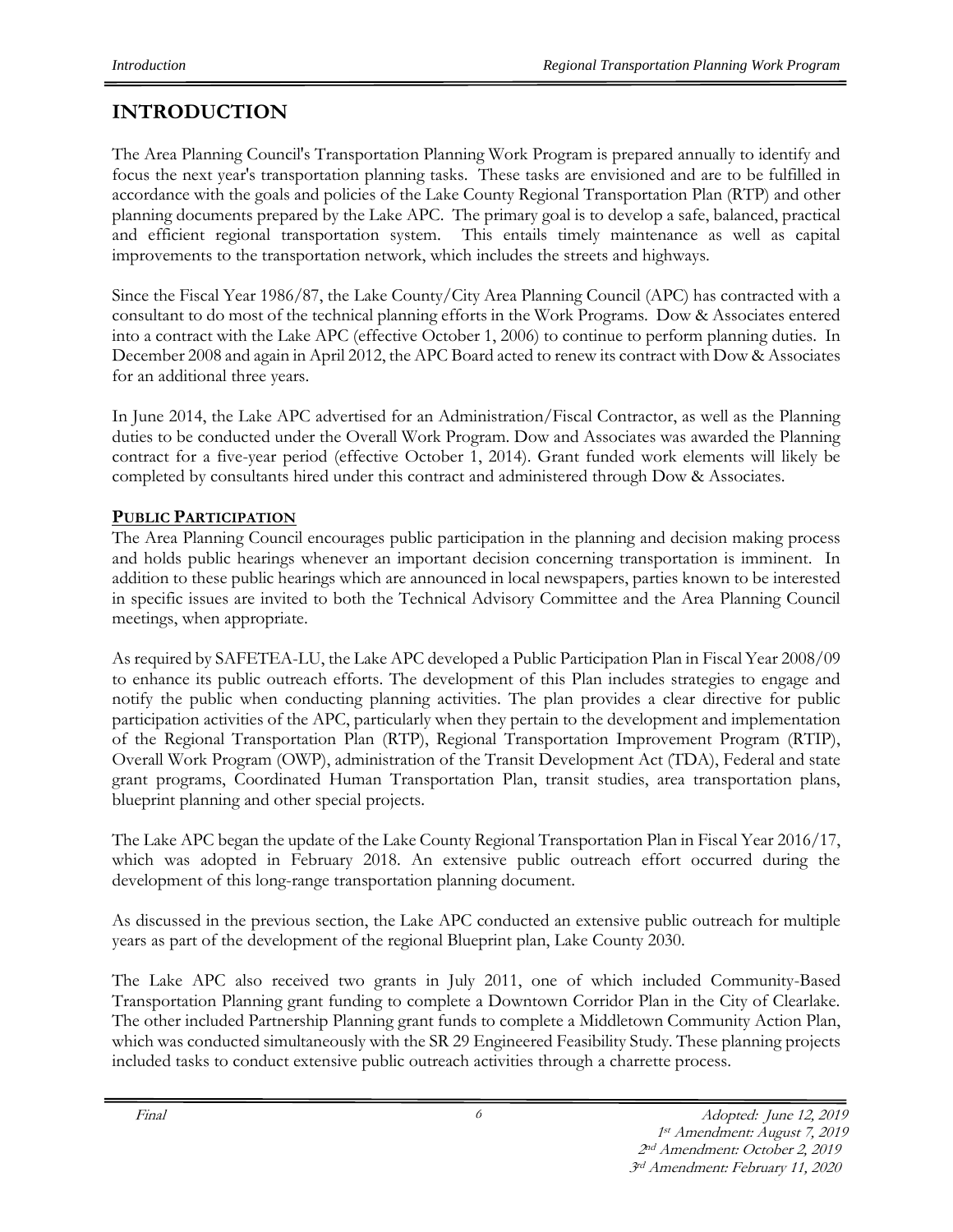A Title VI Program was also adopted in 2013/14 which is required by Federal regulation to those who receive FTA funding. The Plan is required to be updated every three years and submitted to Caltrans. An update to the Program was approved by the Lake APC Board in December 2017, which incorporated the most current Census data into the updated 2017 Lake APC Title VI Program. The difference in data between the 2014 and 2017 Programs was trivial and didn't require Lake APC to change any practices or policies. The Program requires a complaint procedure process, minority representation on advisory bodies (at times), interpretation opportunities and outreach to the limited English proficient (LEP) populations. Transit providers, such as Lake Transit Authority, who provide fixed-route service, must provide additional information.

Additionally, the Lake APC was awarded four grants under the Sustainable Communities program over the two-year period between FY 2016/17 and 2017/18. These projects will be used to develop the Lake Transit Authority Bus Passenger Facilities Plan, the Lake County Pedestrian Facility Needs Inventory & Engineered Feasibility Study, the Eleventh Street Corridor Multi-modal and Engineered Feasibility Study and the Highway 20 Northshore Communities Traffic Calming Plan and Engineered Feasibility Study. Each of these projects will involve public participation through community workshops held in various locations in the county.

#### **COMPLETED PRODUCTS IN PRIOR WORK PROGRAM**

Appendix A includes a brief synopsis of products that were completed in the 2018/19 Work Program.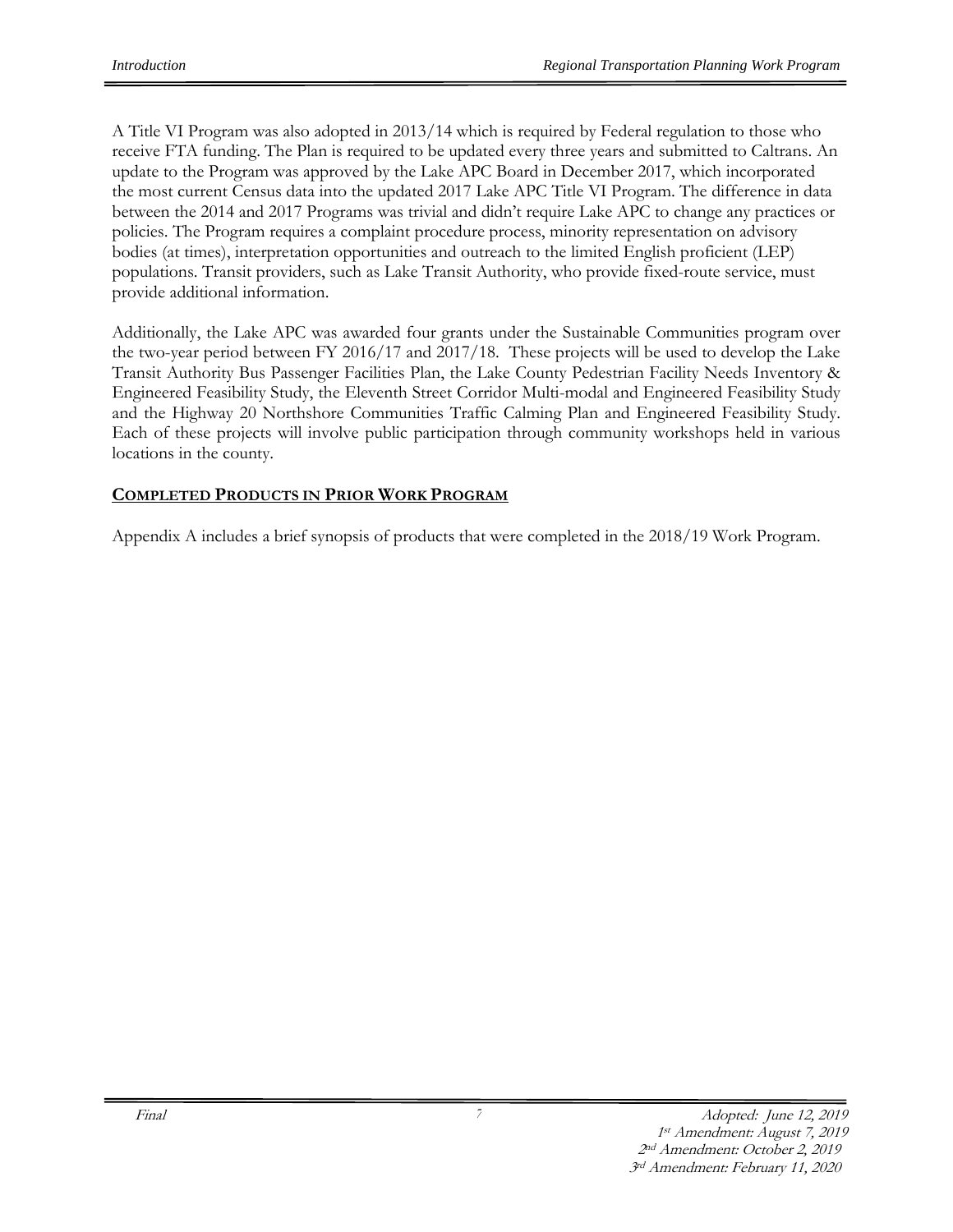#### **2019/20 WORK ELEMENTS**

The Lake County/City Area Planning Council is dedicated to working cooperatively with all agencies to provide comprehensive planning in the region. There are **four** new work elements included in the 2019/20 work program. The remainder of the elements are either ongoing work elements that appear repetitively in Work Programs or carryover projects that will be completed in this Overall Work Program. Several projects below support planning efforts on a regional level.

The following work elements are included in the 2019/20 Work Program, and are briefly described below:

- Work Element 600 This work element includes funding for general planning activities to be completed by the regional transportation planning agency (Lake APC), the transit agency (Lake Transit Authority), County and two cities.
- $\checkmark$  Work Element 601 This element was added to the 2017/18 OWP in order to conduct Transportation Development Act activities that are not eligible for Rural Planning Assistance funding. This element was found very valuable and remains crucial to include in this upcoming fiscal year.
- $\checkmark$  Work Element 602 This work element will help determine the need for public transportation in Lake County and strive to provide a reliable source of mobility for all citizens. Also providing transit service performance monitoring on an ongoing basis for the Lake Transit Agency.
	- $\checkmark$  Work Element 603 This element will conduct a county-wide ridership survey of Lake Transit Authority's (LTA) fixed route services, intra-community services, inter-city, routes, the Free College Fare program, and the Dial-A-Ride services.
- $\checkmark$  Work Element 604 This element has been designated as a *reserve account for* planning projects to be completed by. Lake County, City of Lakeport and City of Clearlake that are often not funded due to a lack of funding from year-to-year in the Overall Work Program.
- $\checkmark$  Work Element 605 This work element continues to provide funding to assist agencies in the preparation of applications and monitoring of Federal and State grants to improve the transportation system in Lake County.
- $\checkmark$  Work Element 606 This work element was established as an ongoing to gather and interpret roadway, traffic, and accident data for Lake County in order to establish and enforce appropriate traffic speed limits in the community.
- $\checkmark$  Work Element 607 Special Studies has been included in the past several work programs and will be used to perform studies, collect data, update the transportation data base, respond to local issues, and aid in implementation of the Regional Transportation Plan, and other projects as needed.
- $\checkmark$  Work Element 608 Planning, Programming & Monitoring is an ongoing work element to provide assistance associated with project development for Regional Improvement Program projects and other planning activities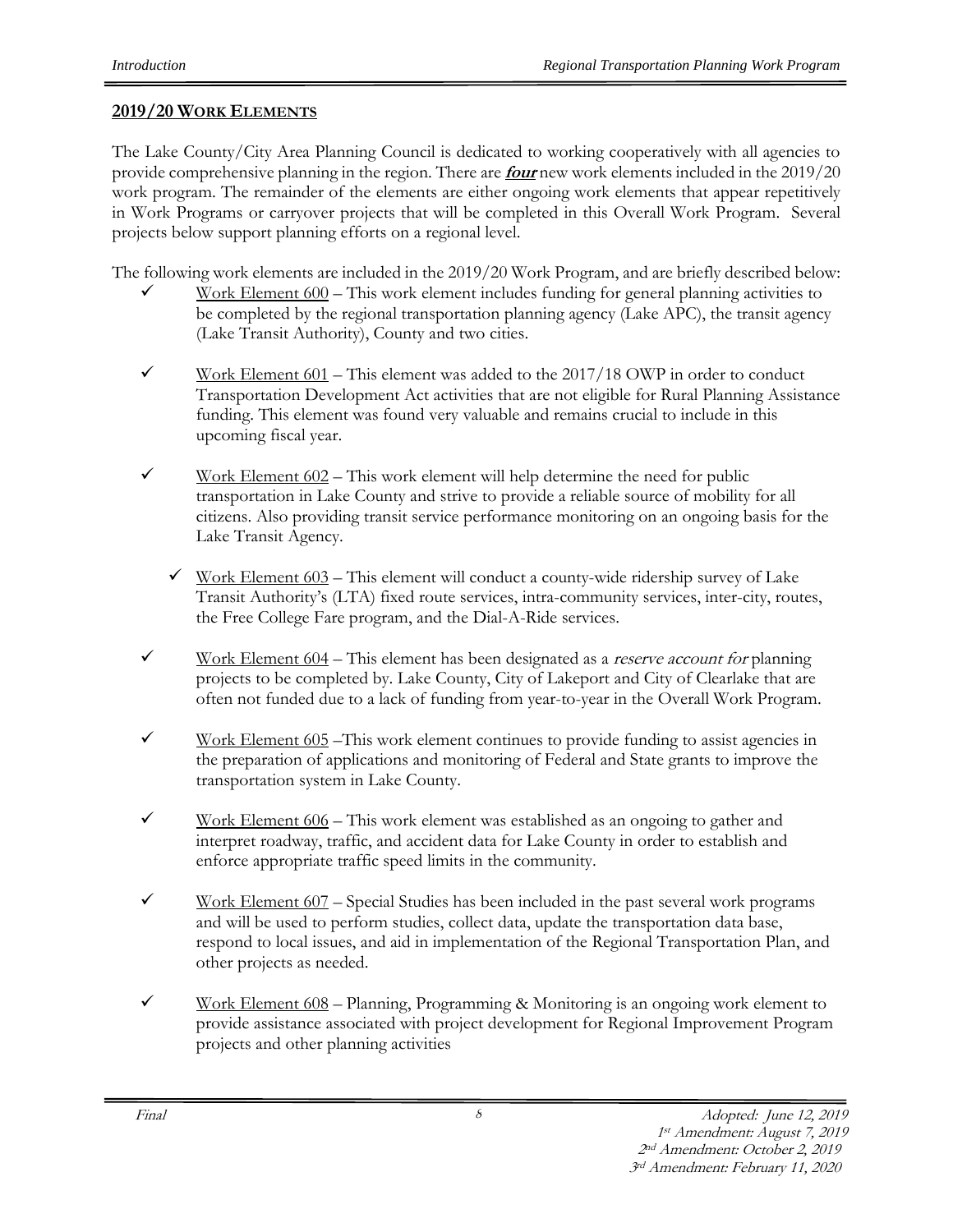- $\checkmark$  Work Element 609 This study will analyze transportation alternatives along the Eleventh Street corridor within the City of Lakeport. Expanding on a recent City prepared right-ofway evaluation, it will examine costs and options for Complete Street improvements with a focus on expanding multi-modal use and improving safety for non-motorized and transit dependent users of the corridor.
- $\checkmark$  Work Element 610 To encourage growth to bicycle and pedestrian travel to the region by integrating and promoting bicycle and pedestrian facilities and services with roadway and transit planning operations.
- ✓ Work Element 611 –Pavement Management Program Update, an ongoing project to provide a systematic method for determining roadway pavement maintenance, rehabilitation, and reconstruction needs. Triennial updates are conducted to provide an updated streets/roads inventory.
- $\checkmark$  Work Element 612 Technology Support Services has been an ongoing project to provide GIS support services to agencies within Lake County involved with the roadway transportation system, aviation, bike/pedestrian, and transit planning. The name has been changed to incorporate additional technology needs in the county.
- $\checkmark$  Work Element 613 Transportation Information Outreach is a work element that informs and educates residents of Lake County on transportation related activities. This work element also maintains the agency's website.
- $\checkmark$  Work Element 615 The proposed project will analyze current conditions and formulate traffic calming projects including bicycle, pedestrian and transit friendly options intended to improve the attractiveness and overall livability of the area.
- $\checkmark$  Work Element 616 This work element will provide training to staff of upcoming requirements for grant programs, changes in technologies relating to transportation planning, and other useful educational opportunities as needed.
- $\checkmark$  Work Element 617 This project study will analyze current and expected traffic patterns within key portions of the SR 53 corridor and their immediate surrounding areas. By examining existing conditions and near-term development proposals, it will further interregional and local circulation goals of the State, the regional planning agency and the City.
- $\checkmark$  Work Element 618 The project will explore opportunities for both improving the existing infrastructure and expanding the information services and infrastructure to better serve the needs of new users and members of the public with greater need for transit accessibility.
- $\checkmark$  Work Element 619 The project will explore the needs, priorities and feasibility of improving identifiable deficiencies within the pedestrian network of the region's cities and unincorporated communities.
- $\checkmark$  Work Element 620 This project will analyze existing traffic conditions in the region to arrive at a baseline standard from which to determine significance thresholds for future development projects proposed after that date, and develop technical tools and procedures.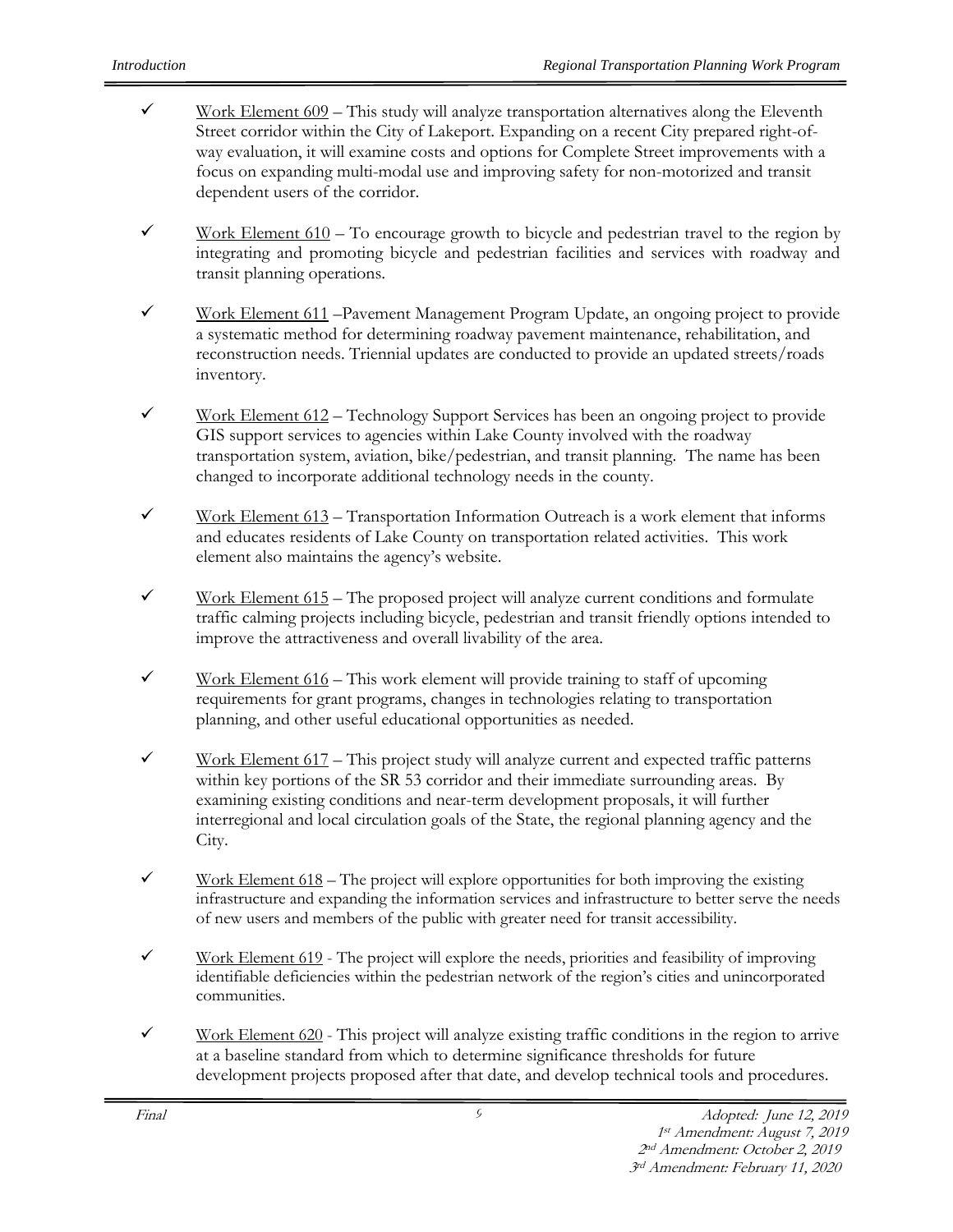$\checkmark$  Work Element 621 – To provide research, conduct voter opinion assessments, which may include polling or other methods to determine voter opinion regarding transportation maintenance and improvement needs and funding preferences of a transportation sales tax (for street and road preservation) initiative for the Unincorporated Areas of Lake County.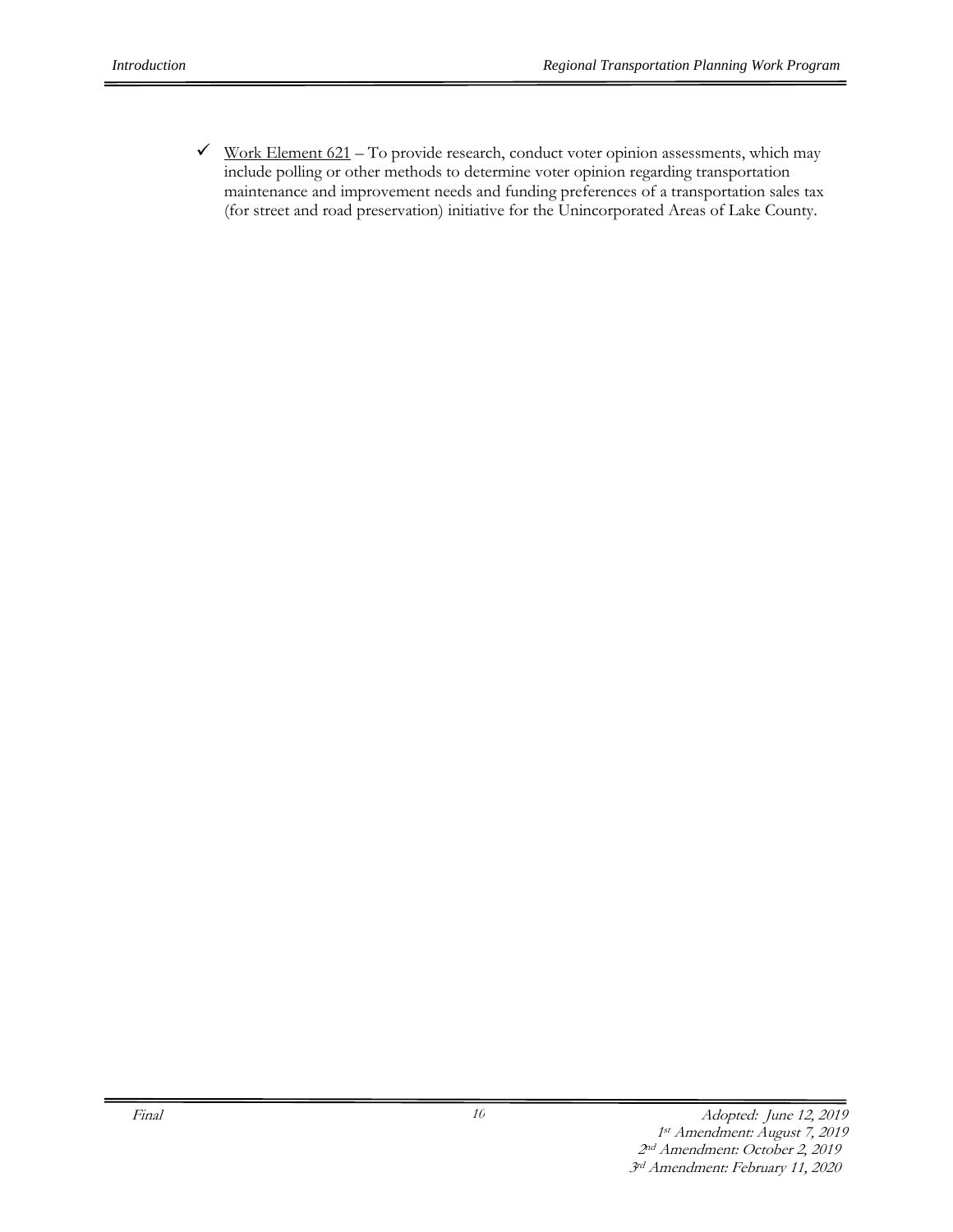## **FUNDING NEEDS**

The Final 2019/20 Transportation Planning Work Program requires total funding of **\$1,086,795** and will be funded from a combination of Rural Planning Assistance (RPA) funds, Local Transportation Funds (LTF), Planning, Programming & Monitoring (PPM) funds, FTA 5304, FHWA, SHA Sustainable Communities Grant Funding.

#### **FEDERAL**

Lake APC was successful in receiving two Federal Transit Administration (FTA) Section 5304 – Sustainable Communities Grant for the Fiscal year 2016/17 cycle. This work program includes carryover funding in the amount of **\$27,851** to complete the Bus Passenger Facilities Plan for Lake Transit Authority, as well we **\$49,749** to complete the Lake County Pedestrian Facility Needs Inventory & Engineered Feasibility Study.

Additionally, the Lake APC was recently notified of a successful grant application award for Federal Highway Administration State Planning and Research Part I – Strategic Partnership funding to complete the State Route 53 Corridor Local Circulation Study totaling **\$139,000.**

#### **STATE**

Rural Planning Assistance (RPA) funds in the amount of **\$294,000** are expected for FY 2019/20. These funds are only available after the passage of the State Budget and on a reimbursement basis. It is permissible to carry over up to 25% of RPA funding from the prior year's Work Program. Carryover RPA Funds from the 2018/19 Work Program total **\$57,237.** Work Program products funded by RPA funds must be received by Caltrans District 1 staff prior to requesting full reimbursement of funds.

For the Fiscal Year 2017/18 cycle, Lake APC was successful in receiving two State Highway Account – Sustainable Communities Grants in the amount of \$295,863. These multi-year grant funds have been carried over in the Overall Work Program to continue work on the Eleventh Street Corridor Study for a total of **\$99,875** and the Highway 20 Northshore Traffic Calming Plan & Engineered Feasibility Study (EFS) totaling **\$97,291.**

In May 2019, the Lake APC received notice of successful award on a SHA - Sustainable Transportation Planning Grant in the amount of **\$112,433** to complete a Vehicle Miles Traveled Regional Baseline Study.

#### **LOCAL**

The total new Local Transportation Funds (LTF) commitment will be **\$99,317** in the 2019/20 Work Program. LTF Funds carried over from the 2018/19 Work Program in the amount of **\$55,977** are being carried over to be used under several work elements in the 2019/20 Work Program. Total LTF Funds committed to the 2019/20 Work Program total **\$155,294.**

Planning, Programming & Monitoring Funds in the amount of **\$40,000** were allocated for FY 2019/20. PPM Funds carried over from the 2018/19 Work Program in the amount of **\$18,418** are being carried over to be used under several work elements in the 2019/20 Work Program. Total PPM Funds committed to the 2019/20 Work Program total **\$58,418.**

The total commitment from **local funding** sources totals **\$213,712 (19%)** to be included in the Amended 2019/20 OWP.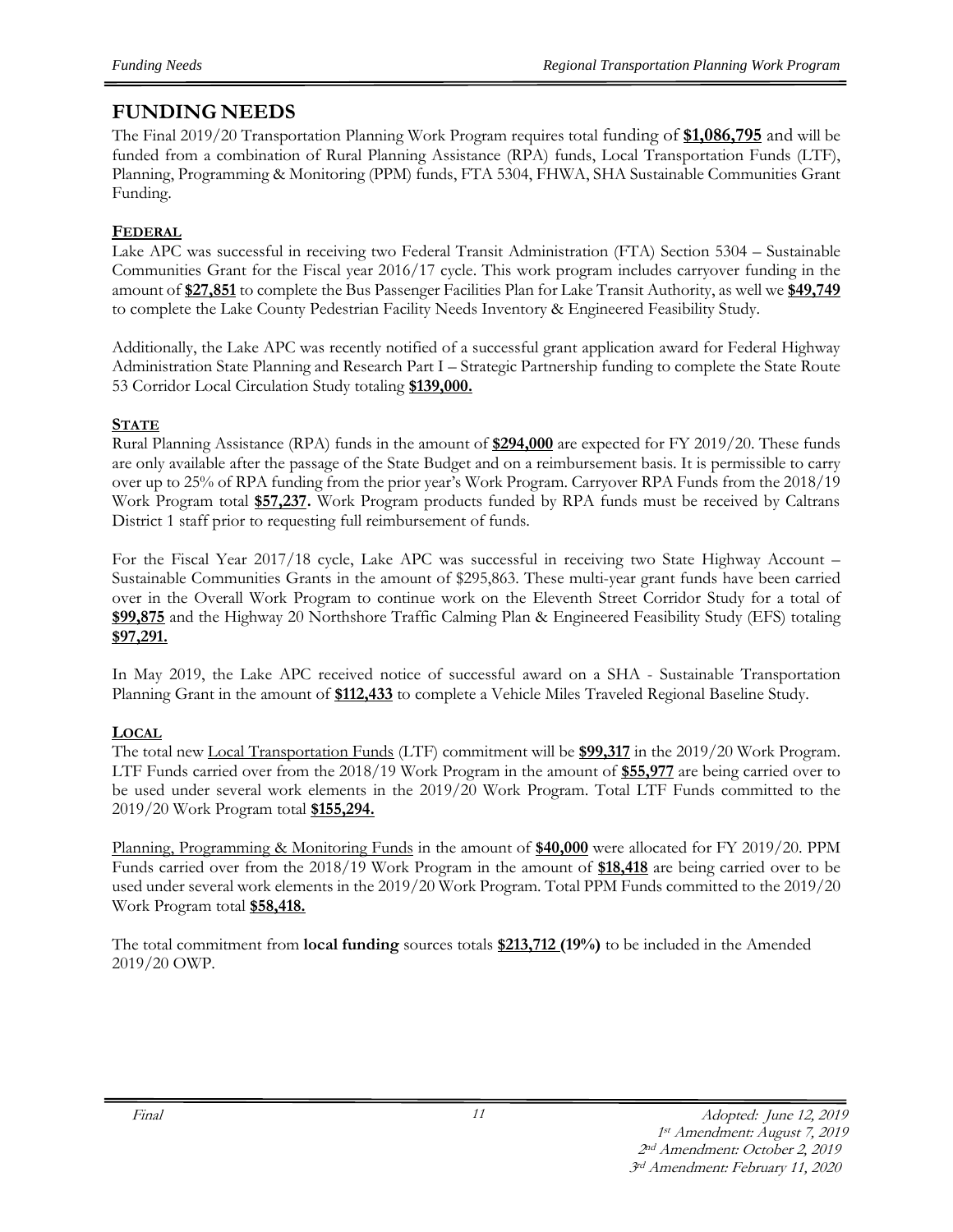# **LAKE COUNTY WORK PROGRAM SUMMARY OF FUNDING SOURCES**

Fiscal Year 2019/20

| <b>FUNDING SOURCE</b>                                                                     | <b>AMOUNT</b> | <b>FUNDING %</b> |
|-------------------------------------------------------------------------------------------|---------------|------------------|
|                                                                                           |               |                  |
| <b>Federal Funding Sources</b>                                                            |               |                  |
| FTA Section 5304 - Sustainable Communities - Bus Passenger Facilities Plan - 2017/18      | \$28,599      |                  |
| FTA Section 5304 - Sustainable Communities - Pedestrian Facility Inventory/EFS-2017/18    | \$48,148      |                  |
| FHWA-SPR Strategic Partnership Grant - SR 53 Corridor Circulation Study - 2019/20         | \$139,000     |                  |
| <b>Total Federal Funds:</b>                                                               | \$215,747     | 20%              |
| <b>State Funding Sources</b>                                                              |               |                  |
| Rural Planning Assistance - 2019/20                                                       | \$294,000     | 27%              |
| Rural Planning Assistance - (2018/19 Carryorer)                                           | \$57,237      |                  |
| SB 1 - Sustainable Communities - 2019/20 Grant Award -VMT Baseline Study                  | \$112,433     |                  |
| State Highway - Sustainable Communities - (2018/19 Carryover)                             | \$193,666     |                  |
| <b>Total State Funds:</b>                                                                 | \$657,336     | 27%              |
| <b>Federal and State Funding:</b>                                                         | \$873,083     | 80%              |
| <b>Local Funding Sources</b>                                                              |               |                  |
| Local Transportation Funds - 2019/20                                                      | \$99,317      | 9%               |
| Local Transportation Funds - (Carryover-See Page 14 for Breakdown by Fiscal Year)         | \$55,977      |                  |
| <b>Total Local Transportation Funds:</b>                                                  | \$155,294     | 14%              |
| Planning, Programming & Monitoring (PPM) - 2019/20                                        | \$40,000      | $4\%$            |
| Planning, Programming & Monitoring - (Carryover-See Page 14 for Breakdown by Fiscal Year) | \$18,418      |                  |
| Total Planning, Programming & Monitoring Funds:                                           | \$58,418      | 4%               |
|                                                                                           |               |                  |
| Local Funding:                                                                            | \$213,712     | 20%              |
| TOTAL PROGRAM FUNDING REVENUES                                                            | \$1,086,795   | 100%             |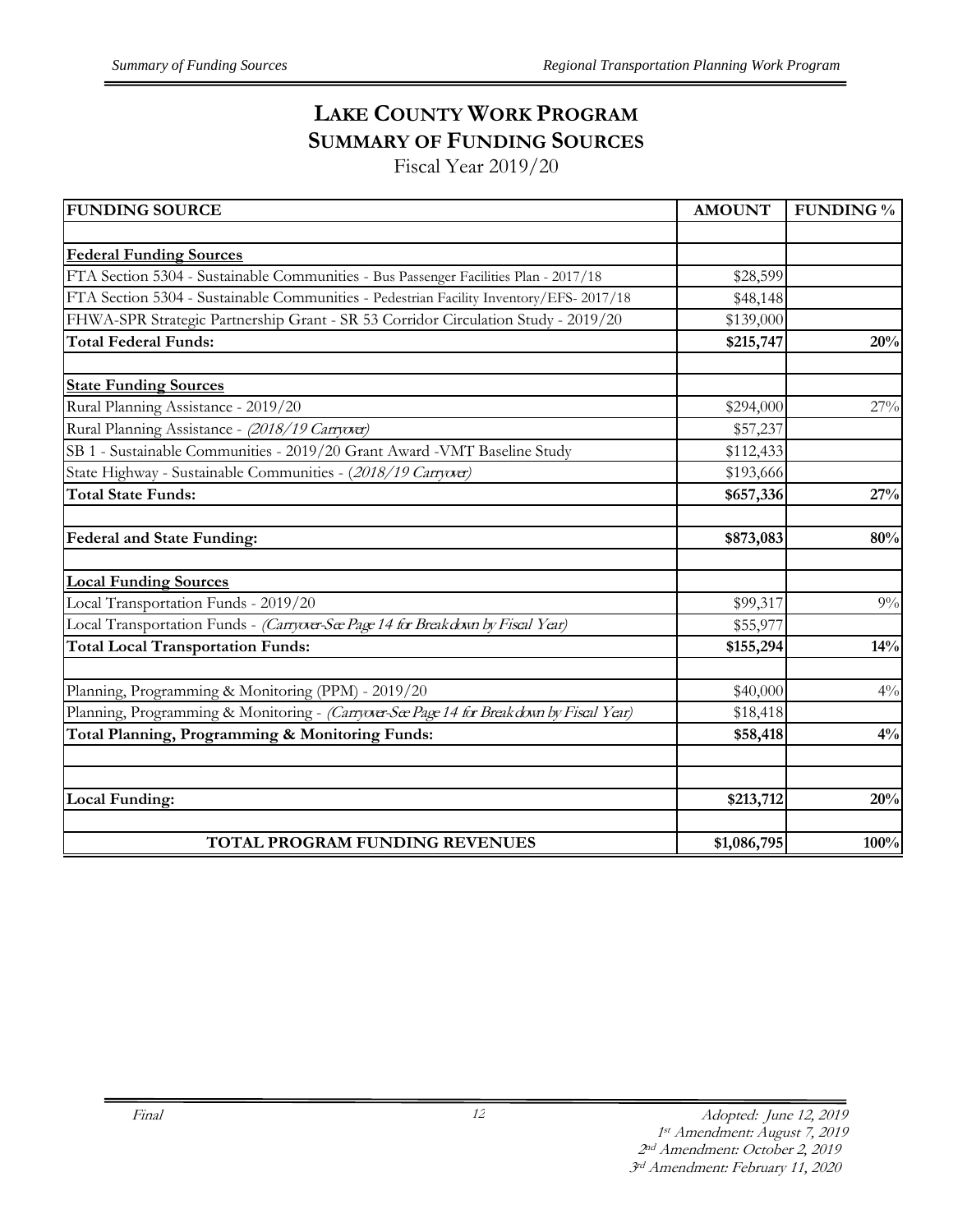## **SUMMARY OF 2018/19 CARRYOVER BY FUNDING SOURCE**

| Funding                                | Work    | Carryover | Fiscal |                                                |
|----------------------------------------|---------|-----------|--------|------------------------------------------------|
| Source                                 | Element | Amount    | Year   | <b>Use of Carryover</b>                        |
| <b>LOCAL</b>                           |         |           |        |                                                |
| <b>LTF</b>                             | 601     | \$14,060  | 18/19  | Actual Carryover for APC Staff Consultant.     |
|                                        | 607     | \$5,836   | 18/19  | Actual Carryover for APC Staff Consultant.     |
|                                        | 609     | \$12,996  | 18/19  | Actual project carryover for APC & Consultant. |
|                                        | 615     | \$12,101  | 18/19  | Actual project carryover for APC & Consultant. |
|                                        | 616     | \$1,041   | 18/19  | Actual Carryover for APC Staff Consultant.     |
|                                        | 618     | \$3,705   | 16/17  | Actual project carryover for APC & Consultant. |
|                                        | 619     | \$6,239   | 16/17  | Actual project carryover for APC & Consultant. |
| <b>TOTAL LTF CARRYOVER:</b>            |         | \$55,977  |        |                                                |
|                                        |         |           |        |                                                |
| <b>PPM</b>                             |         |           |        |                                                |
| $17/18 = $190.03$                      | 605     | \$9,065   | 18/19  | Actual Carryover for APC Staff Consultant.     |
| $18/19 = $18,228.03$                   | 607     | \$190     | 17/18  | Actual Carryover for County DPW.               |
| Total PPM = \$18,418.06                | 608     | \$9,163   | 18/19  | Actual Carryover for APC Staff Consultant.     |
|                                        |         | \$18,418  |        |                                                |
| <b>TOTAL PPM CARRYOVER:</b>            |         |           |        |                                                |
| <b>STATE</b>                           |         |           |        |                                                |
| <b>Rural Planning Assistance (RPA)</b> | 600     | \$22,859  | 18/19  | Actual Carryover for APC Staff Consultant.     |
|                                        | 602     | \$76      | 18/19  | Actual Carryover for APC Staff Consultant.     |
|                                        | 610     | \$2,271   | 18/19  | Actual Carryover for APC Staff Consultant.     |
|                                        | 614     | \$32,030  | 18/19  | Actual project carryover for APC & Consultant. |
| State Highway Acct - Sustainable Comm. | 609     | \$100,270 | 18/19  | Actual project carryover for APC & Consultant. |
|                                        | 615     | \$93,397  | 18/19  | Actual project carryover for APC & Consultant. |
| <b>TOTAL STATE CARRYOVER:</b>          |         | \$250,903 |        |                                                |
|                                        |         |           |        |                                                |
| <b>FEDERAL</b>                         |         |           |        |                                                |
| FTA 5304 - Sustainable Communities     | 618     | \$28,599  | 16/17  | Actual project carryover for APC & Consultant. |
|                                        | 619     | \$48,147  | 16/17  | Actual project carryover for APC & Consultant. |
| TOTAL FEDERAL CARRYOVER:               |         | \$76,747  |        |                                                |
| <b>TOTAL CARRYOVER:</b>                |         | \$402,045 |        |                                                |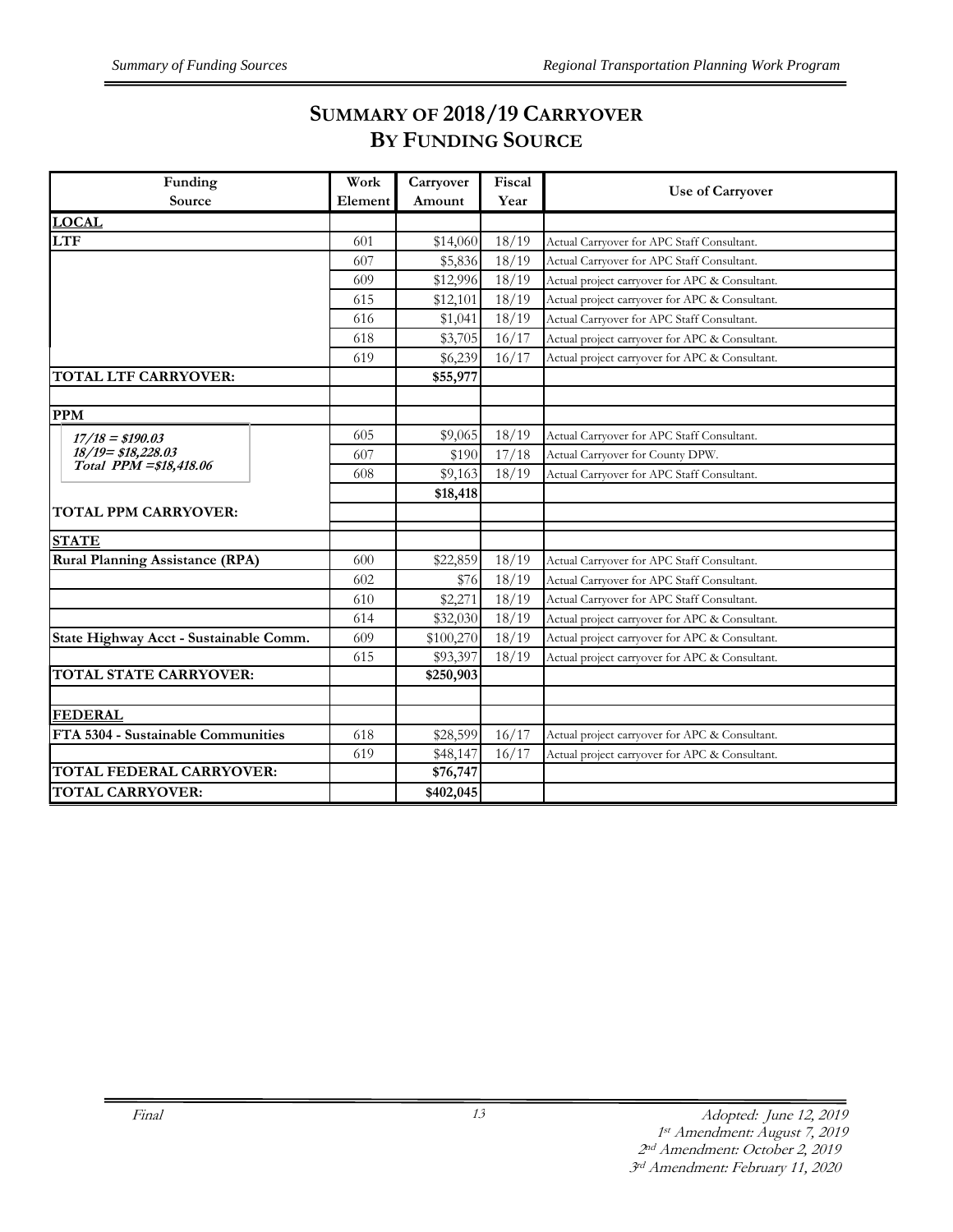# **LAKE COUNTY WORK PROGRAM SUMMARY OF FUNDING SOURCES**

## **BY WORK ELEMENT**

| WE  | <b>Work Element Project Description</b>                      |      | <b>RPA</b> |               | <b>LTF</b> |                           | <b>PPM</b> |               | Other   |               | Total     |
|-----|--------------------------------------------------------------|------|------------|---------------|------------|---------------------------|------------|---------------|---------|---------------|-----------|
| 600 | Regional Planning & Intergovernmental Coordination           |      | 129,500    | \$            |            | \$                        |            | \$            |         | \$            | 129,500   |
| 601 | TDA Activities & Coordination                                | \$   |            | \$            | 40,320     | $\mathbb S$               | 2,616      | \$            |         | \$            | 42,936    |
| 602 | Transit Planning & Performance Monitoring                    | \$   | 10,000     |               |            | \$                        |            | \$            |         | \$            | 10,000    |
| 603 | <b>Transit Passenger Survey (New)</b>                        | \$   | 30,000     | \$            |            | \$                        |            | \$            |         | \$            | 30,000    |
| 604 | Lake County Project Reserve Funds                            | \$   |            | $\mathcal{S}$ | 8,000      | $\mathbb{S}$              | 190        | $\mathcal{S}$ |         | \$            | 8,190     |
| 605 | Federal & State Grant Preparation, Monitoring & Assistance   | \$   | 45,000     | \$            |            | \$                        |            | \$            |         | \$            | 45,000    |
| 606 | <b>Speed Zone Studies (New)</b>                              | \$   | 12,500     | \$            |            | $\frac{1}{2}$             |            | \$            |         | \$            | 12,500    |
| 607 | Special Studies                                              | \$   | 25,500     | \$            | 15,000     | \$                        |            | \$            |         | \$            | 40,500    |
| 608 | Planning, Programming, & Monitoring                          | \$   | 23,000     | \$            |            | $\$\,$                    | 10,000     | \$            |         | \$            | 33,000    |
| 609 | Eleventh Street Corridor Study (Carryorer)                   | \$   |            | \$            | 12,996     | $\mathbb{S}$              |            | \$            | 100,270 | $\mathbb S$   | 113,266   |
| 610 | Active Transportation                                        | \$   | 10,000     | \$            |            | \$                        |            |               |         | \$            | 10,000    |
| 611 | Pavement Management Program Inventory Update (Carryover)     | \$   | 6,500      | \$            |            | $\frac{1}{2}$             |            | \$            |         | \$            | 6,500     |
| 612 | <b>Technology Support Services</b>                           | \$   | 25,206     | \$            | 500        | \$                        |            | \$            |         | \$            | 25,706    |
| 613 | Transportation Information Outreach                          | \$   | 2,000      | \$            |            | \$                        |            | \$            |         | \$            | 2,000     |
| 614 | Countywide Sign Inventory Project (Carryorer)                | \$   | 32,031     | \$            |            | $\mathbb{S}$              |            | \$            |         | \$            | 32,031    |
| 615 | Hwy 20 Northshore Traffic Calming Plan & EFS (Carryover)     | \$   |            | \$            | 12,101     | $\frac{1}{2}$             |            | \$            | 93,397  | \$            | 105,498   |
| 616 | Training                                                     | \$   |            | \$            | 7,116      | $\mathfrak{F}$            |            | \$            |         | \$            | 7,116     |
| 617 | <b>State Route 53 Corridor Local Circulation Study (New)</b> | $\,$ |            | \$            | 34,750     | $\boldsymbol{\mathsf{S}}$ |            | \$            | 139,000 | \$            | 173,750   |
| 618 | LTA Bus Passenger Facilities Plan (Carryover)                | \$   |            | \$            | 3,705      | $\sqrt[6]{\frac{1}{2}}$   |            | \$            | 28,599  | \$            | 32,304    |
| 619 | L.C. Pedestrian Facility Needs Inventory & EFS (Carryover)   | \$   |            | \$            | 6,239      | $\mathbb S$               |            |               | 48,147  | ${\mathbb S}$ | 54,386    |
| 620 | Vehicle Miles Traveled Regional Baseline Study (New)         | \$   |            | \$            | 14,567     | \$                        |            | \$            | 112,433 | \$            | 127,000   |
| 621 | <b>Transportation Voter Opinion Survey (New)</b>             | \$   |            | \$            |            | $\$\,$                    | 45,612     | \$            |         | \$            | 45,612    |
|     | <b>Total Funding Sources</b>                                 |      | 351,237    |               | 155,294    |                           | 58,418     |               | 521,846 |               | 1,086,795 |

Final June 12, 2019

st Amendment: August 7, 2019

nd Amendment: October 2, 2019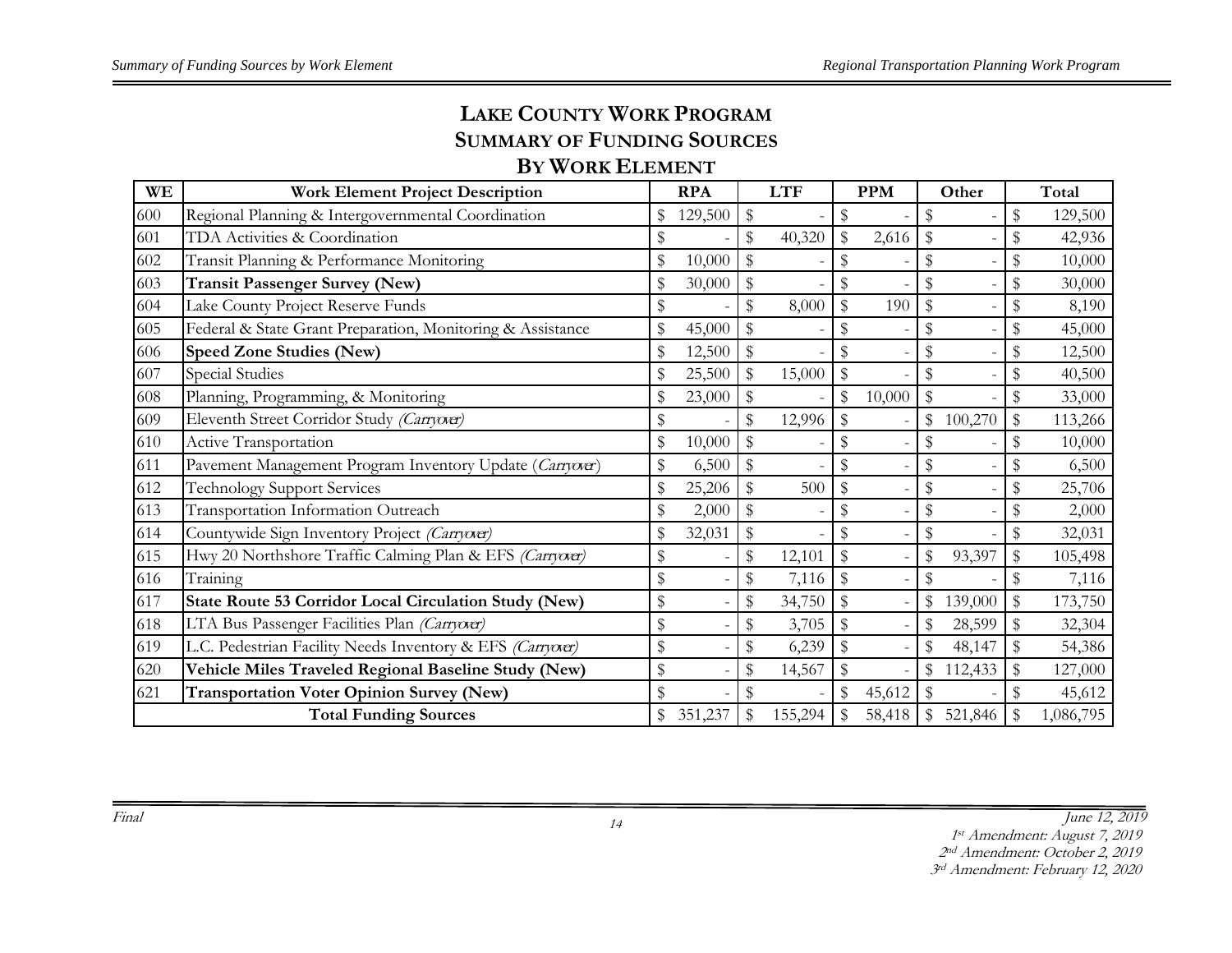# **LAKE COUNTY WORK PROGRAM SUMMARY OF FUNDING SOURCES BY CLAIMANT**

|           | <b>Local Transportation Fund (LTF)</b>                       |                    |                    |                |               |             |                                |              |                                |               |              |              |         |
|-----------|--------------------------------------------------------------|--------------------|--------------------|----------------|---------------|-------------|--------------------------------|--------------|--------------------------------|---------------|--------------|--------------|---------|
| <b>WE</b> | <b>WE Project Description</b>                                |                    | Lake<br><b>DPW</b> |                | Lakeport      |             | Clearlake                      |              | <b>APC</b> Staff<br>Consultant |               | Other        |              | Total   |
| 601       | TDA Activities & Coordination                                |                    | \$                 | \$             |               |             | 2,000                          | \$           | 33,640                         | \$            | 4,680        | $\mathbb S$  | 40,320  |
| 604       | Lake County Project Reserve                                  |                    | \$                 | $\mathbb S$    |               |             |                                | \$           |                                | \$            | 8,000        |              | 8,000   |
| 607       | <b>Special Studies</b>                                       |                    | \$                 | $\mathbb{S}$   | 5,000         |             | 10,000                         | \$           |                                |               |              |              | 15,000  |
| 609       | Eleventh Street Corridor Study (Carryorer)                   |                    | \$                 | \$             |               |             |                                | $\mathbb{S}$ | 1,540                          | ${\mathbb S}$ | 11,456       |              | 12,996  |
| 612       | <b>Technology Support Services</b>                           |                    | \$                 | \$             |               |             |                                | \$           |                                | \$            | 500          | $\mathbb S$  | 500     |
| 615       | Hwy 20 Northshore Traffic Calming Plan & EFS (Carryover)     |                    | \$                 | \$             |               | \$          |                                | \$           | 941                            | $\mathbb S$   | 11,160       | $\mathbb S$  | 12,101  |
| 616       | Training                                                     |                    | \$                 | ${\mathbb S}$  |               | $\$$        |                                | \$           | 2,116                          | $\mathbb S$   | 5,000        | $\mathbb{S}$ | 7,116   |
| 617       | <b>State Route 53 Corridor Local Circulation Study (New)</b> |                    | \$                 | $\mathfrak{P}$ |               | \$          |                                | \$           | 2,800                          | \$            | 31,950       |              | 34,750  |
| 618       | LTA Bus Passenger Facilities Plan (Carryover)                |                    | \$                 | \$             |               | \$          |                                | \$           | 510                            | \$            | 3,195        | -\$          | 3,705   |
| 619       | L.C. Pedestrian Facility Needs Inventory & EFS (Carryorer)   |                    | \$                 | \$             |               |             |                                | \$           | 532                            | \$            | 5,707        | S            | 6,239   |
| 620       | Vehicle Miles Traveled Regional Baseline Study (New)         |                    | \$                 | $\mathbb{S}$   |               | $\mathbb S$ |                                | $\mathbb{S}$ | 1,549                          | \$            | 13,018       |              | 14,567  |
|           | <b>Total LTF Funding by Claimant</b>                         |                    | \$                 | \$             | 5,000         | \$          | 12,000                         | $\mathbb{S}$ | 43,628                         | $\mathbb{S}$  | 94,666       | -\$          | 155,294 |
|           | Planning, Programming & Monitoring (PPM)                     |                    |                    |                |               |             |                                |              |                                |               |              |              |         |
| <b>WE</b> | <b>WE Project Description</b>                                | Lake<br><b>DPW</b> | Lakeport           |                | Clearlake     |             | <b>APC</b> Staff<br>Consultant |              | Other                          |               | Total        |              |         |
| 601       | TDA Activities & Coordination                                | S                  | \$                 |                | \$            |             |                                | 2,616        | \$                             |               | \$<br>2,616  |              |         |
| 604       | Lake County Project Reserve                                  | \$                 | \$                 |                | \$            |             |                                |              | \$                             | 190           |              | 190          |         |
| 608       | Planning, Programming & Monitoring                           | \$                 | \$                 |                | $\mathcal{S}$ | 10,000      | $\sqrt[6]{\frac{1}{2}}$        |              | \$                             |               | \$<br>10,000 |              |         |
| 621       | <b>Transportation Voter Opinion Survey (New)</b>             | \$                 | \$                 |                | \$            |             | \$                             | 5,612        | $\mathbb{S}$<br>40,000         |               | 45,612       |              |         |
|           | <b>Total PPM Funds by Claimant</b>                           | \$                 |                    |                | \$            | 10,000      |                                | 8,228        | \$40,190                       |               | 58,418       |              |         |

Final June 12, 2019

1 st Amendment: August 7, 2019

2 nd Amendment: October 2, 2019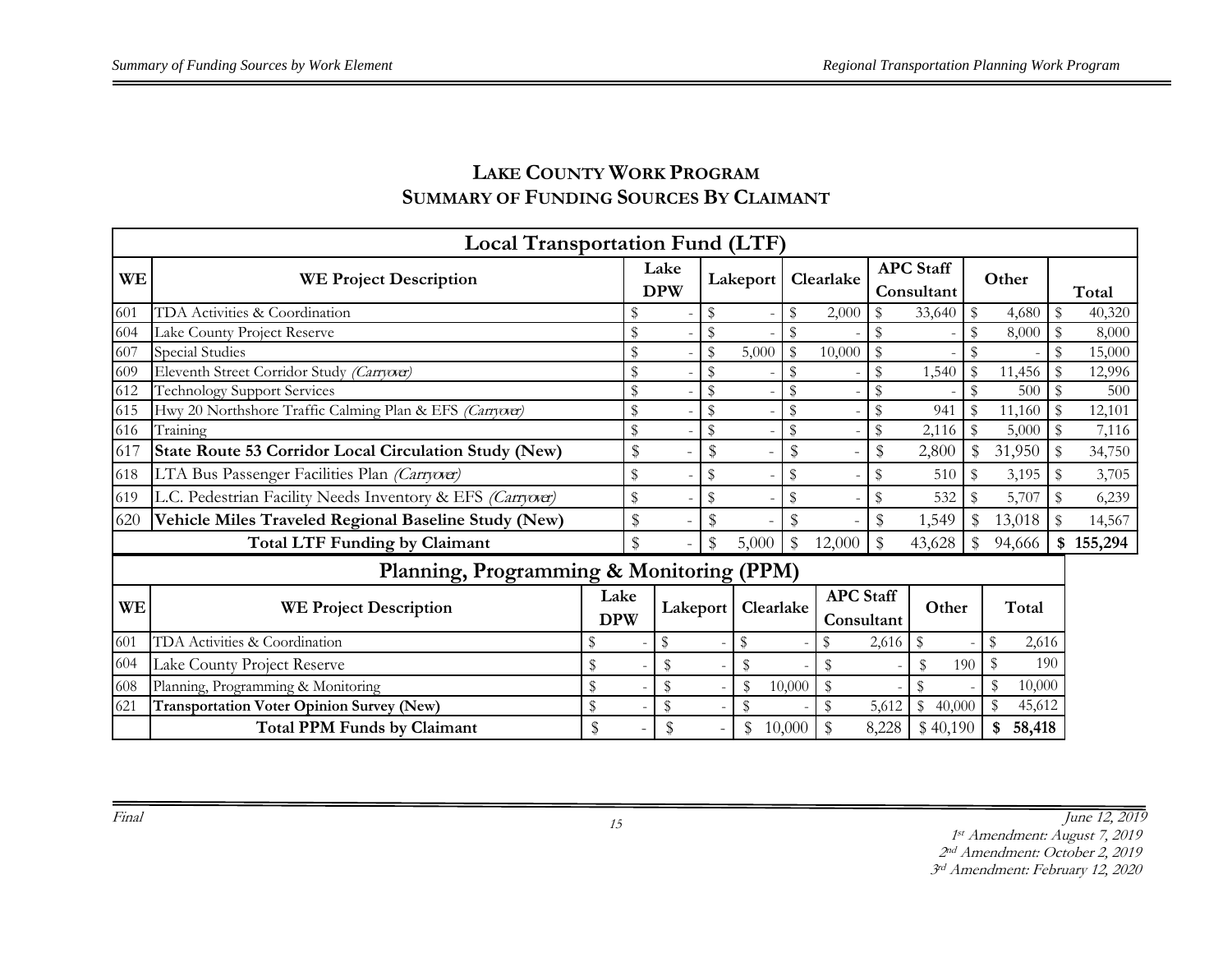|           | <b>Rural Planning Assistance (RPA)</b>          |                           |                  |                 |           |       |                  |         |            |        |   |         |  |       |
|-----------|-------------------------------------------------|---------------------------|------------------|-----------------|-----------|-------|------------------|---------|------------|--------|---|---------|--|-------|
| <b>WE</b> | <b>WE Project Description</b>                   | Lake<br><b>DPW</b>        |                  | Lakeport        | Clearlake |       | <b>APC</b> Staff |         | Consultant |        |   | Other   |  | Total |
| 600       | Regional Plng & Intergovernmental Coordination  | \$                        | \$               |                 | \$        | 2,000 | \$               | 127,500 | \$         |        | S | 129,500 |  |       |
| 602       | Transit Planning & Performance Monitoring       | \$                        | \$               |                 | \$        |       | \$               | 10,000  | S          |        | S | 10,000  |  |       |
| 603       | <b>Transit Passenger Survey</b>                 | \$                        | \$               |                 | \$        |       |                  |         | \$         | 30,000 |   | 30,000  |  |       |
| 604       | Lake County Project Reserve                     | \$                        | \$               |                 | \$        |       |                  |         |            |        |   |         |  |       |
| 605       | Federal & State Grant Prep, Monitoring & Assit. | \$15,000                  | \$               |                 | \$        | 5,000 |                  | 25,000  |            |        |   | 45,000  |  |       |
| 606       | Speed Zone Studies - (New)                      |                           | \$               |                 | \$        |       | \$               | 12,500  |            |        |   | 12,500  |  |       |
| 607       | Special Studies                                 |                           | \$               |                 | \$        |       | \$               | 25,500  |            |        |   | 25,500  |  |       |
| 608       | Planning, Programming & Monitoring              |                           | \$               |                 | \$        |       | \$               | 23,000  |            |        |   | 23,000  |  |       |
| 610       | Active Transportation                           |                           | \$               |                 | \$        |       |                  | 10,000  |            |        |   | 10,000  |  |       |
| 611       | Pavement Management Program                     | \$                        | \$               |                 | \$        |       |                  |         | \$         | 6,500  |   | 6,500   |  |       |
| 612       | Countywide Technology Support Services          | \$                        | \$               |                 | \$        |       |                  |         |            | 25,206 |   | 25,206  |  |       |
| 613       | Transportation Information Outreach             | \$                        | \$               |                 | \$        |       | \$               | 2,000   |            |        |   | 2,000   |  |       |
| 614       | Countywide Sign Inventory Project (Carryover)   | \$                        |                  |                 | \$        |       |                  | 2,877   |            | 29,154 |   | 32,031  |  |       |
|           | <b>Total RPA Funding by Claimant</b>            | \$15,000                  | \$               |                 | \$        | 7,000 |                  | 238,377 |            | 90,860 |   | 351,237 |  |       |
|           | $\mathbf{C}$<br><b>T</b>                        | $\cdot$<br>$\overline{A}$ | 1.1 <sub>O</sub> | $\cdot$ $\cdot$ |           |       |                  |         |            |        |   |         |  |       |

|           | <b>Other Funding: (Awarded Grants)</b>                        |                    |                       |     |                                |           |           |  |  |  |  |  |  |
|-----------|---------------------------------------------------------------|--------------------|-----------------------|-----|--------------------------------|-----------|-----------|--|--|--|--|--|--|
| <b>WE</b> | <b>WE Project Description</b>                                 | Lake<br><b>DPW</b> | Clearlake<br>Lakeport |     | <b>APC Staff</b><br>Consultant | Other     | Total     |  |  |  |  |  |  |
|           | 609 Eleventh Street Corridor Study (Carryover)                | $\sim$             |                       |     | 11,851                         | 88,419    | \$100,270 |  |  |  |  |  |  |
|           | 615 Hwy 20 Northshore Traffic Calming Plan & EFS (Carryover)  |                    |                       |     | 7,266                          | 86,131    | \$93,397  |  |  |  |  |  |  |
|           | 617 State Route 53 Corridor Local Circulation Study (New)     |                    |                       |     | 11,200                         | 127,800   | \$139,000 |  |  |  |  |  |  |
|           | 618 LTA Bus Passenger Facilities Plan (Carrywer)              |                    |                       |     | 3,943                          | 24,656    | \$28,599  |  |  |  |  |  |  |
|           | 619 L.C. Pedestrian Facility Needs Inventory & EFS (Carryora) |                    |                       |     | 4,105                          | 44,042    | \$48,147  |  |  |  |  |  |  |
|           | 620 Vehicle Miles Traveled Regional Baseline Study (New)      |                    |                       |     | 11,951                         | 100,482   | \$112,433 |  |  |  |  |  |  |
|           | <b>Total Funds by Claimant</b>                                | \$0                | \$0                   | \$0 | \$50,316                       | \$471,530 | \$521,846 |  |  |  |  |  |  |

**Total Funds Available: \$1,086,795**

st Amendment: August 7, 2019

nd Amendment: October 2, 2019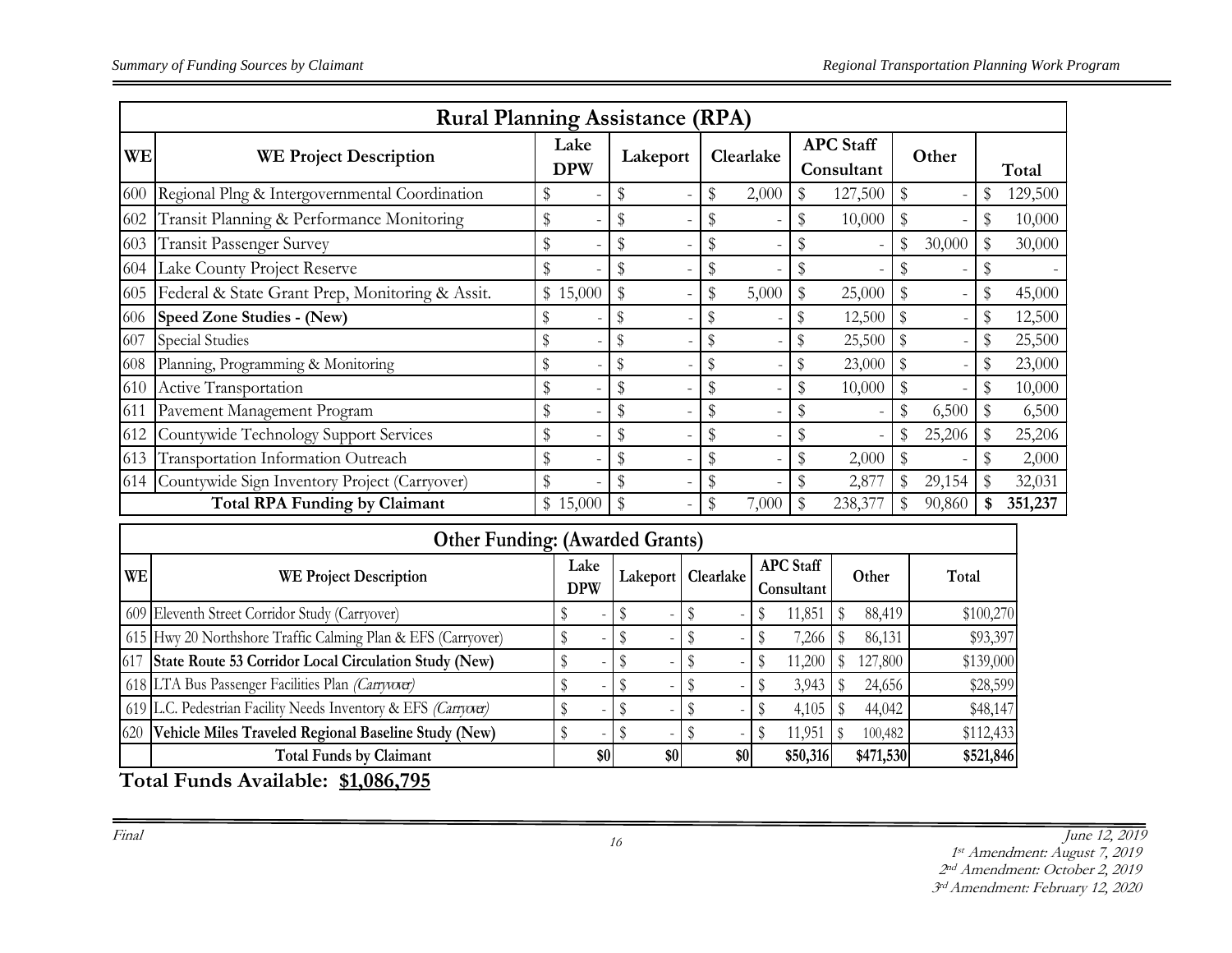# **LAKE COUNTY WORK PROGRAM SUMMARY OF EXPENDITURES BY WORK ELEMENT**

| <b>WE</b>     | Title                                                      | Lake<br><b>DPW</b> |          | Lakeport      |       | Clearlake   |          | <b>APC</b> Staff<br>Consultant |           | Other       |           |              | <b>Total Costs</b> |
|---------------|------------------------------------------------------------|--------------------|----------|---------------|-------|-------------|----------|--------------------------------|-----------|-------------|-----------|--------------|--------------------|
| 600           | Regional Planning & Intergovernmental Coordination         | \$                 |          | \$            |       | \$          | 2,000    |                                | \$127,500 | \$          |           | \$           | 129,500            |
| 601           | TDA Activities & Coordination                              | \$                 |          | \$            |       |             | 2,000    |                                | \$36,256  | \$          | 4,680     | \$           | 42,936             |
| 602           | Transit Planning & Performance Monitoring                  | \$                 |          | \$            |       | \$          |          |                                | \$10,000  | \$          |           | \$           | 10,000             |
| 603           | Transit Passenger Survey (New)                             | \$                 |          | \$            |       | \$          |          | \$                             |           |             | 30,000    | $\mathbb S$  | 30,000             |
|               | 604 Lake County Project Reserve Funds                      | \$                 |          | $\frac{1}{2}$ |       | \$          |          | \$                             |           | \$          | 8,190     | $\mathbb{S}$ | 8,190              |
| 605           | Federal & State Grant Preparation, Monitoring & Assistance |                    | \$15,000 | \$            |       |             | 5,000    |                                | 25,000    | \$          |           | \$           | 45,000             |
| 606           | <b>Speed Zone Studies - (New)</b>                          | \$                 |          | \$            |       | \$          |          |                                | 12,500    | \$          |           | \$           | 12,500             |
| 607           | Special Studies                                            | \$                 |          | \$            | 5,000 |             | \$10,000 |                                | \$25,500  | $\mathbb S$ |           | \$           | 40,500             |
| 608           | Planning, Programming, & Monitoring                        | \$                 |          | \$            |       |             | \$10,000 |                                | \$23,000  | \$          |           | \$           | 33,000             |
| 609           | Eleventh Street Corridor Study (Carryora)                  | \$                 |          | \$            |       | \$          |          |                                | \$13,391  |             | \$99,875  | \$           | 113,266            |
| 610           | Active Transportation                                      | \$                 |          | \$            |       | \$          |          | \$                             | 10,000    | \$          |           | \$           | 10,000             |
| 611           | Pavement Management Program                                | \$                 |          | \$            |       | \$          |          | \$                             |           | \$          | 6,500     | $\$\$        | 6,500              |
| 612           | <b>Technology Support Services</b>                         | \$                 |          | \$            |       | \$          |          | \$                             |           | \$          | 25,706    | \$           | 25,706             |
|               | 613 Transportation Information Outreach                    | \$                 |          | \$            |       | \$          |          |                                | 2,000     | \$          |           | \$           | 2,000              |
|               | 614 Countywide Sign Inventory Project (Carryora)           | \$                 |          | \$            |       | \$          |          |                                | 2,877     |             | \$29,154  | \$           | 32,031             |
| 615           | Hwy 20 Northshore Traffic Calming Plan & EFS (Carrycor)    | \$                 |          | \$            |       | \$          |          |                                | 8,207     |             | \$97,291  | \$           | 105,498            |
| 616           | Training                                                   | \$                 |          | \$            |       | \$          |          |                                | 2,116     | $\mathbb S$ | 5,000     | \$           | 7,116              |
| 617           | State Route 53 Corridor Local Circulation Study (New)      | $\$\,$             |          | $\frac{1}{2}$ |       | $\mathbb S$ |          | \$                             | 14,000    |             | \$159,750 | $\mathbb{S}$ | 173,750            |
|               | 618 LTA Bus Passenger Facilities Plan (Carryorar)          | \$                 |          | \$            |       | \$          |          |                                | 4,453     |             | \$27,851  | \$           | 32,304             |
| 619           | L.C. Pedestrian Facility Needs Inventory & EFS (Carryora)  | \$                 |          | \$            |       | \$          |          |                                | 4,637     |             | \$49,749  | \$           | 54,386             |
| 620           | Vehicle Miles Traveled Regional Baseline Study (New)       | $\,$               |          | $\,$          |       | \$          |          | \$                             | 13,500    |             | \$113,500 | \$           | 127,000            |
| 621           | <b>Transportation Voter Opinion Survey (New)</b>           | \$                 |          | $\frac{1}{2}$ |       | $\mathbb S$ |          | \$                             | 5,612     |             | \$40,000  | \$           | 45,612             |
| <b>Totals</b> |                                                            |                    | \$15,000 | \$            | 5,000 |             | \$29,000 |                                | \$340,549 |             | \$697,246 |              | \$1,086,795        |

Final June 12, 2019

st Amendment: August 7, 2019

nd Amendment: October 2, 2019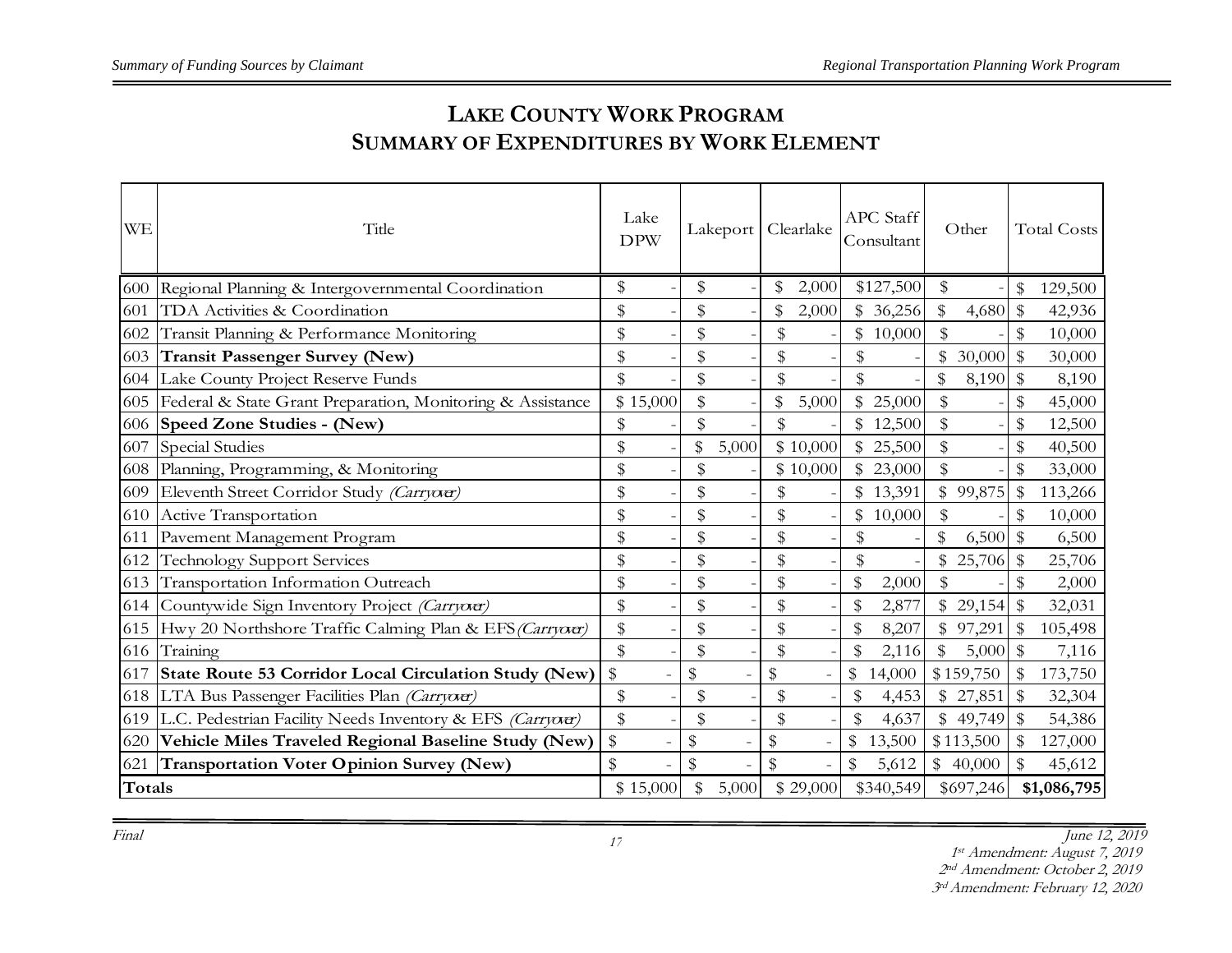## **WORK ELEMENT 600 – REGIONAL PLANNING & INTERGOVERNMENTAL COORDINATION**

**PURPOSE:** Provide ongoing coordination with local and state agencies, the general public and the private sector in planning efforts to identify and plan policies, strategies, and programs and make policy and technical recommendations to the Area Planning Council.

**PREVIOUS WORK:** This work element provides ongoing planning duties. Work completed varies each year according to planning needs, yet consistently includes coordination of work programs, amendments, and quarterly reports, involvement in and completion/updates of planning projects such as the Regional Transportation Plan, Regional Bikeway Plan, Blueprint Plan, Human Services Coordinated Plan, Transit Plans and other special studies, participation in local, regional, statewide and committee meetings, and responding to legislative requirements and changes.

## **TASKS:**

- 1. Prepare, attend and follow-up to Lake County/City Area Planning Council (APC), Technical Advisory Committee (TAC) meetings, and conduct public hearings as necessary. (APC Staff/Local Agencies: Ongoing/Products: Meeting agendas, minutes, resolutions, technical reports, staff reports, public outreach materials, etc.)
- 2. Provide ongoing planning duties which include participation in California Transportation Commission (CTC), and other meetings as necessary; travel and work assignments; and evaluation of regional planning issues as directed by APC and TAC. (APC Staff/Local Agencies: As needed/Products: Meeting materials, staff reports, CTC meeting materials such as allocation requests, etc.)
- 3. Review/comment on transportation planning documents provided by Caltrans and local agencies. (APC Staff/Local Agencies: Ongoing/Products: Examples of work products are included under previous work above.)
- 4. Prepare and update regional planning documents and coordinated plans as needed (APC Staff/Local Agencies: Ongoing/Products: Examples of work products are included under previous work above.)
- 5. Cooperate with Caltrans in development of system planning products. (APC Staff/Local Agencies: As needed/Products: Examples may include Transportation Concept Reports, Interregional Transportation Strategic Plan, California State Freight Mobility Plan, etc.)
- 6. Respond, as necessary, to legislative requirements and changes in transportation planning process. (APC Staff/Local Agencies: Ongoing/Products: Letters, resolutions, etc.)
- 7. Coordinate and consult with Native American Tribal governments during the planning process, and document Tribal government-to-government relations. (APC Staff/Local Agencies: Ongoing/Products: Correspondence, public outreach materials, meeting materials)
- 8. Coordinate with partners to implement the MAP-21/FAST Act Performance-based approach in the scope of the transportation planning process.
	- (APC Staff/ Local Agencies: As needed/Products: Correspondence, reports, resolutions, etc.)
- 9. Conduct and document outreach efforts to all segments of the community, including tribal governments and Native American Communities in accordance with the Public Participation Plan. (APC Staff/ Local Agencies: Ongoing/Products: Public outreach materials, meeting materials)
- 10. Review and comment on environmental documents that are regional and/or interregional in nature to ensure consistency and compliance with the Regional Transportation Plan.

<sup>(</sup>APC Staff/Local Agencies: As needed/Products: Neg Decs, Environmental Impact Reports, etc.)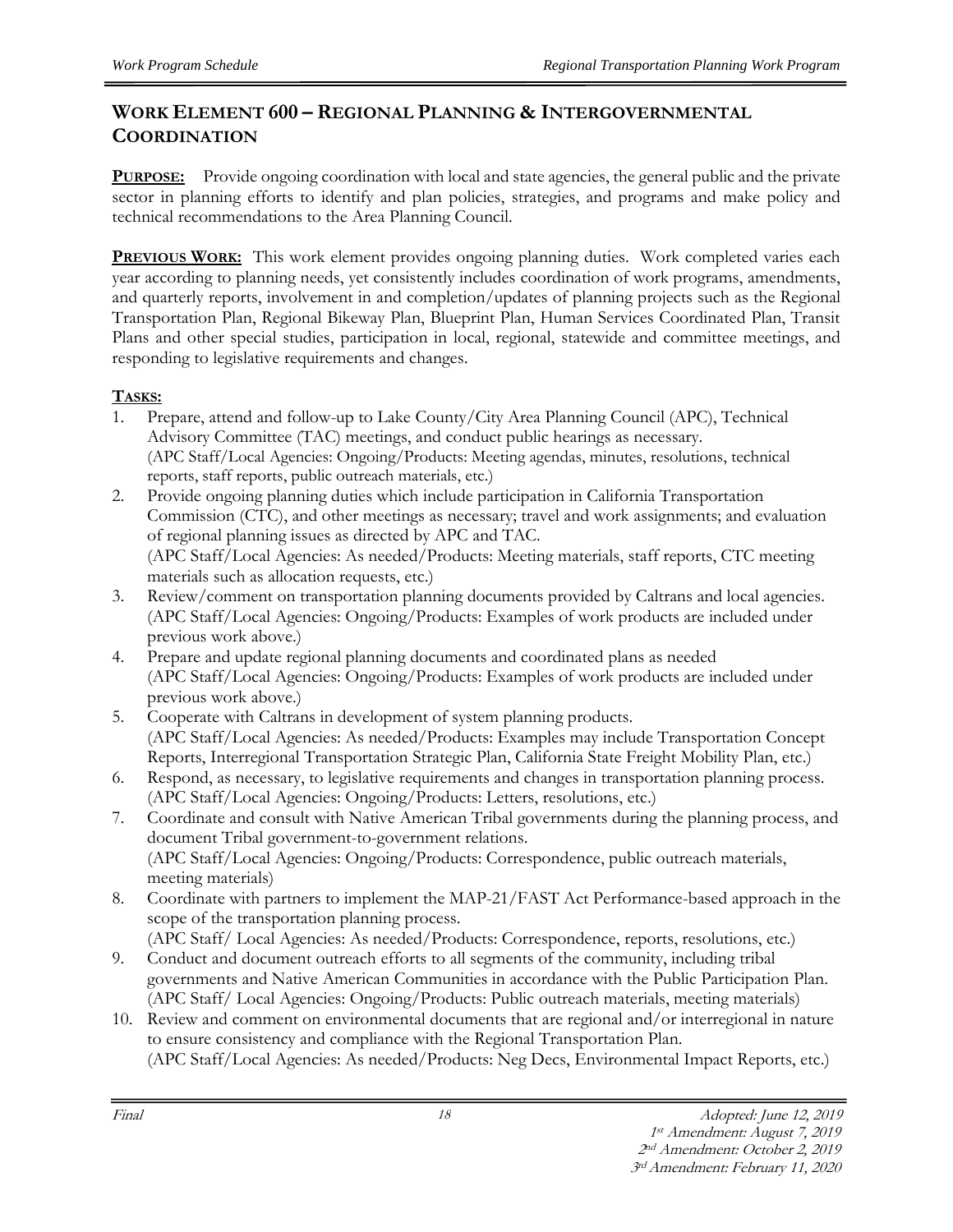#### **PRODUCTS:**

Meeting agendas and minutes, resolutions, staff reports to the Area Planning Council and Technical Advisory Committee, quarterly work program status reports, draft and final work programs, and amendments as necessary, final report defining work program expenses, updates to APC on statewide and other meetings attended as necessary, written reports on issues of concern to APC and TAC and other status reports as necessary.

| Responsible Agency          | Approx.<br>Person Days | Budget    | Fiscal Year        | Funding<br>Source |
|-----------------------------|------------------------|-----------|--------------------|-------------------|
|                             |                        |           |                    |                   |
| City of Clearlake           | 3                      | \$2,000   | 19/20              | RPA               |
| <b>APC Staff Consultant</b> | 165                    | \$127,500 | 19/20              | RPA               |
|                             |                        |           |                    |                   |
| <b>TOTAL:</b>               | 167                    | \$129,500 | $$129,500 - 19/20$ | <b>RPA</b>        |
|                             |                        |           |                    |                   |
|                             |                        |           |                    |                   |

#### **FUNDING SOURCES AND AGENCY PARTICIPATION:**

\* Use of State RPA funds must be in accordance with Caltrans' procurement and other requirements (no consultant mark-up; approved travel rates, etc.) Contact Lake APC staff with questions.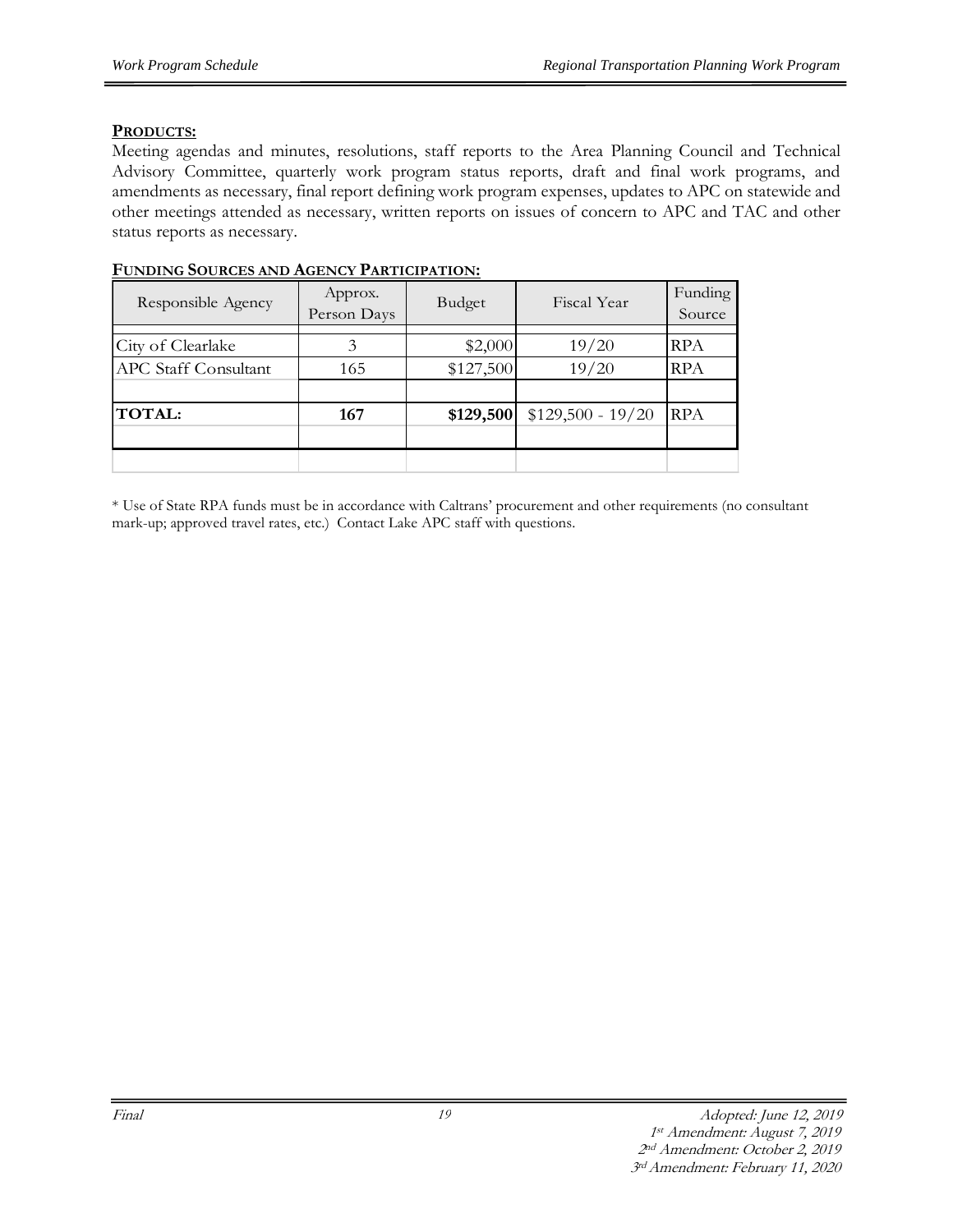## **WORK ELEMENT 601 – TDA ACTIVITIES & COORDINATION**

**PURPOSE:** This is an annual comprehensive work element that includes transportation planning tasks that may not be eligible for Rural Planning Assistance (RPA) funds, including routine day –to-day planning duties, general coordination activities with the state, regional, local and community agencies. It covers current as well as long range duties for all transportation planning modes, including streets/roads/highways, non-motorized transportation, air quality, aviation and transit planning.

**PREVIOUS WORK:** Many of these duties were previously performed under Work Element 600 (Regional Planning & Intergovernmental Coordination).

#### **TASKS:**

- 1. Coordinate with APC Administration Staff, local agencies (including tribal governments) and Caltrans to assist in preparing the draft and final work programs and amendments. (APC Staff / Local Agencies: Ongoing/Products: Draft & Final Work Programs)
- 2. Manage work program throughout the year, which includes coordinating with local agency staff, preparing quarterly reports to Caltrans on status of work program and developing an annual report defining work program expenses by element. (APC Staff / Local Agencies: Ongoing/Products: Quarterly Status Reports)
- 3. Prepare, attend and follow-up to Social Services Transportation Advisory Council (SSTAC), meetings, and conduct public hearings as necessary. (APC Staff: Ongoing/Products: Meeting agendas, minutes, resolutions, technical reports, staff reports, public outreach materials, etc.)
- 4. Evaluate social services coordination as required and meet with Social Services Transportation Advisory Council and other community-based groups to obtain input on coordination issues, review and comment on SSTAC recommendations. (APC Staff: As needed)
- 5. Participate in Section 5310 and 5311 grant funding and other transit grant funding opportunities, as appropriate. (APC Staff: As needed)
- 6. Provide \$2,000 local funding contribution to Rural Counties Task Force for the purpose of assisting in costs related to meetings. (RCTF: Annually/Product: Meeting materials, workshop and forum materials, other materials relating to transportation issues of regional/state significance**.**
- 7. Current and long range planning, meeting attendance, and work assignments that **may not be RPA eligible**. Involvement in these tasks is of a planning nature, and may include meeting attendance, communication, review of documents, plans, or studies; preparation of correspondence; etc. (APC Staff / Local Agencies: As needed)
- 8. Monitor and respond to transportation-related legislation, including applicability to local agencies and regional transportation planning agencies. (APC Staff / Local Agencies: As needed)
- 9. Monitor progress of Federal Transportation Bill activities and candidate projects; provide assistance and coordination with local agencies regarding projects. (APC Staff / Local Agencies: As needed)
- 10. Various Direct Expenses relating to work element projects in the Overall Work Program.

#### **PRODUCTS:**

Draft and Final Work Programs, quarterly work program status reports, and amendments as necessary, and final report defining work program expenses.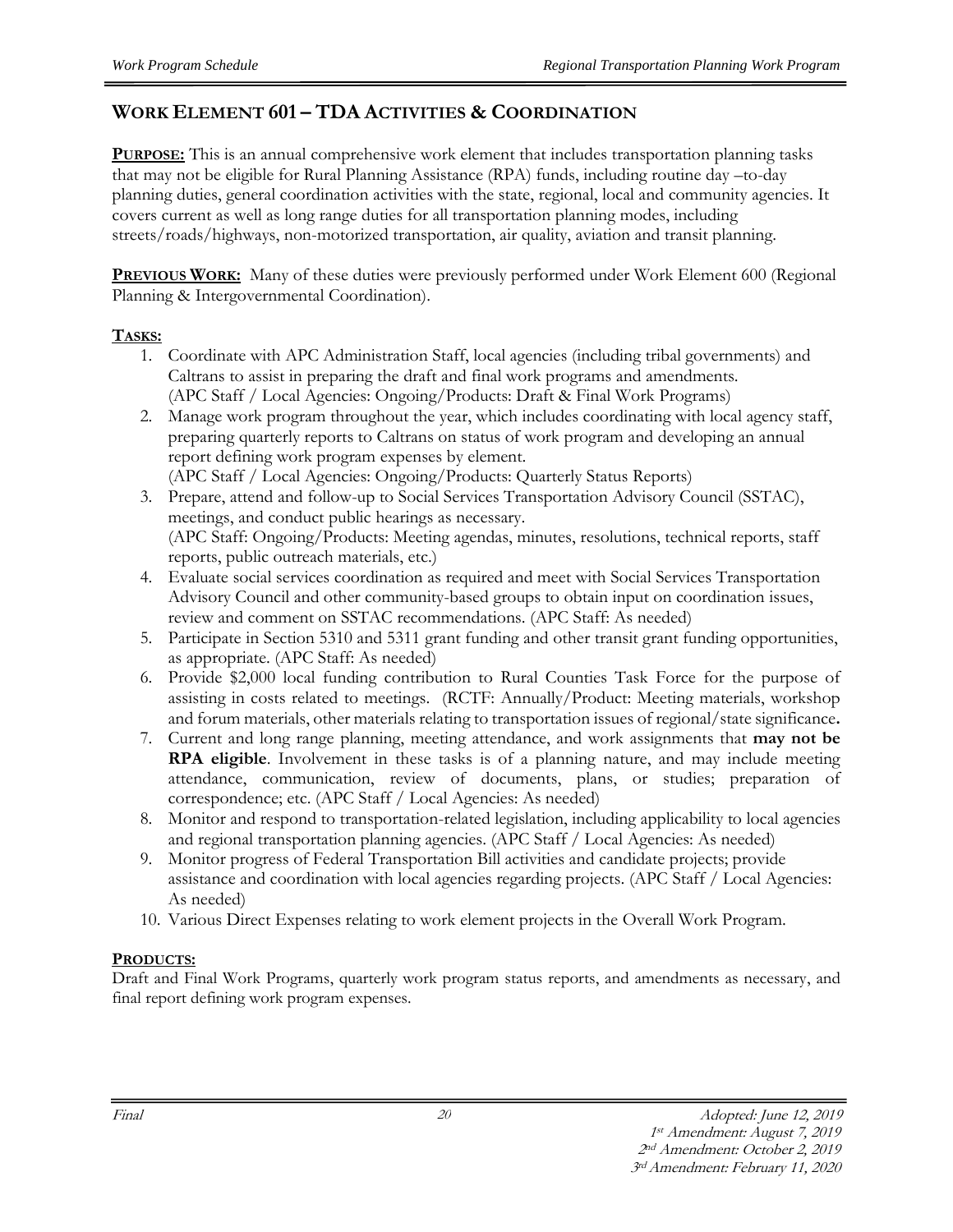| Responsible Agency   | Approx.<br>Person Days | Budget   | Fiscal Year       | Funding<br>Source |
|----------------------|------------------------|----------|-------------------|-------------------|
| City of Clearlake    | 3                      | \$2,000  | 19/20             | <b>LTF</b>        |
| APC Staff Consultant | 43                     | \$33,384 | 19/20             | <b>LTF</b>        |
|                      | $\Omega$               | \$256    | 18/19             | <b>LTF</b>        |
|                      | 3                      | \$2,616  | 19/20             | <b>PPM</b>        |
| RCTF Dues /          | n/a                    | \$2,000  | 19/20             | <b>LTF</b>        |
| Direct Cost          |                        |          |                   |                   |
|                      | DC                     | \$2,680  | 18/19             | LTF               |
| <b>TOTAL:</b>        | 50                     | \$42,936 | $$2,616 - 19/20$  | <b>PPM</b>        |
|                      |                        |          | $$2,936 - 18/19$  | <b>LTF</b>        |
|                      |                        |          | $$37,384 - 19/20$ | <b>LTF</b>        |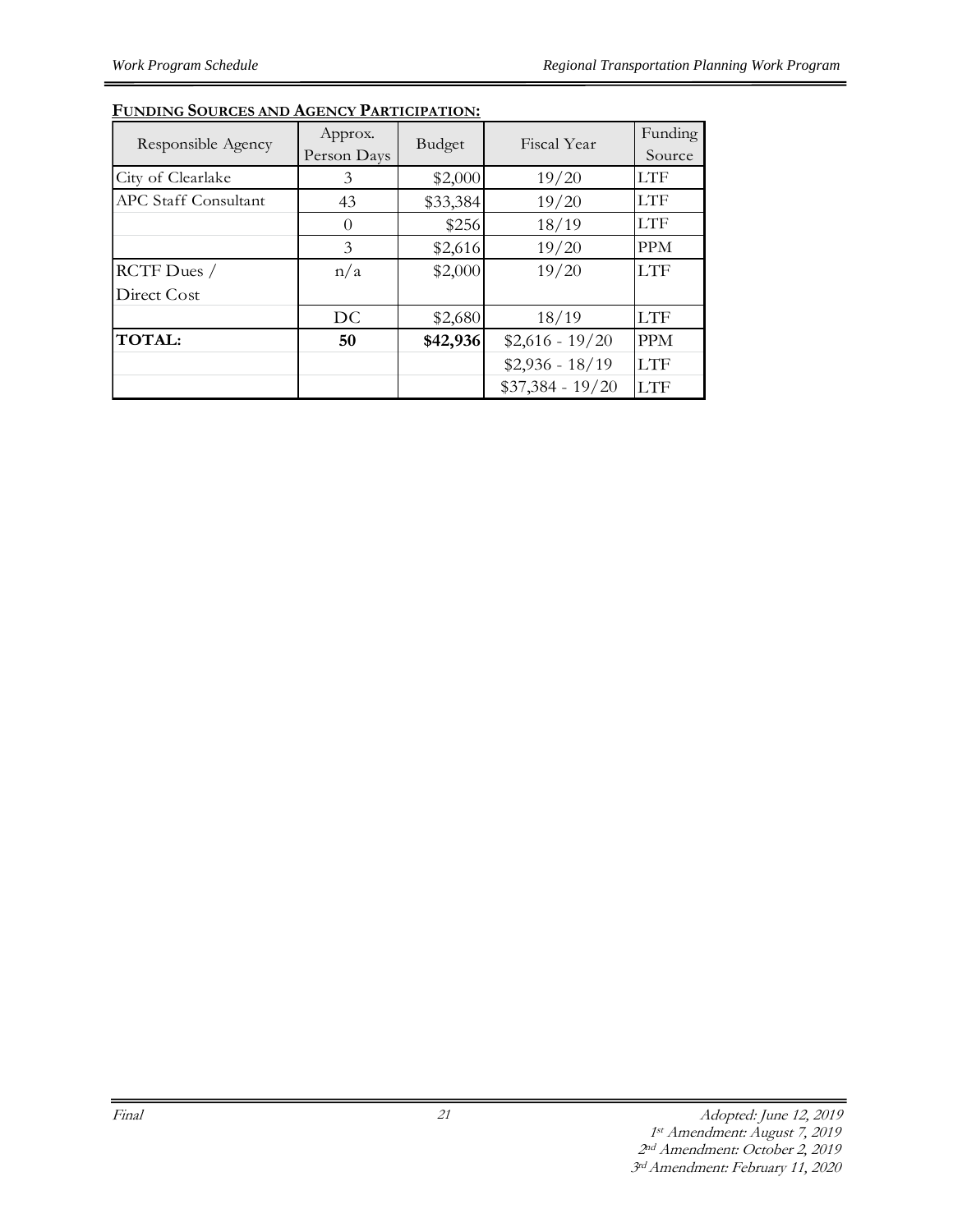### **WORK ELEMENT 602 – TRANSIT PLANNING & PERFORMANCE MONITORING**

**PURPOSE:** Responds to transit planning recommendations to improve monitoring and quarterly and annual assessments of schedule reliability, passenger loads, and other operating characteristics through on-board sampling. Facilitates more efficient transit routes, more accurate schedules, and greater security through tools to provide more effective operations monitoring.

**PREVIOUS WORK:** Review of social service agency coordination; Section 5311(f), 5316, 5317 and other federal funding review, ranking and project support, workshops; preparation of monthly transit summary and evaluation reports; consultation and coordination with tribal governments on transit-related planning and project programming activities. Sustainable Communities Planning Grants, 2015 Transit Development Plan, 2006 Passenger Facilities Development Plan

#### **TASKS:**

- 1. Review Federal legislation and FTA guidance to determine how to utilize programs and consider necessary involvement, including completion and updates of the coordinated human service transportation plan. (APC Staff: As needed)
- 2. Review and comment on technical correspondence, report on other transit issues as assigned by the APC or TAC. (APC Staff: Ongoing)
- 3. Prepare grants/request for proposals as needed to support transit planning efforts (APC staff / Consultant: As required and/or as needed.)
- 4. Maintain ongoing consultation process with tribal governments regarding tribal transit needs to enable their participation in transportation planning and programming activities. (APC Staff: As needed)
- 5. Coordinate the Unmet Transit Needs Process, and ensure coordination with the Regional Transportation Plan. (APC Staff /Local Agencies: As needed)
- 6. Prepare, attend and follow-up to Lake Transit Authority (LTA) meetings, and conduct public hearings as necessary. (APC Staff: Ongoing)
- 7. Participation in Non-Emergency Medical Transportation (NEMT) activities and meetings. (APC Staff: Ongoing)
- 8. Participate as needed in Consolidated Transportation Services Agency activities. (APC Staff: Ongoing)
- 9. Prepare updates to Transit Development Plans and other transit planning documents as required and/or needed. (APC Staff / Consultant: As required and/or needed.)
- 10. Provide software maintenance to the transit authority for planning purposes through Route Match Software. (Consultant: Ongoing)

#### **PRODUCTS:**

LTA meeting agendas and minutes, resolutions, monthly transit summary and evaluation reports, staff reports, reporting pertaining to Federal Transportation Bills, written reports on issues of concern to APC and TAC and other status reports as necessary. The APC and LTA will have a sampling format and methodology based on partial automation of the performance measure data collection requirements, a working paper; compiled data, three quarterly reports, an annual report, specifications, and budget to fully automate (Phase II) data collection.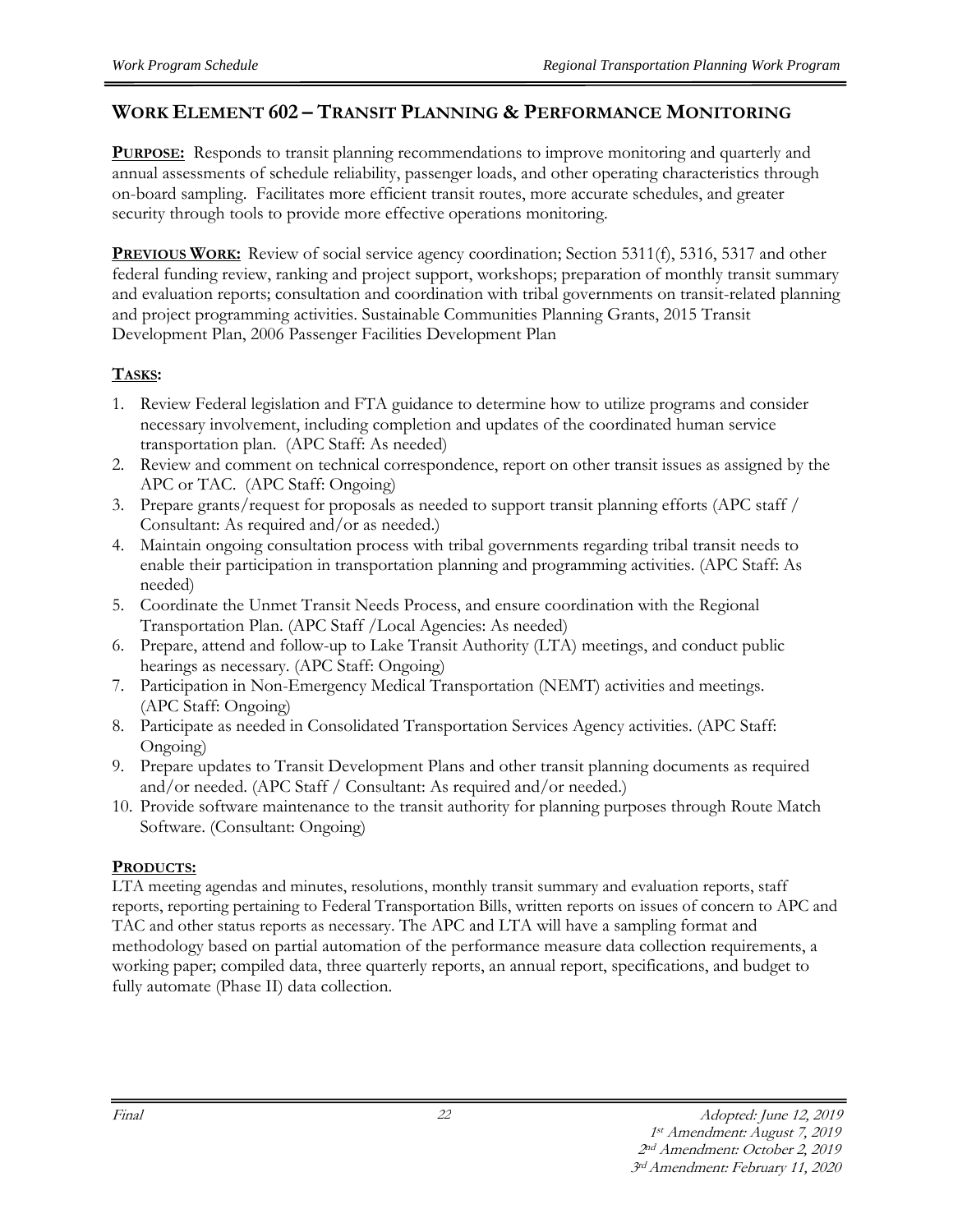#### **FUNDING AND AGENCY PARTICIPATION:**

| Responsible Agency          | Approx.<br>Person Days | Budget   | Fiscal Year | Funding<br>Source |
|-----------------------------|------------------------|----------|-------------|-------------------|
| <b>APC Staff Consultant</b> | 14                     | \$10,000 | 19/20       | <b>RPA</b>        |
| <b>TOTAL:</b>               |                        | \$10,000 |             |                   |
|                             |                        |          |             |                   |

\* Use of State RPA funds must be in accordance with Caltrans' procurement and other requirements (no consultant mark-up; approved travel rates, etc.) Contact Lake APC staff with questions.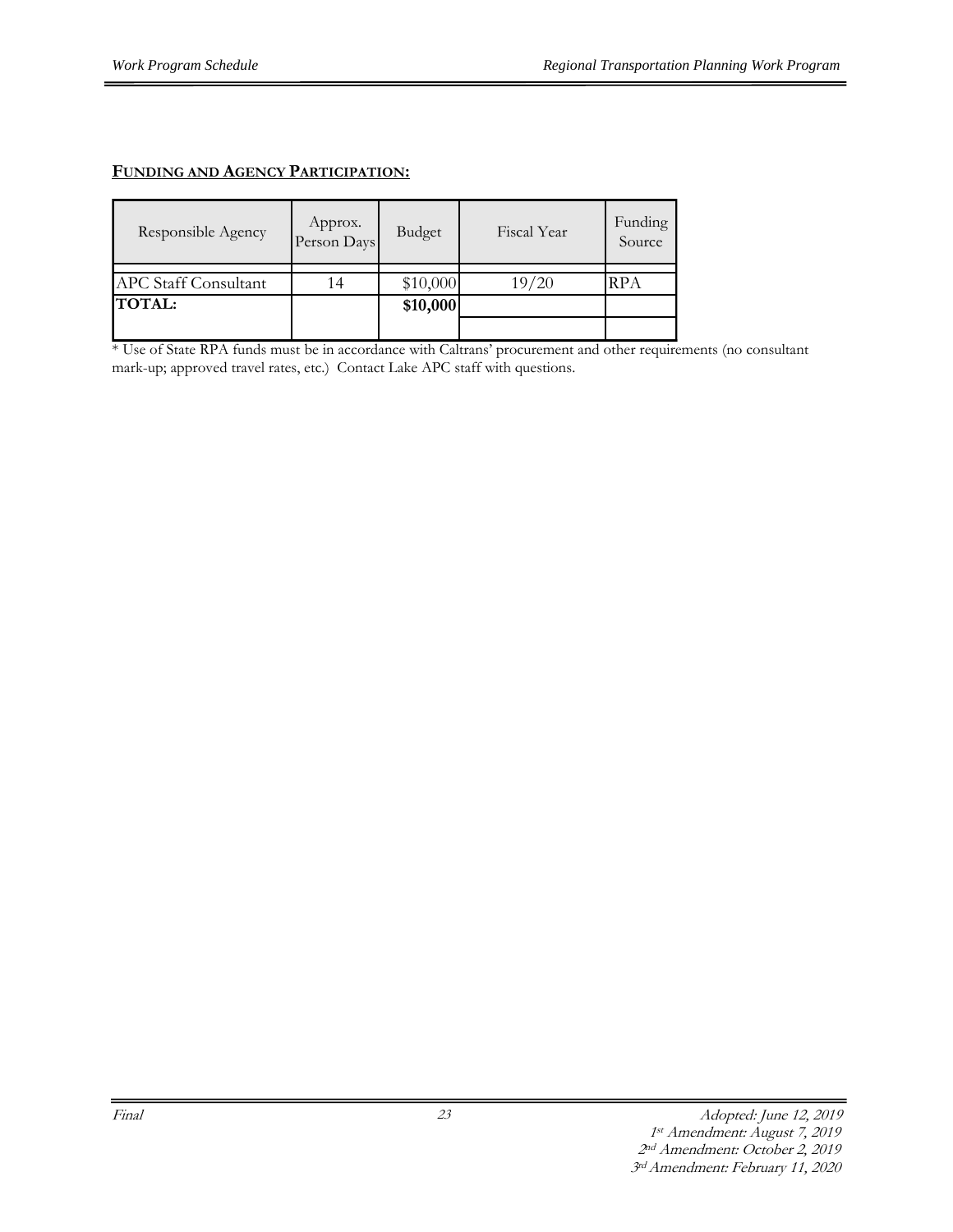### **WORK ELEMENT 603 – TRANSIT PASSENGER SURVEY (NEW)**

**PURPOSE:** The purpose of this project is to facilitate and conduct regional transportation planning among Native American Tribal Governments, the cities, the county, and the transit district by conducting a county-wide ridership survey of Lake Transit Authority's (LTA) fixed route services, intracommunity services, inter-city routes, the Free College Fare program, and the Dial-A-Ride services. Based on the results of this survey, the transit district will be able to identify additional transportation needs or modify the existing transit system to better serve the residents of the Lake County region.

**PREVIOUS WORK:** Transit Development Plan and Marketing Plan & the Lake Transit Authority Bus Passenger Facilities Plan

#### **TASKS:**

#### **1. Project Initiation**

- 1.1 Prepare RFP and solicit proposals to conduct a Transit Passenger Survey. (APC Staff: August 2019)
- 1.2 Award contract to conduct a Transit Passenger Survey (APC Staff: September October 2019)
- 1.3 Conduct kick-off meeting with the consultant and stakeholders (including, but not limited to, representatives from the local agencies and Tribal governments) (November 2019)
- 1.4 Staff Coordination to ensure project remains on time and within budget (APC Staff)

#### **2. Identify Existing Conditions**

- 2.1 Gather existing conditions and background data from prior work (Consultant)
- 2.2 Provide the consultant with all pertinent documentation required for the project (APC staff)

#### **3. Conduct Regional Ridership Surveys**

- 3.1 Draft on-board survey and non-user survey based on input from regional stakeholders (Consultant)
- 3.2 Recruit and train temporary help to conduct on-board surveys (Consultant)
- 3.3 Conduct on-board and non-user surveys, including attendance at community events to ensure as large an outreach as possible (Consultant)

#### **4. Draft and Final Report**

- 4.1 Draft report presented at an LTA Board meeting for approval (Consultant/APC Staff)
- 4.2 Final report (Consultant)

#### **PRODUCTS:**

Meeting notes, on-board and non-user surveys, survey results, draft and final reports

#### **FUNDING SOURCES AND AGENCY PARTICIPATION:**

| Responsible Agency          | Approx.<br>Person Days | Budget   | Fiscal Year | Funding<br>Source |
|-----------------------------|------------------------|----------|-------------|-------------------|
| <b>APC Staff Consultant</b> |                        | \$0      | 19/20       | <b>RPA</b>        |
| Consultant                  |                        | \$30,000 | 19/20       | <b>RPA</b>        |
| <b>TOTAL:</b>               |                        | \$30,000 |             |                   |
|                             |                        |          |             |                   |
|                             |                        |          |             |                   |
|                             |                        |          |             |                   |

\* Use of State RPA funds must be in accordance with Caltrans' procurement and other requirements (no consultant mark-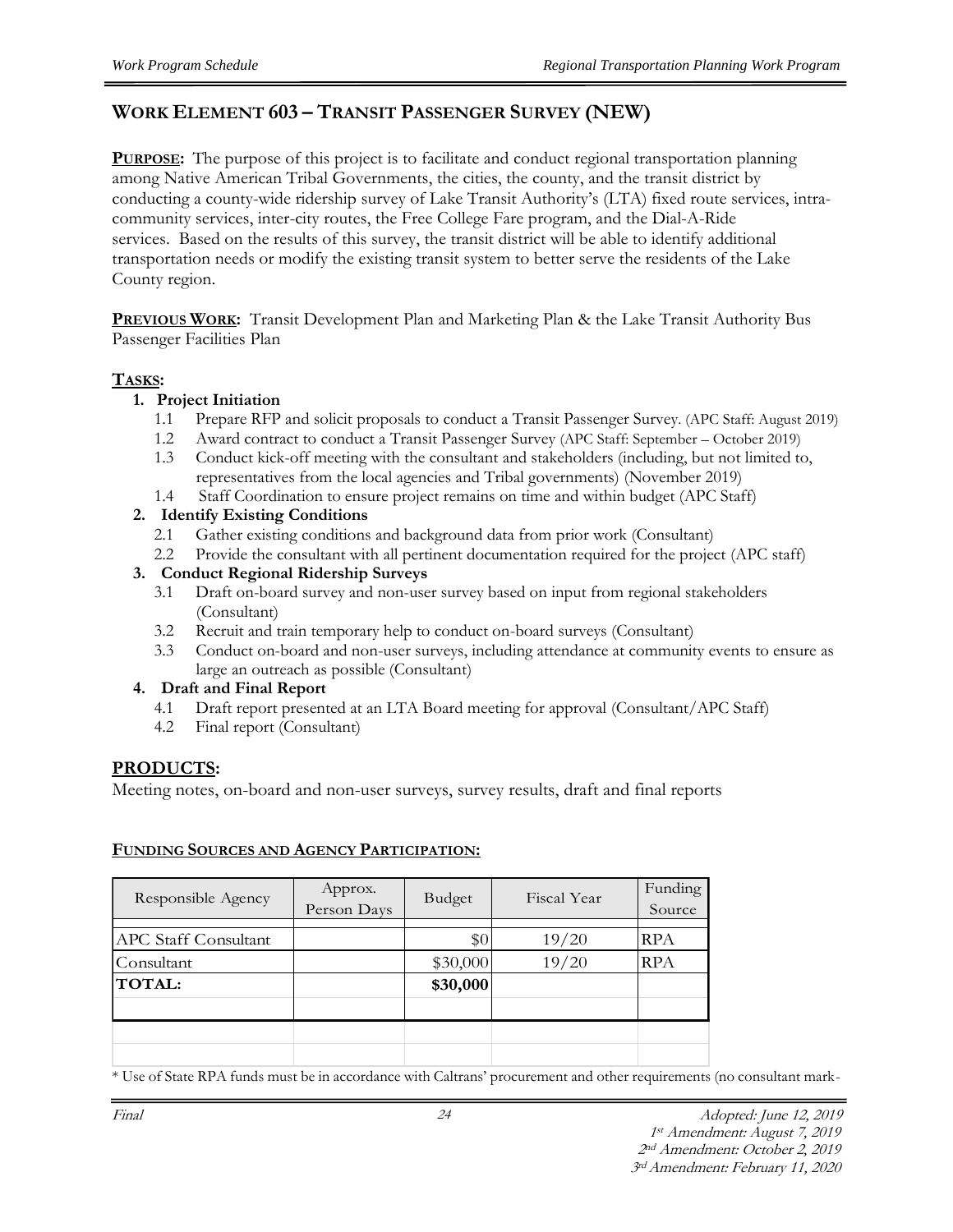up; approved travel rates, etc.) Contact Lake APC staff with questions

#### **WORK ELEMENT 604 –LAKE COUNTY PROJECT RESERVE FUNDS**

**Purpose:** To reserve funding to perform projects that are not typically funded in Lake County because of the lack of funding available in any "one" given fiscal year. The reserve account will allow the opportunity to accumulate funding to complete projects that have been needed for many years.

#### **PREVIOUS WORK:**

None to date.

#### **TASKS:**

No tasks will be initiated in FY 2019/20. Funding is **reserved** for a future project or local match requirement, which is anticipated to be programmed in FY 2019/20.

#### **PRODUCTS:**

No products will be produced in FY 2019/20.

#### **FUNDING AND AGENCY PARTICIPATION:**

| Responsible Agency | Approx.<br>Person Days | Budget  | Fiscal Year | Funding<br>Source |
|--------------------|------------------------|---------|-------------|-------------------|
| Reserve            | N/A                    | \$190   | 17/18       | <b>PPM</b>        |
|                    | $\rm N/A$              | \$8,000 | 18/19       | LTF               |
| <b>TOTAL:</b>      |                        | \$8,190 |             |                   |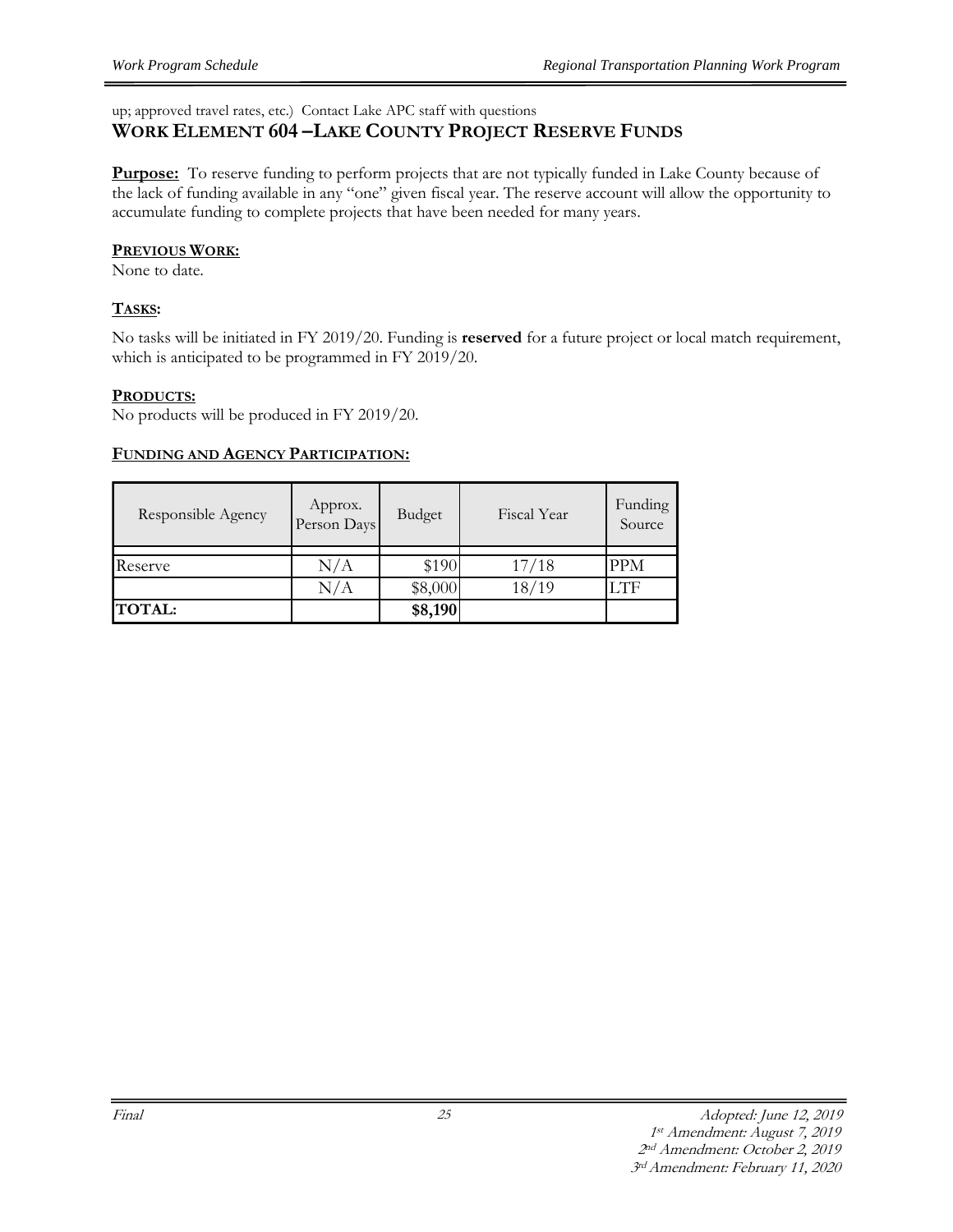#### **WORK ELEMENT 605 – FEDERAL & STATE GRANT PREPARATION, MONITORING & ASSISTANCE**

**PURPOSE:** To provide technical assistance, research and support to local agencies, Lake Transit Authority, tribal governments and others, on federal, state and local grant opportunities to maximize federal and State sources that may be available to improve all modes of transportation in Lake County.

**PREVIOUS WORK:** Various grant applications submitted by local agencies, LTA, and Lake APC Staff.

#### **TASKS:**

- 1. Review and establish regionally significant priorities projects for the current fiscal year. (Local Agencies: Ongoing)
- 2. Research and distribute information pertaining to available and upcoming Federal and State transportation planning grants that may be available to meet the regions priorities. Caltrans planning grant opportunities can be accessed at [www.dot.ca.gov/hq/tpp/grants.htm](http://www.dot.ca.gov/hq/tpp/grants.htm) (APC Staff/Local Agencies: Ongoing)
- 3. Prioritize grants by purpose, funding source, matching requirements, granting authority, and availability related to the transportation planning process, excluding capital projects. (APC Staff/Local Agencies: Ongoing)
- 4. Coordinate with potential grant applicants to seek Lake APC sponsorship of transportation related grants. (APC Staff/Local Agencies: Ongoing)
- 5. Utilize entity staff or consultants to gather required transportation related information and prepare grant documents. (APC Staff/Local Agencies: Ongoing)
- 6. Provide technical assistance (including hosting workshops) to local agencies, tribal governments, LTA and others in preparation of various federal and state grant applications. (APC Staff/Local Agencies: Ongoing)
- 7. Review and rank transportation grant applications as requested by Caltrans; including possible participation on evaluation committees. (APC Staff/Local Agencies: Ongoing)
- 8. Submit grant applications to appropriate agencies including but not limited to the Active Transportation Program (ATP), grant applications pertaining to the new Federal Transportation Bill FAST Act, Road Repair and Accountability Act of 2017, California Air Resources Board (CARB) and other programs. (APC Staff/Local Agencies: Ongoing)
- 9. As necessary, coordinate and consult with all tribal governments on grant process and development of grants. (Local Agencies / APC Staff: Ongoing)
- 10. As necessary, participation, monitoring and assisting with grant funded work elements and projects to ensure scope, schedule and deliverables have been met as required by Caltrans.

#### **PRODUCTS:**

Copies of transportation planning grant applications will be prepared on behalf of APC, cities of Lakeport, and Clearlake, and Lake County.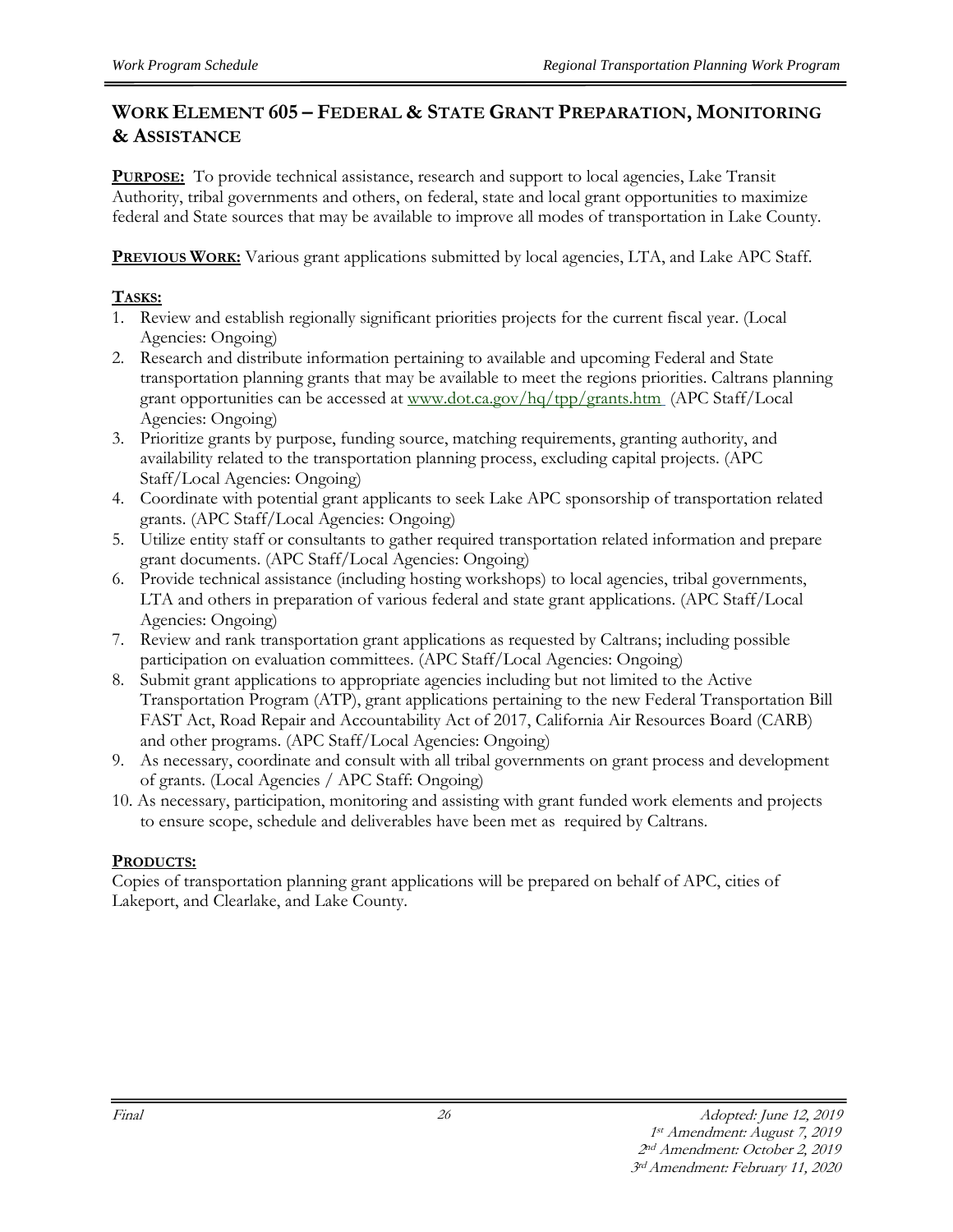|                             | Approx.     |          |             | Funding    |
|-----------------------------|-------------|----------|-------------|------------|
| Responsible Agency          | Person Days | Budget   | Fiscal Year | Source     |
| County of Lake-DPW          | 22          | \$15,000 | 19/20       | <b>RPA</b> |
| City of Clearlake           |             | \$5,000  | 19/20       | <b>RPA</b> |
| <b>APC Staff Consultant</b> | 32          | \$25,000 | 19/20       | <b>RPA</b> |
| <b>TOTAL:</b>               | 62          | \$45,000 |             |            |
|                             |             |          |             |            |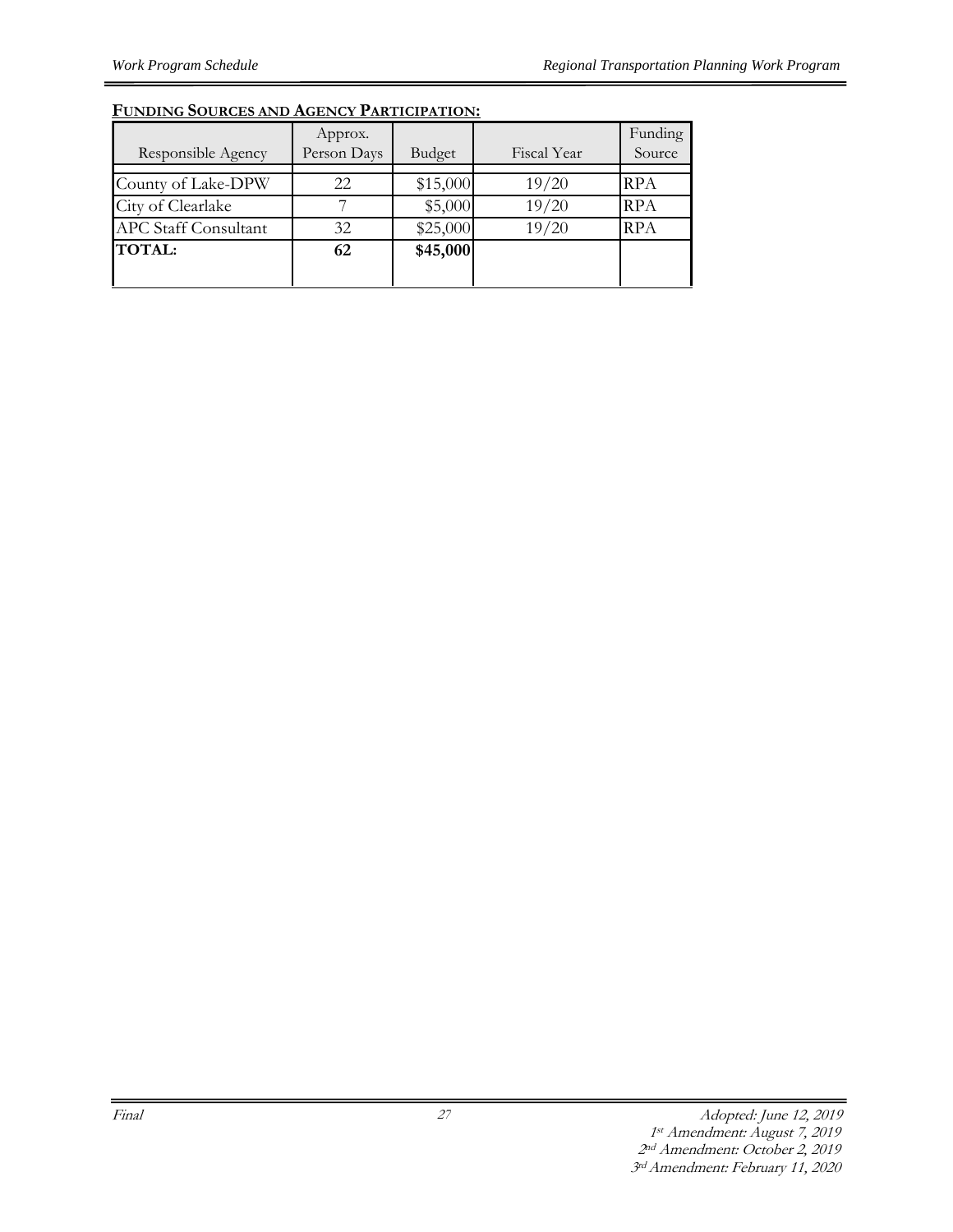## **WORK ELEMENT 606 – SPEED ZONE (NEW) – COUNTY OF LAKE**

**PURPOSE:** To gather and interpret roadway, traffic, and accident data in order to establish and enforce appropriate traffic speed limits in the community, to improve safety for automobiles, bicycles and pedestrian use.

**PREVIOUS WORK:** Speed Zone Studies for County were previously completed as part of the 2016/17 Overall Work Program.

#### **TASKS:**

- 1. Meet with Local Agency staff to determine scope of study effort according to speed analysis schedule. (Local Agency Staff/ APC Staff: July-December 2019)
- 2. Develop a data collection plan to ensure appropriate speed sampling and maximum utilization of existing facilities will be collected from the region. (APC Staff: December 2019)
- 3. Collect spot speed data at selected locations around the county. (APC Staff: July-December 2019)
- 4. Research accident history of roads selected for speed sampling. (APC Staff: July-December 2019)
- 5. Coordinate study with data from WE 607 Special Studies; and WE 608 Planning, Programming and Monitoring, to reduce duplication of work and analysis, as appropriate. (APC Staff: Ongoing)
- 6. Collect field data regarding traffic and roadway characteristics. (APC Staff: March-June 2020)
- 7. Analyze data to ensure and prepare report of findings, including recommendations for implementation. (APC Staff: May-June 2020)
- 8. Present document to Local Agencies for consideration. (APC Staff: May-June 2020)

#### **PRODUCT:**

Final Speed Zone Study Report

#### **FUNDING AND AGENCY PARTICIPATION:**

|                             | Approx.     |          |             | Funding |
|-----------------------------|-------------|----------|-------------|---------|
| Responsible Agency          | Person Days | Budget   | Fiscal Year | Source  |
|                             |             |          |             |         |
| <b>APC Staff Consultant</b> | 16          | \$12,500 | 19/20       | RPA     |
|                             |             | \$0      |             |         |
| <b>TOTAL:</b>               | 16          | \$12,500 |             |         |
|                             |             |          |             |         |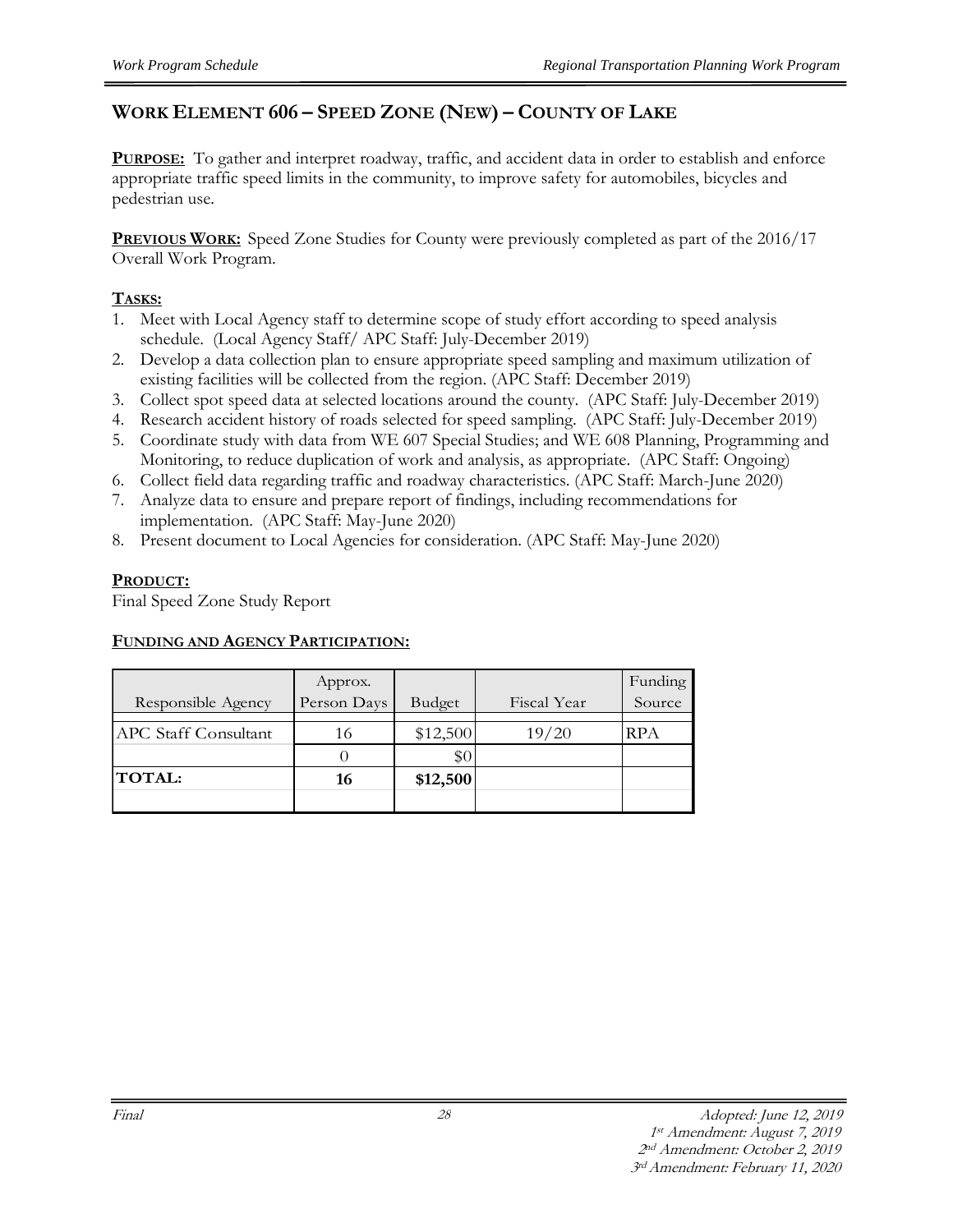## **WORK ELEMENT 607 – SPECIAL STUDIES**

**PURPOSE:** Collect data and perform studies for the County and two cities which will be useful to update the transportation data base, respond to local issues, aid in implementation of the Regional Transportation Plan, Active Transportation Program and other projects as needed.

**PREVIOUS WORK:** Previous work performed under this element has included: traffic studies in the County of Lake and City of Clearlake; roundabout review in City of Lakeport; crosswalk reviews in the City of Clearlake and Middletown; purchased traffic counters and performed traffic counts countywide to prepare Traffic Monitoring Program, purchased equipment for City of Lakeport, GIS equipment and technical support for Cities of Lakeport & Clearlake, and Roadway Safety Analysis. This is an ongoing project which was initiated several years ago and will continue in this fiscal year.

#### **TASKS:**

- 1. Perform studies, volume monitoring, inventories, analyses, and evaluations to ensure adequate data is available for County roads and City streets in Clearlake and Lakeport. (APC Staff / Local Agencies / Consultant: Ongoing)
- 2. Provide timely transportation related data and technical support to aid in the evaluation of local issues, including the development of and updates to transportation planning documents. (APC Staff / Local Agencies / Consultant: Ongoing)
- 3. Prepare grants/RFPs and coordinate studies consistent with data from Speed Zone Studies, Federal & State Grant Preparation and Monitoring, and Planning, Programming & Monitoring to reduce duplication of work and analysis. (APC Staff: Ongoing)
- 4. Ongoing monitoring and updates of the Regional Transportation Plan and ongoing preparation, and monitoring of other regional planning documents. (APC Staff / Local Agencies / Consultant: Ongoing)
- 5. Coordination and consultation with Native American Tribal Governments as appropriate, and document Tribal government-to-government relations. (APC Staff/ Local Agencies: Ongoing)
- 6. Perform county-wide speed/volume surveys and traffic counts to support a variety of planning documents/studies that may not be completed through WE 603. (APC Staff / Local Agencies / Consultant: Annually)
- 7. Evaluate high accident roadway segments; the options for repair, and preparation of cost estimates for desired alternatives. (APC Staff / Local Agencies / Consultant: Ongoing)
- 8. Perform updates to sign inventory programs, and pavement marking & sign inventories, and conduct traffic safety inspections. (APC Staff / Local Agencies / Consultant: Ongoing)

#### **PRODUCTS:**

- 1. Special Studies Summary which outlines scope, recipient agency, cost, and completion date of projects. (APC Staff, Consultants, Lake County DPW & Cities)
- 2. Report of final results of speed and volume studies on County Maintained Roads and City Streets. (APC Staff)
- 3. Report that identifies the top ten accident producing roadway segments. (Lake County DPW, cities)
- 4. Proposed corrective measures and cost estimates. (Consultants, Lake County DPW and Cities)
- 5. Updates to transportation planning projects such as sign inventory programs, traffic counting programs, bikeway and pedestrian projects, and other data bases. (Consultants, Lake County DPW and Cities)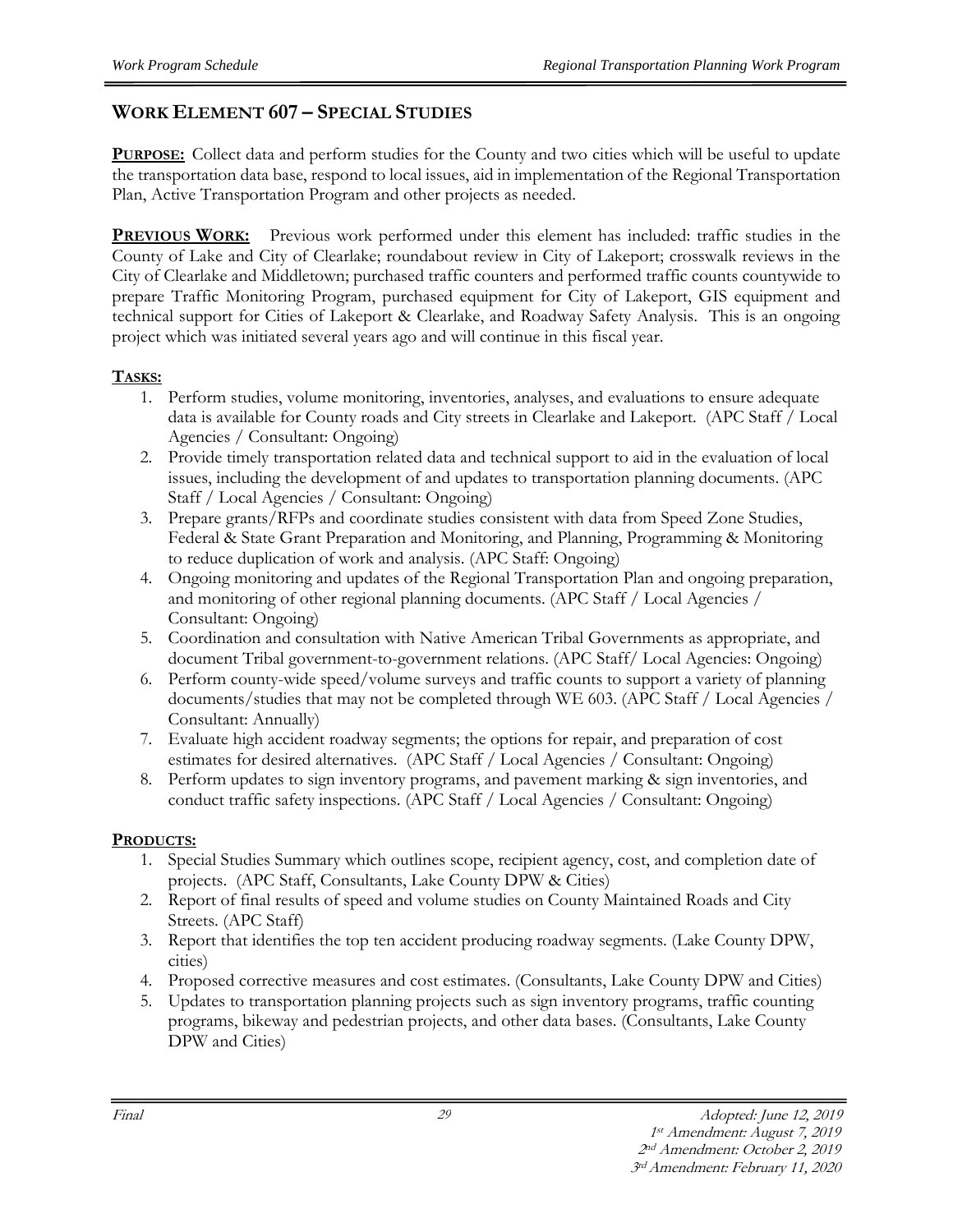| Responsible Agency          | Approx. Person<br>Days | Budget   | Fiscal Year       | <b>Funding Source</b> |
|-----------------------------|------------------------|----------|-------------------|-----------------------|
|                             |                        |          |                   |                       |
| City of Clearlake           | 15                     | \$10,000 | 19/20             | <b>LTF</b>            |
| City of Lakeport            |                        | \$5,000  | 18/19             | <b>LTF</b>            |
| <b>APC Staff Consultant</b> | 33                     | \$25,500 | 19/20             | <b>RPA</b>            |
|                             |                        | \$0      |                   |                       |
| Direct Costs                | N/A                    | \$0      |                   |                       |
| <b>TOTAL:</b>               | 40                     | \$30,500 | $$10,000 - 19/20$ | <b>LTF</b>            |
|                             |                        |          | $$30,500 - 19/20$ | <b>RPA</b>            |
|                             |                        |          | $$5,000 - 18/19$  | LTF                   |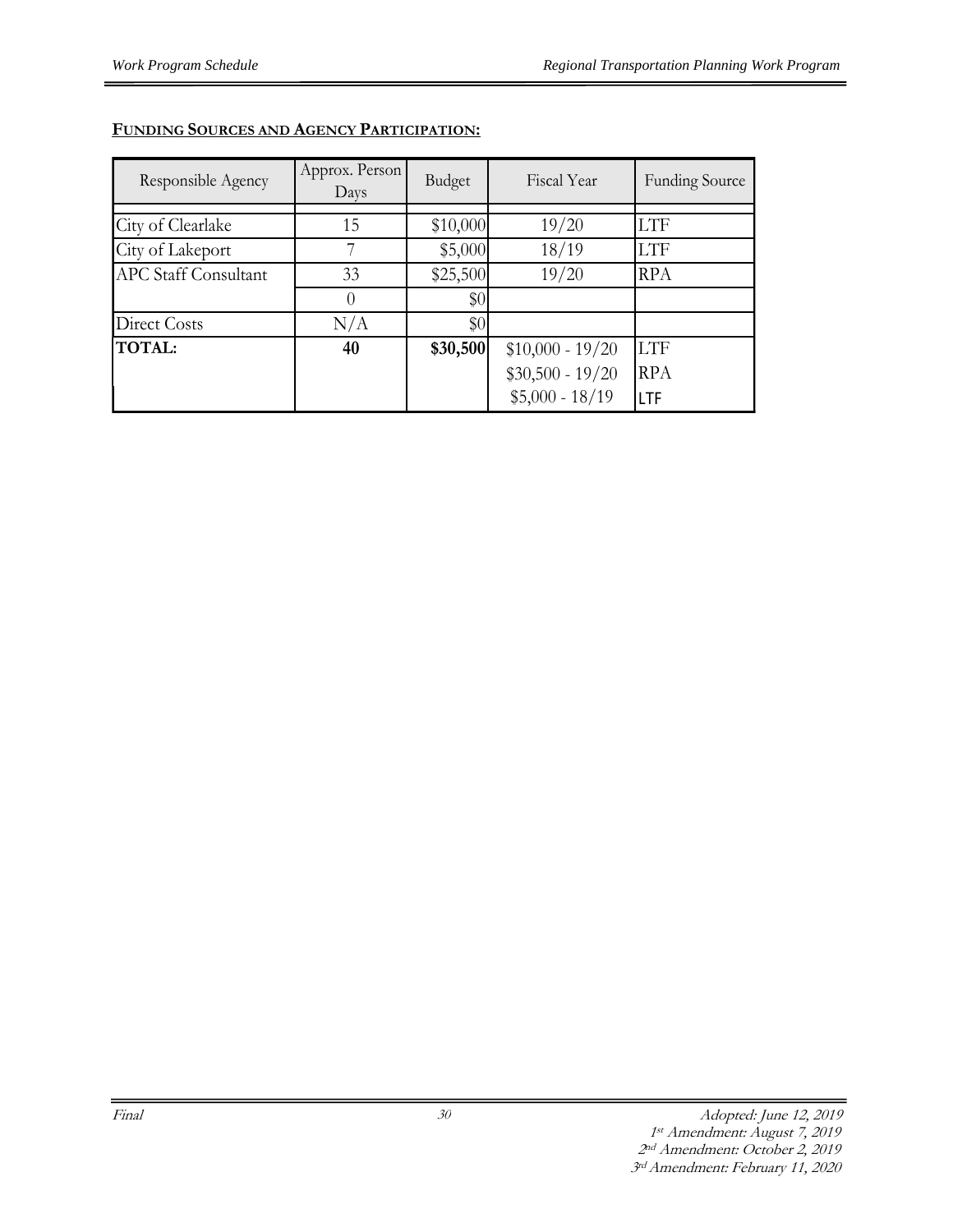## **WORK ELEMENT 608 - PLANNING, PROGRAMMING & MONITORING**

**PURPOSE:** This element will provide planning, programming, and monitoring activities associated with project development for RTIP (Regional Transportation Improvement Program) projects; coordination of ITIP (Interregional Transportation Improvement Projects) and the STIP (State Transportation Improvement Program); maintain Countywide Traffic Monitoring Program and respond to, major changes in transportation planning process.

**PREVIOUS WORK:** Implementation of SB 45 legislative requirements; development of SB 45 funding distribution formula; and participation in SB 45 Guidelines development; development of RTIPs and Amendments; coordination with Caltrans and local agencies on various Planning, Programming & Monitoring (PPM) activities.

#### **TASKS:**

- 1. Attendance at STIP related meetings at the statewide, regional and local level; coordination with local Cities and County. (APC Staff & Local Agencies: Ongoing)
- 2. Ongoing coordination of STIP Guidelines. (APC Staff & Local Agencies: Ongoing)
- 3. Ongoing review/response to STIP related correspondence as needed. (APC Staff & Local Agencies: Ongoing)
- 4. Development of policy issues for the APC's consideration. (APC Staff: Ongoing)
- 5. Development of state and local project funding priorities for the APC's consideration. (APC Staff: Ongoing)
- 6. Review new and existing funding plans, program sources and develop/update a priority list for each improvement type and funding source. (Lake County DPW and Cities: Ongoing)
- 7. Prepare and update a five-year improvement plan. (Lake County DPW: Ongoing)
- 8. Maintain/develop cost estimates for existing and proposed improvement projects (Consultant, County and Cities: As needed)
- 9. Planning, programming, and monitoring activities associated with RTIPs, ITIPs, STIPs and Amendments; coordination with Caltrans and CTC, and provide assistance to local agencies. (APC Staff, Lake County DPW and Cities: Ongoing)
- 10. Conduct and update bicycle, pedestrian and vehicular counts and maintain traffic monitoring program (APC Staff Consultant, Consultant, County and Cities: As needed/Ongoing)
- 11. Coordinate and consult with Tribal governments on planning, programming and monitoring activities, and document Tribal government-to-government relations. (Lake Staff, Lake County DPW and Cities: Ongoing)
- 12. Prepare preliminary engineering reports to include projects' scope of work, costs and timelines. (Lake County DPW, Cities & Consultant: As needed – only Local Funding)
- 13. Purchase software/annual license for Streetsaver for County & both cities. The Streetsaver program is utilized as a planning tool that helps prioritize future Regional Transportation Plan projects. (Software)
- 14. Purchase and Maintain equipment and software necessary to collect data and provide funding to process acquired data.

**PRODUCTS:** Products may include staff comments, reports, and recommendations on STIP correspondence and guidelines; possible RTIP Amendments, extension requests, or other STIP documents.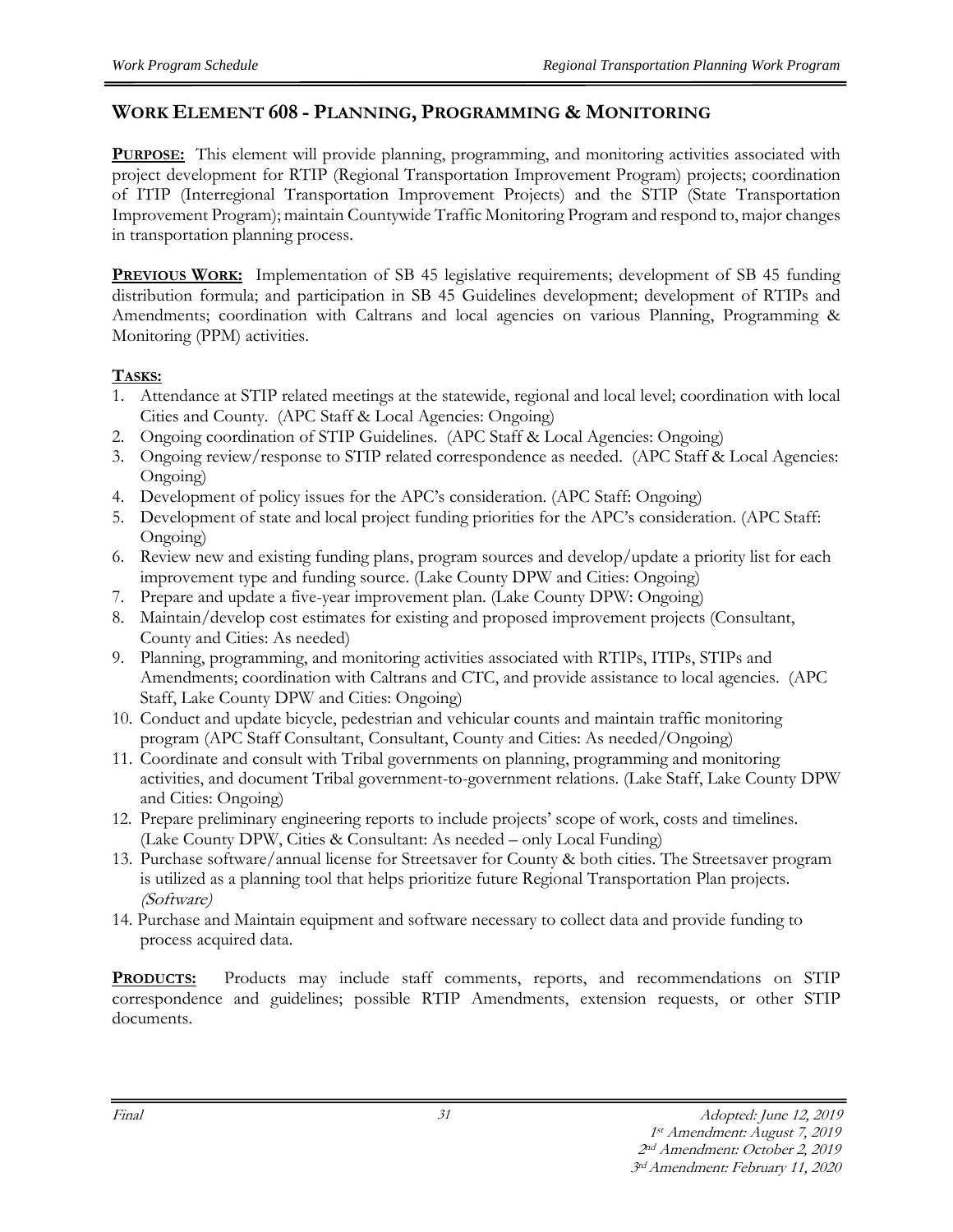| Responsible Agency          | Approx. Person<br>Days | Budget   | Fiscal Year       | Funding<br>Source |
|-----------------------------|------------------------|----------|-------------------|-------------------|
|                             |                        |          |                   |                   |
| City of Clearlake           | 15                     | \$10,000 | 19/20             | <b>PPM</b>        |
| <b>APC Staff Consultant</b> | 30                     | \$23,000 | 19/20             | <b>RPA</b>        |
|                             |                        | \$0      |                   |                   |
| <b>TOTAL:</b>               | 107                    | \$33,000 | $$10,000 - 19/20$ | <b>PPM</b>        |
|                             |                        |          | $$23,000 - 19/20$ | <b>RPA</b>        |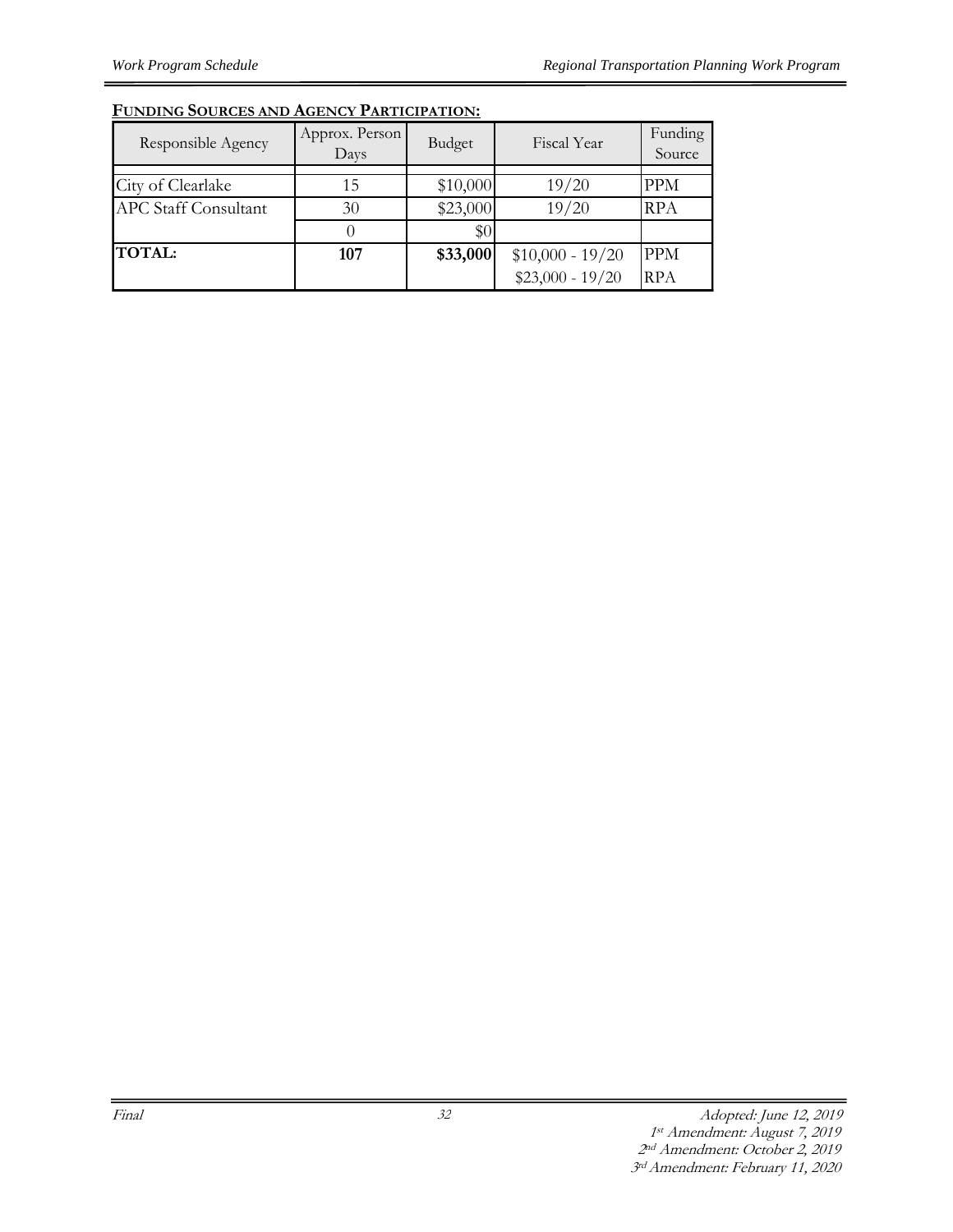## **WORK ELEMENT 609 – ELEVENTH STREET CORRIDOR STUDY (CARRYOVER)**

**PURPOSE:** This study will analyze transportation alternatives along the Eleventh Street corridor within the City of Lakeport. Expanding on a recent City prepared right-of-way evaluation, it will examine costs and options for Complete Street improvements with a focus on expanding multi-modal use and improving safety for non-motorized and transit dependent users of the corridor.

**PREVIOUS WORK:** City of Lakeport Speed Zone Studies & Lake County Pedestrian Needs Inventory Study and EFS

#### **TASKS 1 – 3 PROPOSED COMPLETION IN FY 2018/19**

#### **1. Project Initiation (APC Staff)**

- 1.1 Conduct Kick-off Meeting (October 2018)
- 1.2 RFP Development for Consultant Services ( October November 2018)
- 1.3 Conduct Selection Committee Meeting (December 2018)
- 1.4 Contract Preparation & Execution (January February 2019)

#### **2. Coordination (APC Staff & Consultant)**

- 1.1 Form Technical Advisory Group (TAG) (February March 2019)
- 1.2 Study Kick-Off Meeting (February March 2019)
- 1.3 TAG Meetings (Ongoing)

#### **3. Existing Conditions (APC Staff & Consultant)**

- 1.1 Gathering Existing Data (February March 2019)
- 1.2 Collect Corridor Street Data (March April 2019)
- 1.3 TAG & Stakeholder Review (April May 2019)
- 1.4 Prepare Existing Conditions Report ( April May 2019)

#### **4. Public Participation (APC Staff & Consultant)**

- 1.1 Identify Stakeholders (June July 2019)
- 1.2 Prepare Materials & Advertise Mtgs. (June July 2019)
- 1.3 Stakeholder & Community Meetings (Ongoing)
- 1.4 Record Public Comments (Ongoing)

#### **Tasks to be completed in FY 2019/20**

#### **5. Concept Alternatives (APC Staff & Consultant)**

- 1.1 Evaluate Stakeholder & Public Comments (July 2019)
- 1.2 Develop Concept Alternatives (July August 2019)
- 1.3 Develop Draft Conceptual Plans (July September 2019)
- 1.4 Present Conceptual Plans to TAG/TSAC (September October 2019)
- 1.5 Prepare Draft Study (August October 2019)
- 1.6 Conduct Stakeholders / Community Meeting (January March 2020)

## **6. Final Study (APC Staff & Consultant)**

- 1.1 Prepare Draft to TAG/TSAC & Prepare Final Study (February April 2020)
- 1.2 Present Draft to APC Board (May June 2020)
- 1.3 Prepare Final Document (July September 2020)
- 1.4 Prepare & Distribute Copies (October November 2020)

#### **7. Fiscal Management (APC Staff)**

- 1.1 Invoicing ( Ongoing)
- 1.2 Quarterly Reporting (Ongoing)

**PRODUCTS:** Request for Proposal, Evaluations, Meeting Agenda, Notes, and documentation, Executed Contract, Street Cross Sections, List of Stakeholders, Advertising Materials, Surveys, Stakeholder and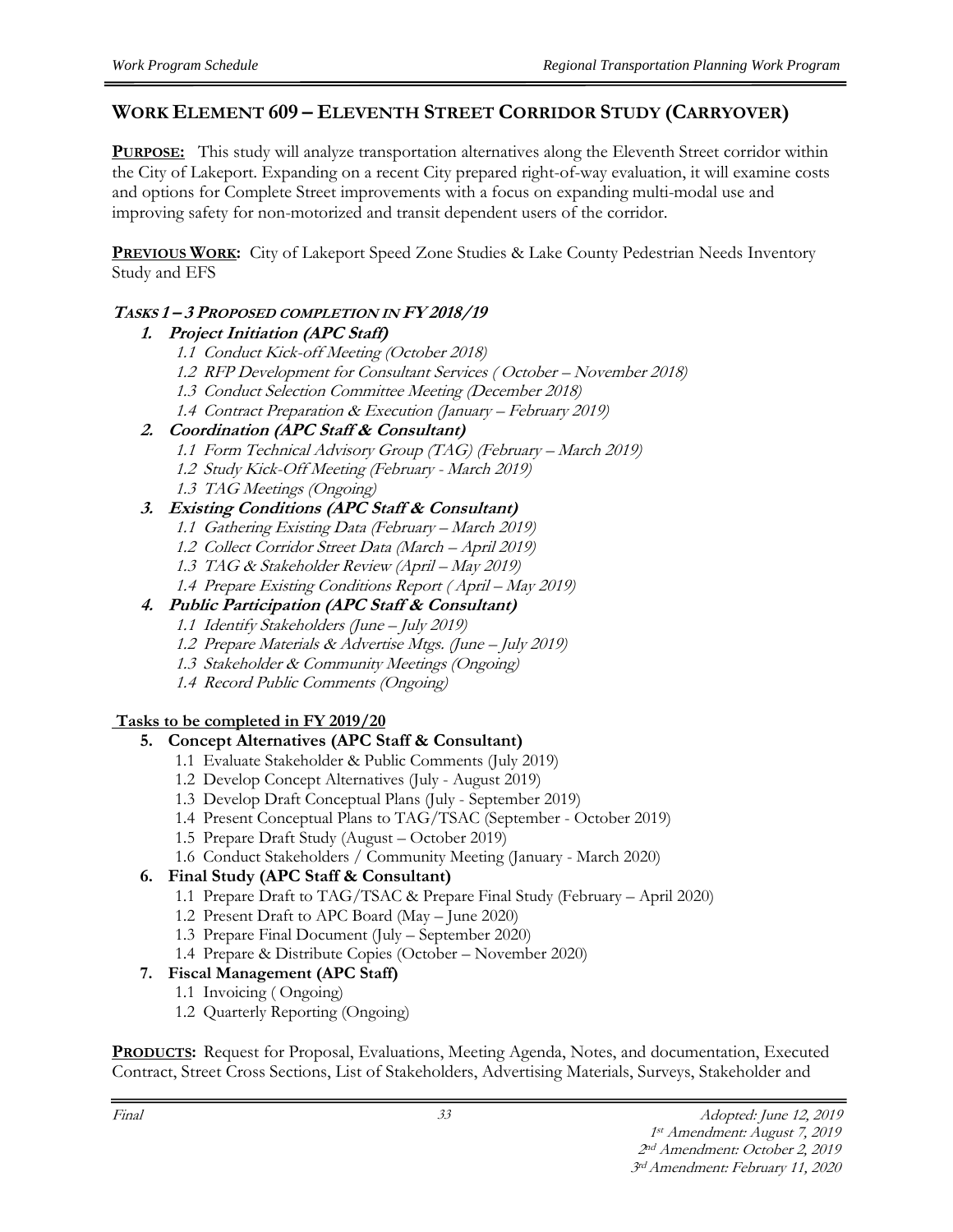Public Comment Summary, Conceptual Alternatives, Draft Conceptual Alternatives, Prioritized Conceptual Corridor Plans, Final Report and Presentation Materials

| FUNDING SOURCES AND AGENCY PARTICIPATION: |  |
|-------------------------------------------|--|
|                                           |  |

| Responsible Agency | Approx.<br>Person Days | Budget       | Fiscal Year | <b>Funding Source</b> |
|--------------------|------------------------|--------------|-------------|-----------------------|
| <b>APC</b> Staff   | 2                      | \$1,539.92   | 18/19       | <b>LTF</b>            |
|                    | 15                     | \$11,850.73  | 18/19       | SHA-SC                |
| Consultant         | 11                     | \$11,455.63  | 18/19       | <b>LTF</b>            |
|                    | 88                     | \$88,418.88  | 18/19       | SHA-SC                |
| <b>TOTAL:</b>      | 117                    | \$113,265.16 |             | <b>LTF</b>            |
|                    |                        |              |             | SHA - SC              |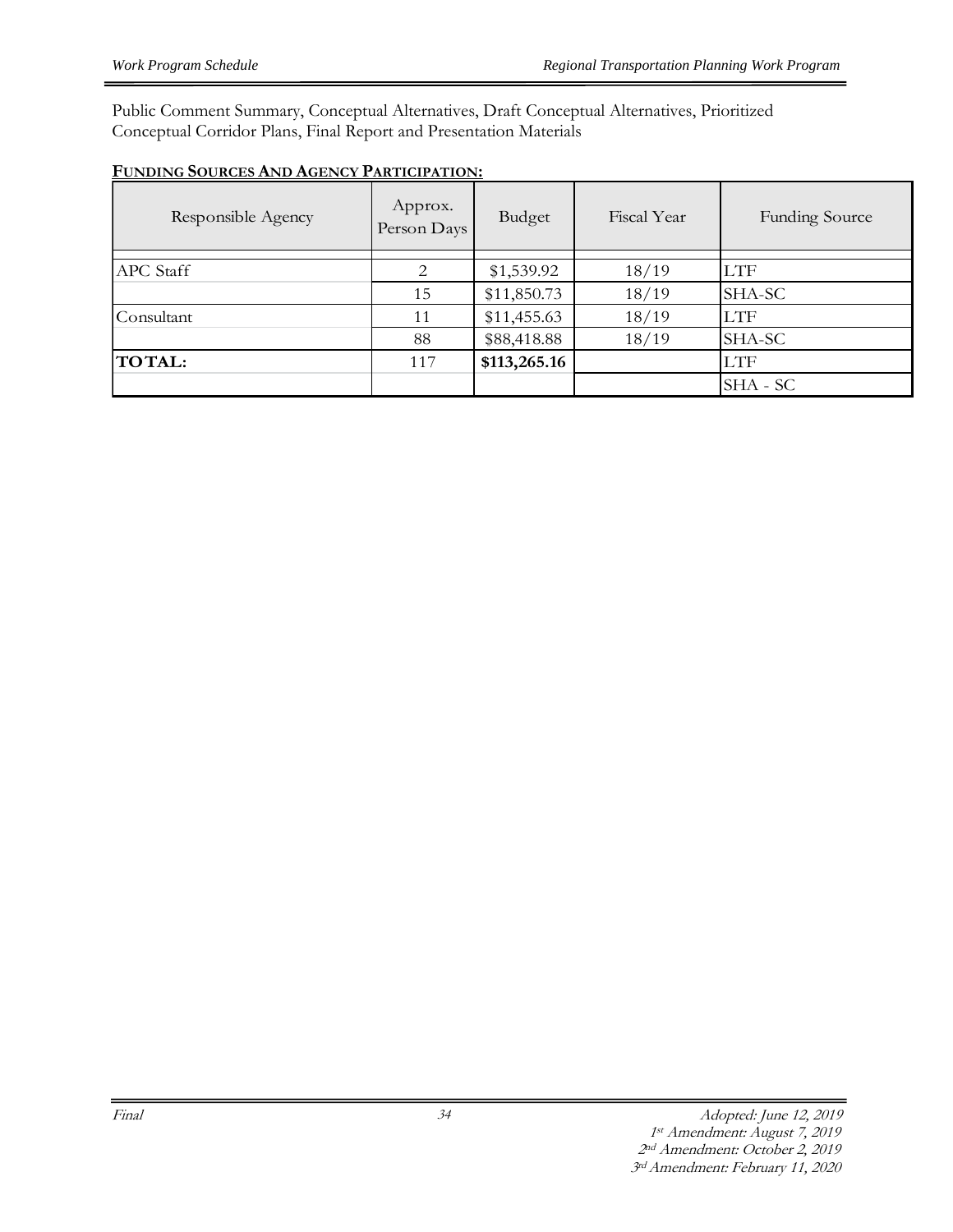## **WORK ELEMENT 610 – ACTIVE TRANSPORTATION**

**PURPOSE:** To encourage growth to bicycle and pedestrian travel in the region by integrating and promoting bicycle and pedestrian facilities and services with roadway and transit planning operations.

**PREVIOUS WORK:** Regional Bikeway Plan, Non-Motorized Element of Regional Bikeway Plan, successful Safe Routes to School, Bicycle Transportation Account (BTA) and Active Transportation Program (ATP) Grants, Safe Routes to School Plan, Lake County 2030 Blueprint Plan.

#### **TASKS:**

- 1. Coordinate bicycle and pedestrian transportation planning, including coordination with local, regional and state agencies (including tribal governments) regarding various funding sources. (APC Staff: Ongoing)
- 2. Provide input and assistance to local, regional and state agencies on how to integrate bicycle and pedestrian features into roadway and land use development. (APC Staff: Ongoing)
- 3. Assist local jurisdictions in the development of regional plans and blueprint program. (APC Staff: Ongoing)
- 4. Investigate methods to reduce vehicle travel by expanding and enhancing bicycle and pedestrian travel by incorporating features of the California Complete Streets Act into project planning. (APC Staff: Ongoing)
- 5. Encourage and assist in the submittal of grant applications to support the development of bike and pedestrian planning projects through Work Element 605 of this Work Program. (APC Staff: Ongoing)
- 6. Coordinate and consult with Native American Tribal governments during the planning process, and document Tribal government-to-government relations. (APC Staff: Ongoing)
- 7. As necessary, conduct and document outreach efforts to all segments of the community, including tribal governments and Native American Communities in accordance with the Introduction – Public Participation section of this OWP. (APC Staff: Ongoing)
- 8. Coordination with Caltrans District 1 on the development of the District Active Transportation Plan. (APC Staff: As needed)

**PRODUCTS:** Updated bicycle and pedestrian elements of the Regional Transportation Plan, Regional Bikeway Plans, and grant applications and projects.

#### **FUNDING SOURCES AND AGENCY PARTICIPATION:**

| Responsible Agency          | Approx.<br>Person Days | Budget   | Fiscal Year | Funding<br>Source |
|-----------------------------|------------------------|----------|-------------|-------------------|
| <b>APC</b> Staff Consultant | 20                     | \$10,000 | 19/20       | <b>RPA</b>        |
|                             |                        |          |             |                   |
| <b>TOTAL:</b>               | 20                     | \$10,000 |             | RPA               |

\* Use of State RPA funds must be in accordance with Caltrans' procurement and other requirements (no consultant mark-up; approved travel rates, etc.) Contact Lake APC staff with questions.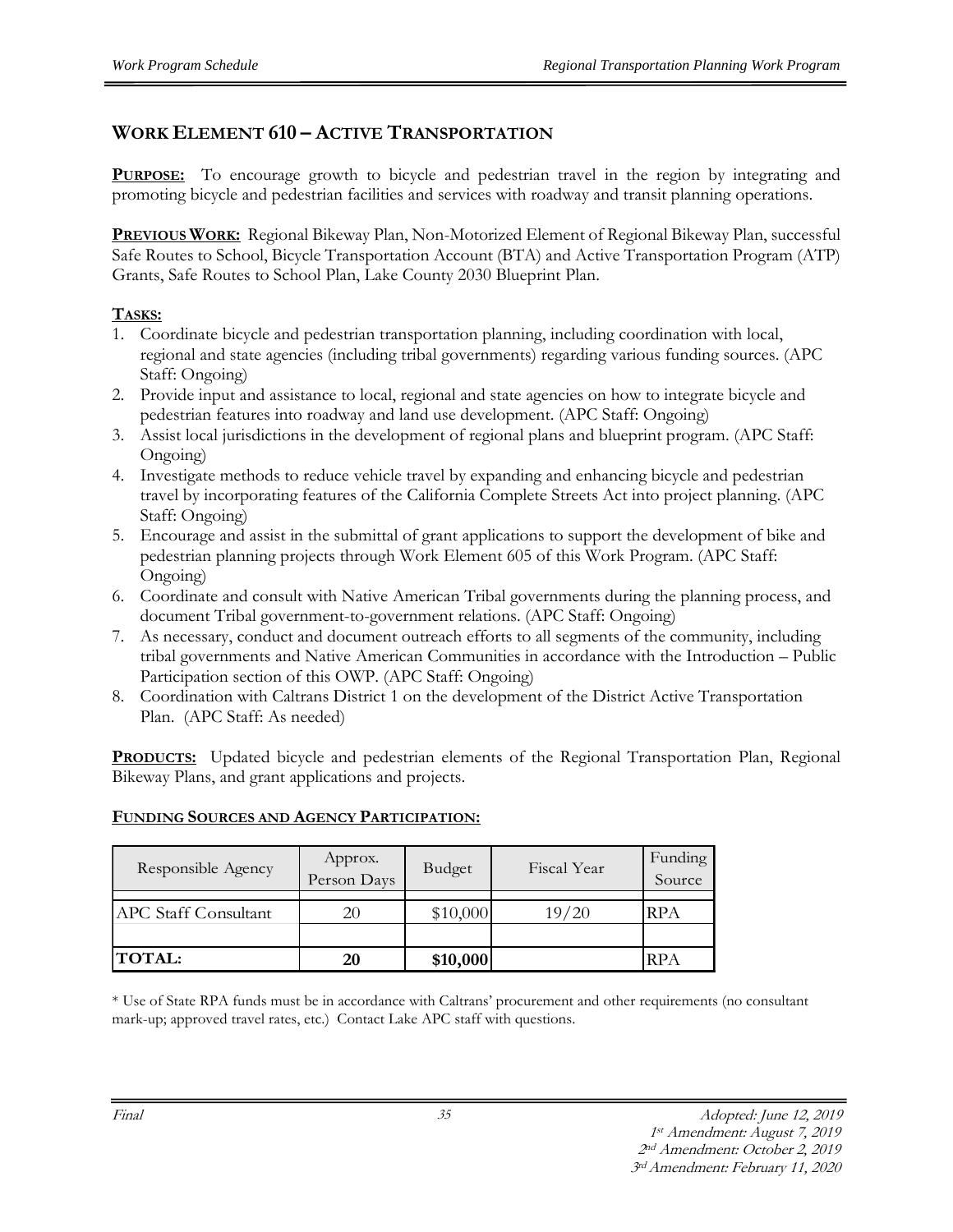## **WORK ELEMENT 611 – PAVEMENT MANAGEMENT PROGRAM (CARRYOVER)**

**PURPOSE:** To update the County of Lake's, City of Clearlake's and the City of Lakeport's Pavement Management Program (PMP) to provide a systematic method for determining roadway pavement maintenance, rehabilitation, reconstruction needs to lead to improving safety for automobiles, bikes and pedestrian use in agreement with the Lake County RTP goals and objectives. This project includes a component to link the PMP database to the County and the Cities' Geographic Information System (GIS) street centerlines.

**PREVIOUS WORK:** Development of the Pavement Management System was completed in 1997 and funded through the Lake County/City Area Planning Council Planning Work Program. Updates to the PMP are on a three-year cycle on a countywide basis. The first update was completed in FY 2004/05, and has continued on in three year cycles, with the last cycle ending in FY 2018/19.

#### **TASKS:**

1. Purchase Streetsaver Annual user license to allow local agencies the ability to review and monitor regionally significant priorities in Lake County and prioritize candidate projects based on the Regional Transportation Plan (RTP), Pavement Management Program Update and other planning documents. (October 2019)

**PRODUCTS:** StreetSaver Program and Database

| Responsible Agency   | Approx.<br>Person<br>Days | Budget  | Fiscal Year | Funding<br>Source |
|----------------------|---------------------------|---------|-------------|-------------------|
| Streetsaver Software | n/a                       | \$6,500 | 19/20       | <b>RPA</b>        |
| <b>TOTAL:</b>        |                           | \$6,500 |             |                   |
|                      |                           |         |             |                   |
|                      |                           |         |             |                   |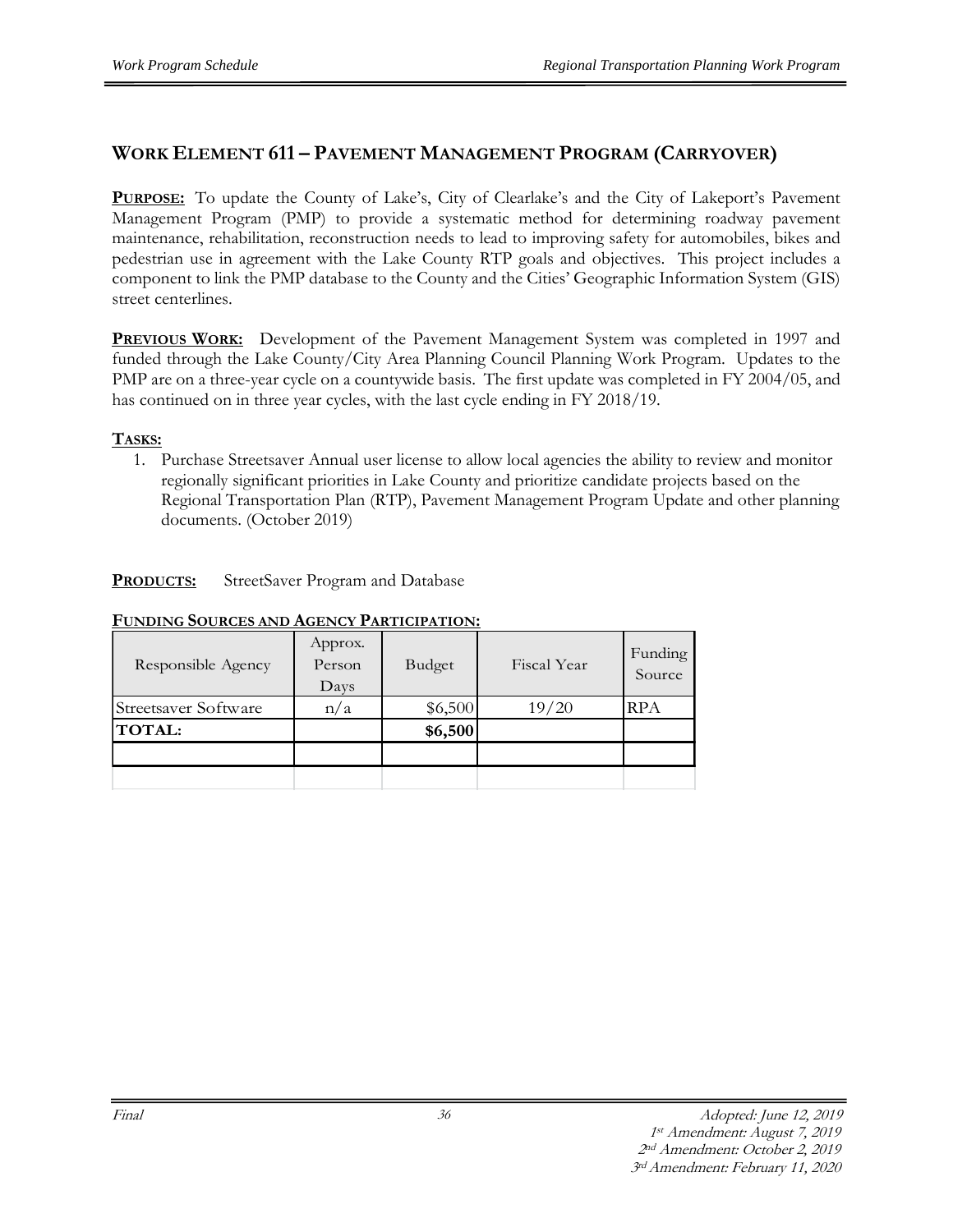## **WORK ELEMENT 612 – COUNTYWIDE TECHNOLOGY SUPPORT SERVICES**

**PURPOSE:** To provide support services to agencies within Lake County involved with the roadway transportation system, aviation, bike/pedestrian, and transit planning in agreement with the Lake County RTP goals and objectives. Supported agencies may include: Area Planning Council (APC); Lake Transit Authority (LTA); cities of Lakeport and Clearlake, County of Lake, Caltrans (including Division of Aeronautics).

**PREVIOUS WORK:** Development of countywide roads database, accident database, culvert, sign and bridge inventories, speed zone/accident databases, bus stop & shelters database.

**TASKS:** Technology support services may include the following:

- 1. GIS Collection, input and manipulation of geographic information. (City of Clearlake, City of Lakeport, and Consultant: Ongoing)
- 2. GIS Facilitation and coordination of interagency and interdepartmental sharing of data. (APC Staff: Ongoing)
- 3. Assist in the development of GIS applications. (APC Staff, City of Clearlake, and City of Lakeport: Ongoing)
- 4. Provide multimedia support for public presentations. (APC Staff: Ongoing)
- 5. Conduct spatial analyses. (APC Staff: As needed)
- 6. Provide training and attend GIS related meetings. (APC Staff, Local Agencies, Consultant/Others: As needed)
- 7. Purchase software upgrades, hardware and annual maintenance licenses to ensure compatibility of products with other agencies and consultants. (City of Clearlake, City of Lakeport, APC Staff)
- 8. Development, deployment and maintenance of a transportation planning web-based system to be used for tracking, managing and reporting the annual Overall Work Program, as well as managing other state and federal programs, such as the State Transportation Improvement Program, Regional Improvement Transportation Program, Road Repair and Accountability Act and various grant programs. The goal is to create a system that will coordinate with reporting requirements and reduce duplicity in reporting and documentation. (Consultant: October – December 2019)

**PRODUCTS:** Regional Transportation Plan/GIS Integration; Wine-Country Inter-Regional Partnership; Speed Zone Studies/Accident Analysis; Call Box Locations Database; Regional Bikeway Plan/GIS Integration, roadways database; Pathway/Multi-Use trails database; sign inventory databases; Pavement Management Program/GIS Integration, etc.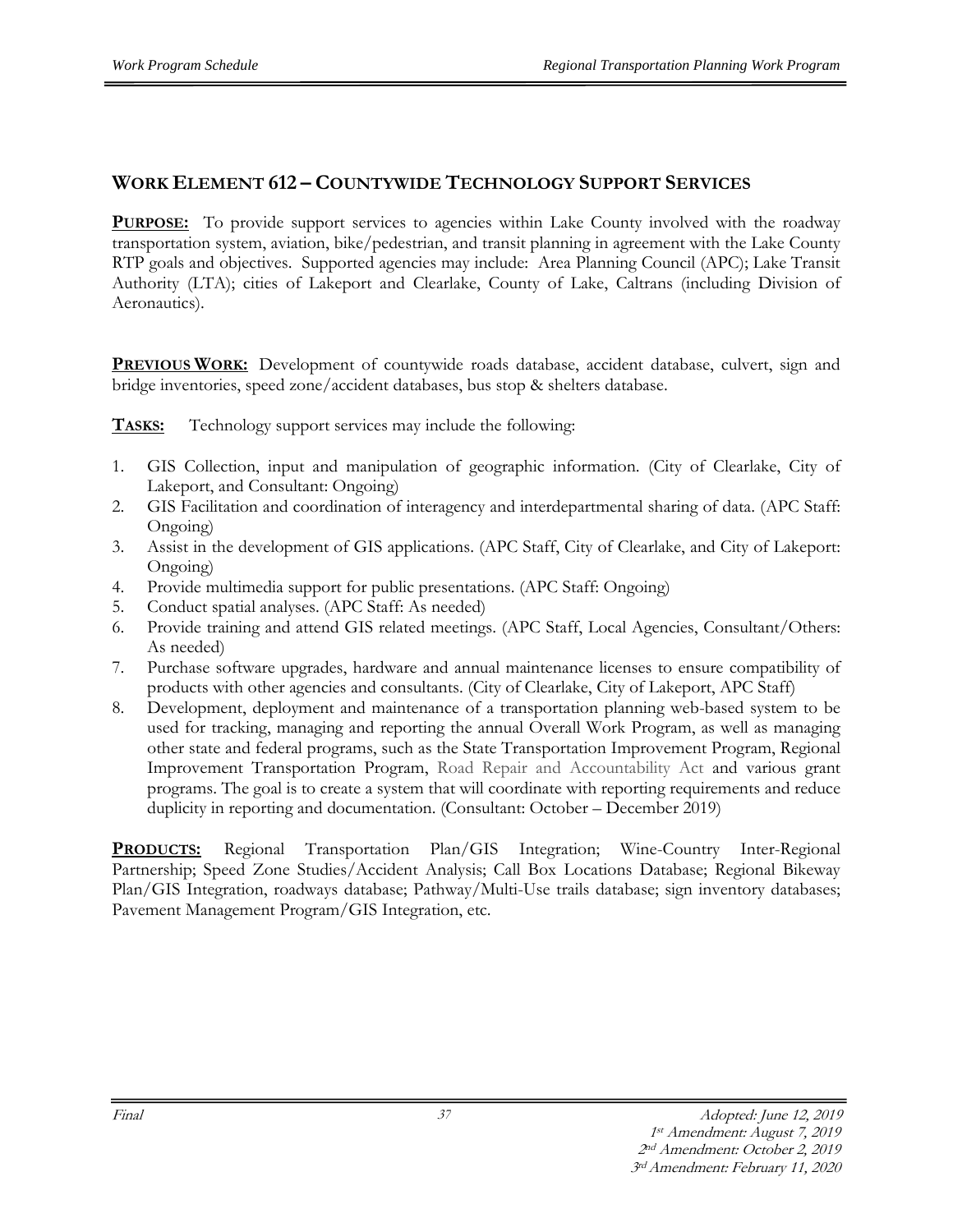| Responsible Agency | Approx.<br>Person Days | Budget   | Fiscal Year | <b>Funding Source</b> |
|--------------------|------------------------|----------|-------------|-----------------------|
|                    |                        |          |             |                       |
| Consultant         |                        | \$25,206 | 18/19       | <b>RPA</b>            |
| Direct Costs       | N/A                    | \$500    | 19/20       | <b>LTF</b>            |
| <b>TOTAL:</b>      |                        | \$25,706 |             |                       |
|                    |                        |          |             |                       |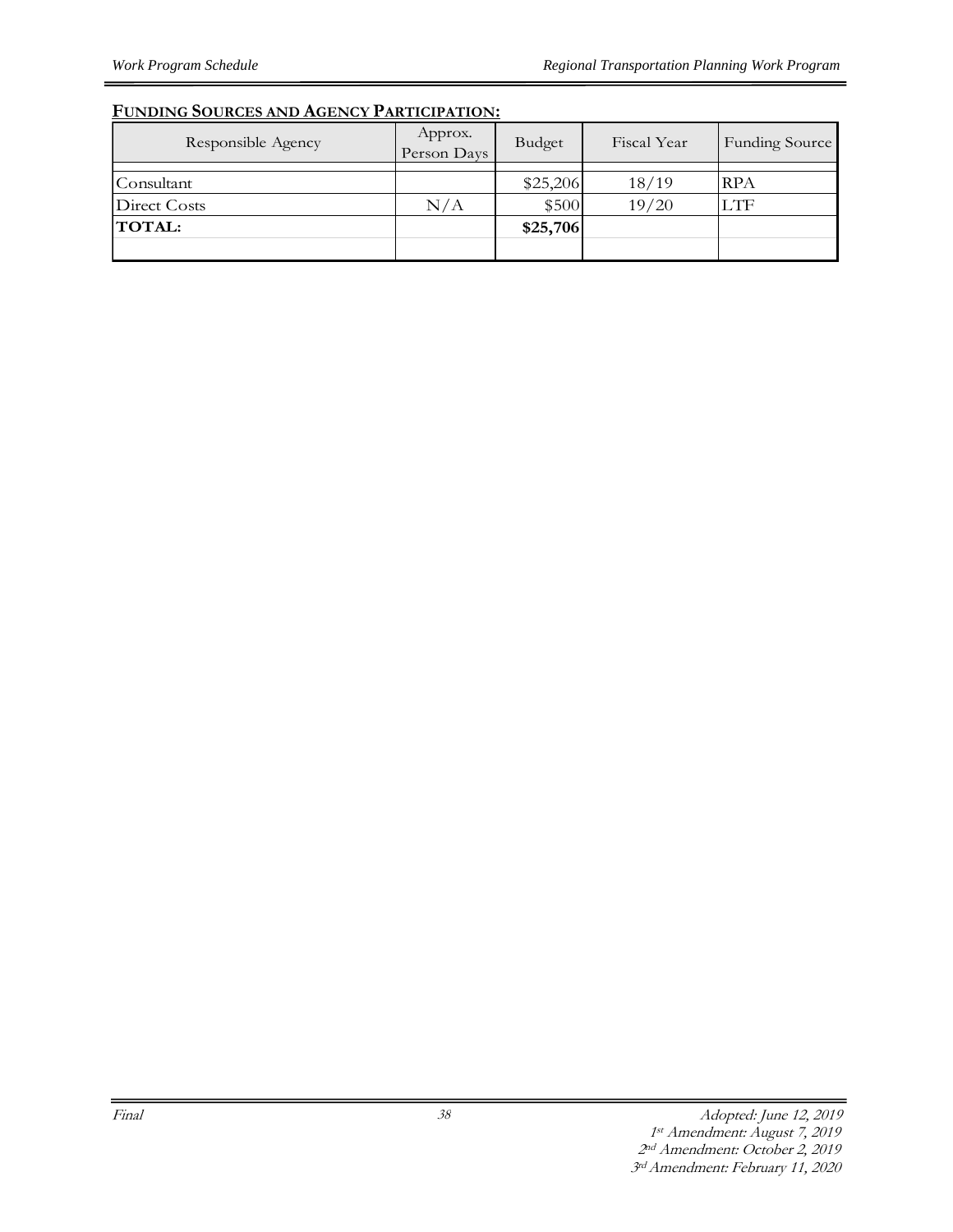### **WORK ELEMENT 613 – TRANSPORTATION INFORMATION OUTREACH AND PUBLIC PARTICIPATION**

**PURPOSE:** To inform and educate Lake County residents and visitors on transportation issues, and provide opportunities for public input consistent with the 2008 Lake APC Public Participation Plan. Provide access to plans, reports and other information by facilitating public participation opportunities.

**PREVIOUS WORK:** The Lake APC website was developed in 2005 and is a useful tool that provides access to various reports, plans, on-line surveys, public notices, and upcoming meetings/workshops.

#### **TASKS:**

- 1. Coordinate with the County, Cities of Lakeport and Clearlake, Lake Transit Authority, Caltrans and other agencies/businesses when possible to include public involvement pertaining to the Regional Transportation Planning Process. (APC Staff: Ongoing)
- 2. Coordinate and consult, as possible, with all potentially impacted Tribal Governments, and document Tribal government-to-government relations pertaining to the Regional Transportation Planning Process. (APC Staff: Ongoing)
- 3. As possible, conduct outreach to low income, disabled and elderly as it pertains to the Regional Transportation Planning Process. (APC Staff: Ongoing)
- 4. As necessary, conduct and document outreach efforts to all segments of the community in accordance with the 2008 Public Participation Plan. (APC Staff: Ongoing)

#### **PRODUCTS:**

- 1. Website (LakeAPC.org) with current transportation outreach materials, plans and reports.
- 2. Outreach materials for specific projects

| Responsible Agency          | Approx.<br>Person Days | <b>Budget</b> | Fiscal Year | Funding Source |
|-----------------------------|------------------------|---------------|-------------|----------------|
|                             |                        |               |             |                |
| <b>APC Staff Consultant</b> | O                      | \$2,000       | 19/20       | <b>RPA</b>     |
| <b>TOTAL:</b>               | o                      | \$2,000       |             |                |
|                             |                        |               |             |                |
|                             |                        |               |             |                |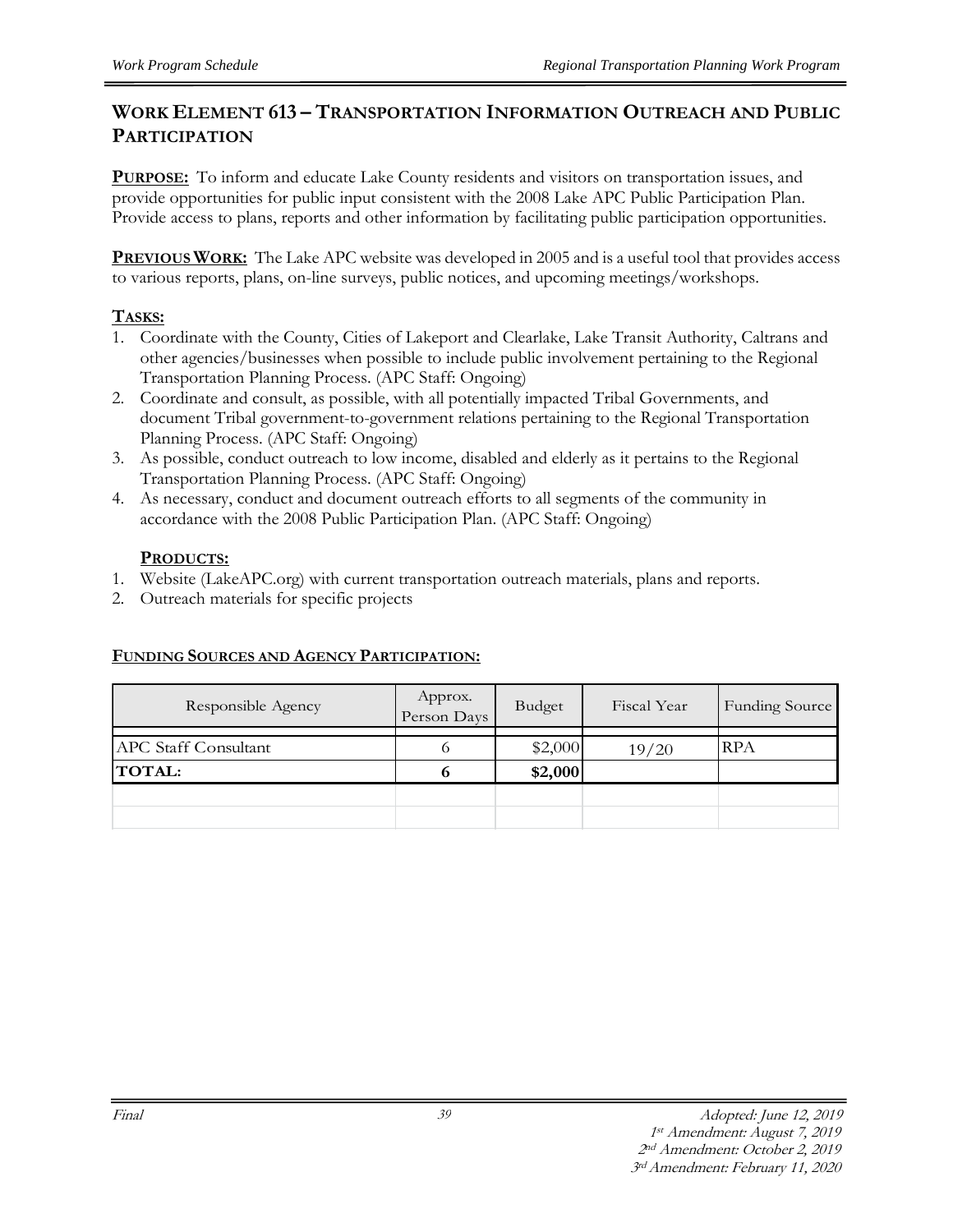## **WORK ELEMENT 614 – COUNTYWIDE SIGN INVENTORY PLAN (CARRYOVER)**

**PURPOSE:** To provide the Lake County, City of Lakeport and City of Clearlake Public Works Departments with a current inventory of all Traffic Signs within the County and Cities' Maintained Road/Street Systems.

#### **PREVIOUS WORK**:

Traffic Sign Inventory conducted in 2003.

## **TASKS:**

#### Tasks 1-3 Completed in FY 2018/19

- 1. Prepare RFP and solicit proposals to conduct Traffic Sign Inventory Project. (APC Planning Staff: August 2018)
- 2. Award contract to conduct Sign Inventory Project. (APC Planning: September October 2018)
- 3. Data Collection: Conduct Traffic Sign Inventory within the Lake County region, to include the County and Cities' Maintained Road /Street System. (Local Agencies, APC Planning Staff, Consultant: October – December 2018)
	- Data collection to include: GPS coordinates, site location photos, sign condition, sign size, type and other attributes as needed.
	- Retroreflectivity Assessment to be conducted for each identified sign in the inventory as included above.
- 4. Sign Inventory Database Update / Development: Entry of the data collected into the County or Cities' existing sign database or develops other database as recommended by consultant. (Consultant, Local Agencies, APC Planning Staff: December 2018 – February 2019)
- 5. Sign Inventory Reports: Contract shall produce a report summarizing the inventory, assessments, recommendations and regional benefits. (Contractor, Local Agencies, APC Planning Staff: January 2019 – March 2019)
- 6. Provide training on sign inventory program. (Consultant, Local Agencies, APC Planning Staff: March 2019)

## **PRODUCTS:**

Current Traffic Sign Inventory for Lake County and cities of Lakeport and Clearlake.

| Responsible Agency          | Approx.<br>Person Days | Budget   | Fiscal Year | Funding<br>Source |
|-----------------------------|------------------------|----------|-------------|-------------------|
| <b>APC Staff Consultant</b> |                        | \$2,877  | 18/19       | <b>RPA</b>        |
| Consultant                  |                        | \$29,154 | 18/19       | RPA               |
| <b>TOTAL:</b>               |                        | \$32,031 |             |                   |
|                             |                        |          |             |                   |

FUNDING SOURCES AND AGENCY PARTICIPATION:

\* Use of State RPA funds must be in accordance with Caltrans' procurement and other requirements (no consultant markup; approved travel rates, etc.) Contact Lake APC staff with questions

The City of Clearlake has agreed to commit local funding in the amount of \$30,000 to fully fund the Countywide Sign Inventory Project. The consultant contract will total \$175,000, but will be reimbursed outside of the Overall Work Program.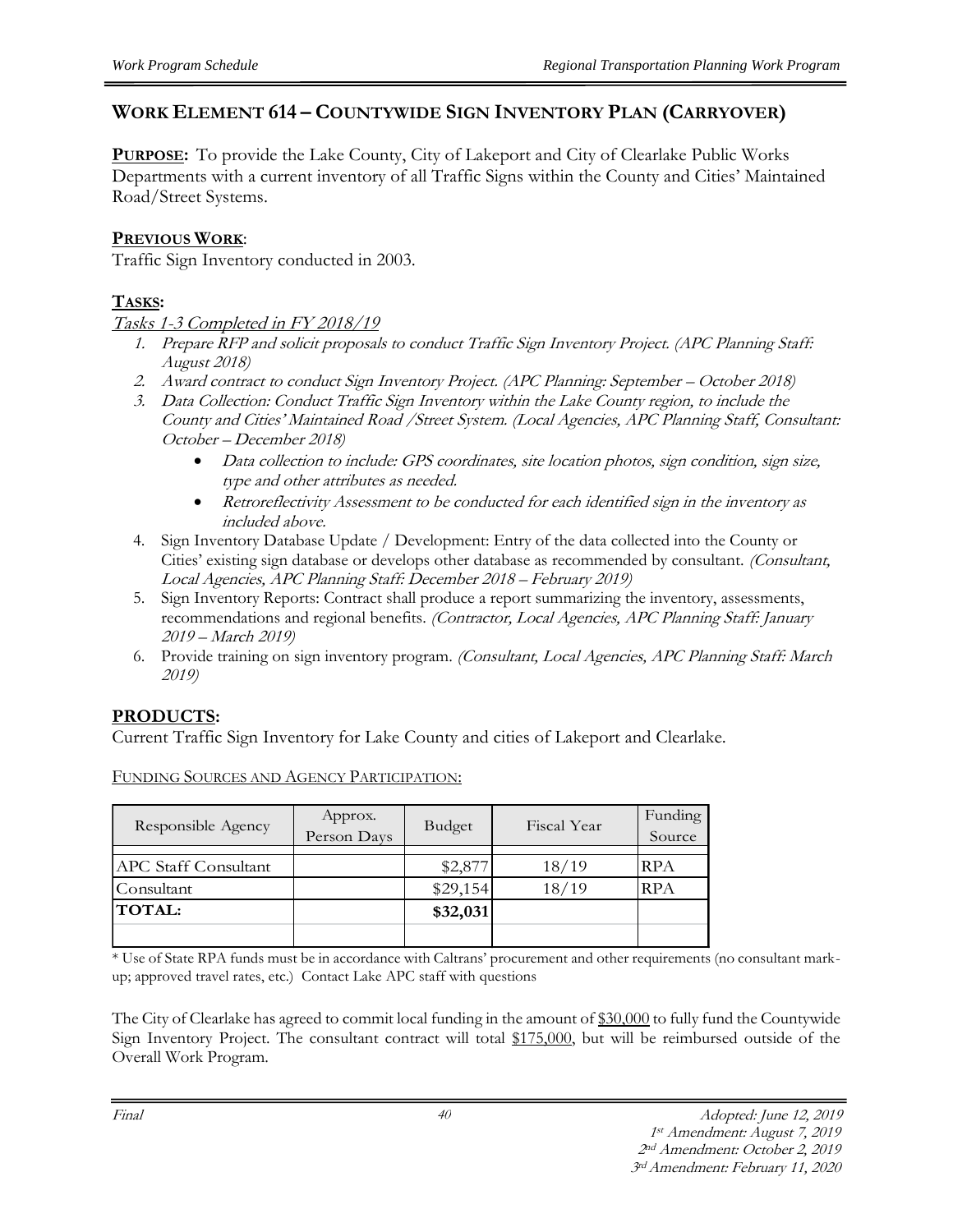## **WORK ELEMENT 615 – HWY 20 NORTHSHORE COMMUNITIES TRAFFIC CALMING PLAN AND ENGINEERED FEASIBILITY STUDY (CARRYOVER)**

**Purpose:** The proposed project will analyze current conditions and formulate traffic calming projects including bicycle, pedestrian and transit friendly options intended to improve the attractiveness and overall livability of the area. Input from County, Caltrans and Tribal government representatives, along with a series of community workshops, will be used to develop prioritized lists of improvements.

**Previous Work:** 2006 HWY 20 Traffic Calming and Beautification Plan

#### **Tasks:**

#### **TASKS 1 – 3 PROPOSED COMPLETION IN FY 2018/19**

#### **1. Project Initiation (APC Staff)**

- 1.3 Conduct Kick-off Meeting (October 2018)
- 1.4 RFP Development for Consultant Services ( November December 2018)
- 1.5 Form Committee & Select Consultant (January 2019)
- 1.6 Prepare & Execute Contract (January February 2019)
- **2. Coordination with Project Partners & Consultant (APC Staff & Consultant)**
	- 2.1 Form Technical Advisory Group (TAG) (February March 2019)
	- 2.2 Project Kick-Off Meeting (February 2019)
	- 2.3 Periodic TAG / Consultant Meetings (Ongoing)
- **3. Prepare Existing Conditions Report & 2005 Plan Progress Report (APC Staff & Consultant)**
	- 3.1 Review Existing Plans & Documents (January February 2019)
	- 3.2 Northshore Community Field Review (February March 2019)
	- 3.3 Prepare Documentation & Maps (February March 2019)
	- 3.4 Prepare Draft Existing Conditions Report ( March April 2019)
	- 3.5 Review & Analyze 2005 Highway 20 Plan (April 2019)
	- 3.6 Existing Conditions & Progress Report (May 2019)

#### **4. Public Participation; Community & Tribal (APC Staff & Consultant)**

- 4.1 Identify Stakeholders ( June July 2019)
- 4.2 Advertise Public Workshops ( June 2019)
- 4.3 Conduct Community Workshops (June 2019)
- 4.4 Documentation of Public Review (June 2019)

#### **Tasks to be completed in FY 2019/20**

#### **5. Develop Draft HWY 20 Plan & EFS (APC Staff & Consultant)**

- 5.1 Conceptual Improvement Projects (July August 2019)
- 5.2 Develop Prioritization Methodology (September 2019)
- 5.3 Prioritize Projects (September 2019)
- 5.4 TAG Review (September 2019)
- 5.5 Field Review and Scoping (September November 2019)
- 5.6 Prepare Draft Study (October 2019 December 2019)

#### **6. Final Plan Preparation & Hearing (APC Staff & Consultant)**

- 6.1 TAC Preparation (January 2020)
- 6.2 Prepare Final Draft (February March 2020)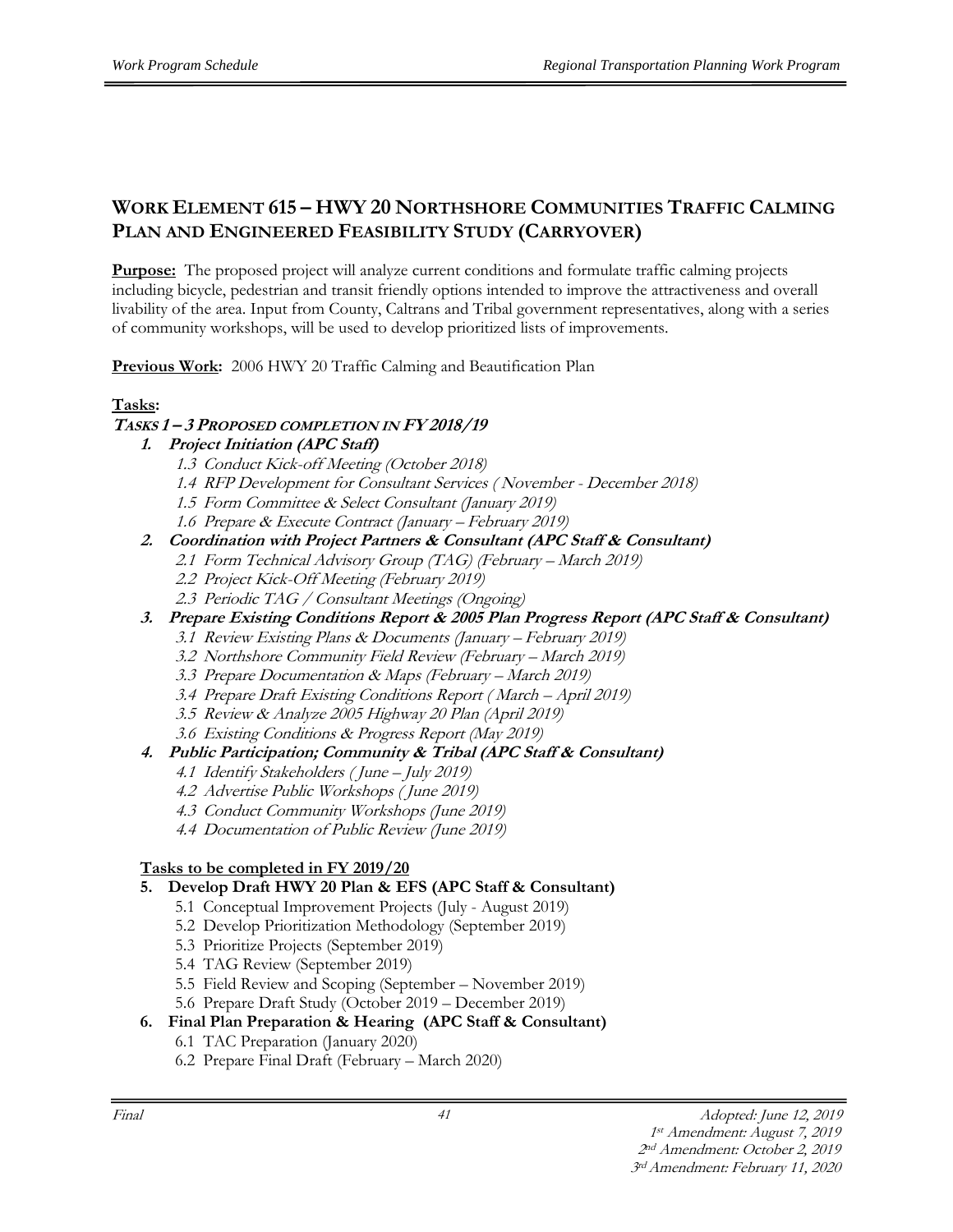- 6.3 Public Hearing (April 2020)
- 6.4 Final Plan Preparation & Acceptance (April May 2020)
- 6.5 Prepare & Distribute Copies (June 2020)
- **7. Project Management & Administration (APC Staff)**
	- 7.1 Quarterly Reports & Invoices (Ongoing)

**Products:** Request for Proposal, Evaluations, Meeting Agenda, Notes, and documentation, Executed Contract, List of Stakeholders, List of Resources, Field Notes and Sketches, Draft Existing Conditions Report, Progress Report, List of Conceptual Projects, Prioritized Methodology, Draft and Final Report and Presentation Materials

| -<br>Responsible Agency | Approx.<br>Person Days | Budget       | Fiscal Year | <b>Funding Source</b> |
|-------------------------|------------------------|--------------|-------------|-----------------------|
| <b>APC</b> Staff        |                        | \$941.23     | 18/19       | <b>LTF</b>            |
|                         |                        | \$7,265.68   | 18/19       | SHA - SC              |
| Consultant              |                        | \$11,159.52  | 18/19       | <b>LTF</b>            |
|                         |                        | \$86,130.95  | 18/19       | SHA - SC              |
| <b>TOTAL:</b>           |                        | \$105,497.38 |             | <b>LTF</b>            |
|                         |                        |              |             | SHA - SC              |

## **Funding Sources And Agency Participation:**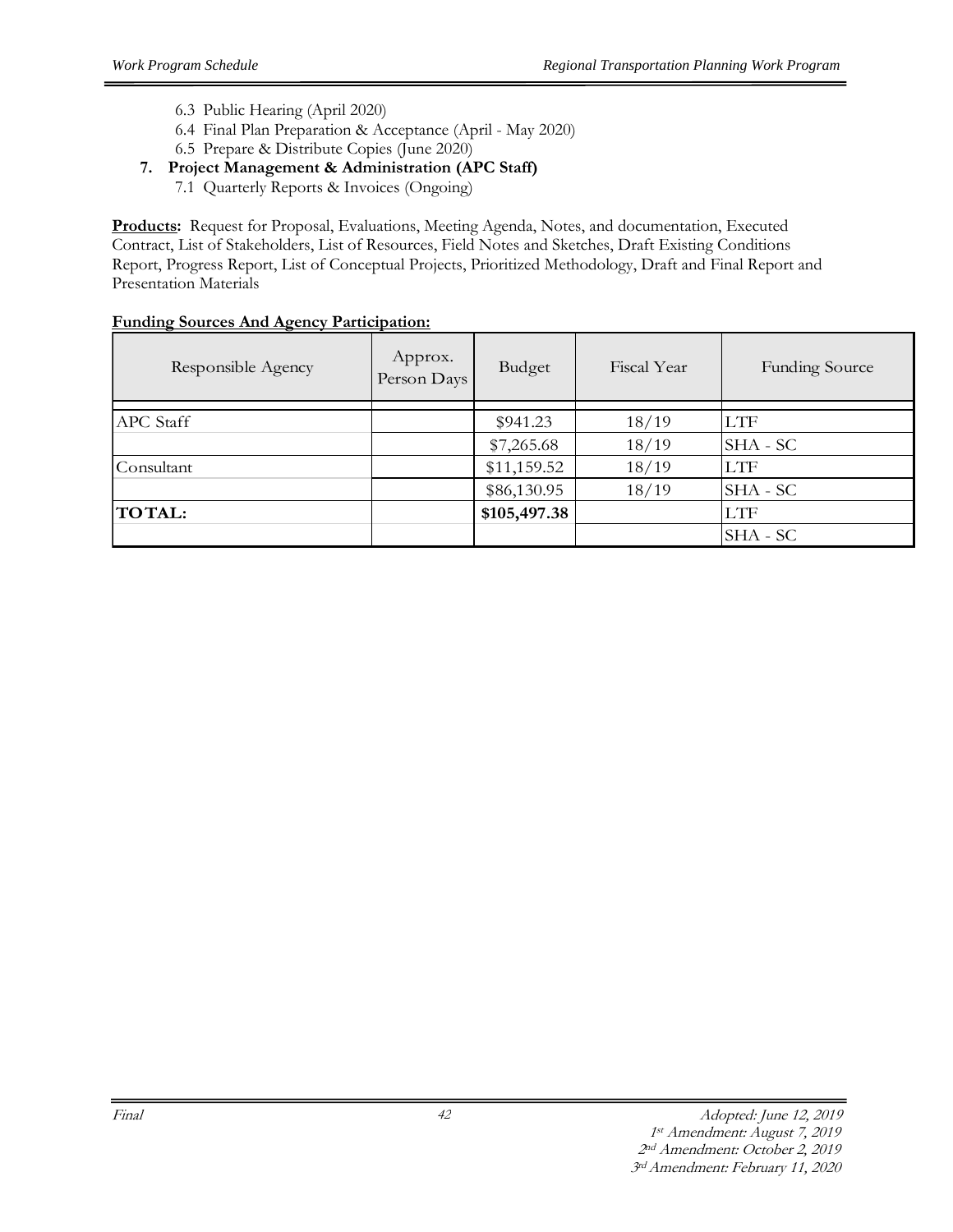## **WORK ELEMENT 616 – TRAINING**

**PURPOSE:** To provide funding for technical training in the transportation planning field to the Lake County/City Area Planning Council (APC) planning staff, to keep informed of changes in the field.

**PREVIOUS WORK:** CalCOG Leadership Forum, ITS Managing Transportation & Land Use Interactions, Fundamentals of Traffic Engineering, Regional Blueprint Planning Workshops & Trainings, California's Brownfield's Training, Focus on the Future Conference, CTA/CalACT Conferences

#### **TASKS:**

1. Attendance at transportation planning academies, conferences, seminars or workshops. (APC Staff: As needed)

**PRODUCTS:** Educational materials & resources, Trained staff

| Responsible Agency                                                                                            | Approx.<br>Person<br>Days | Budget  | Fiscal Year | Funding<br>Source |
|---------------------------------------------------------------------------------------------------------------|---------------------------|---------|-------------|-------------------|
| <b>APC Staff Consultant</b><br>Direct Costs (indudes direct asts-<br>registration, travel, hotel, meals, etc) | n/a                       | \$2,116 | 19/20       | LTF               |
| <b>TOTAL:</b>                                                                                                 |                           | \$2,116 |             |                   |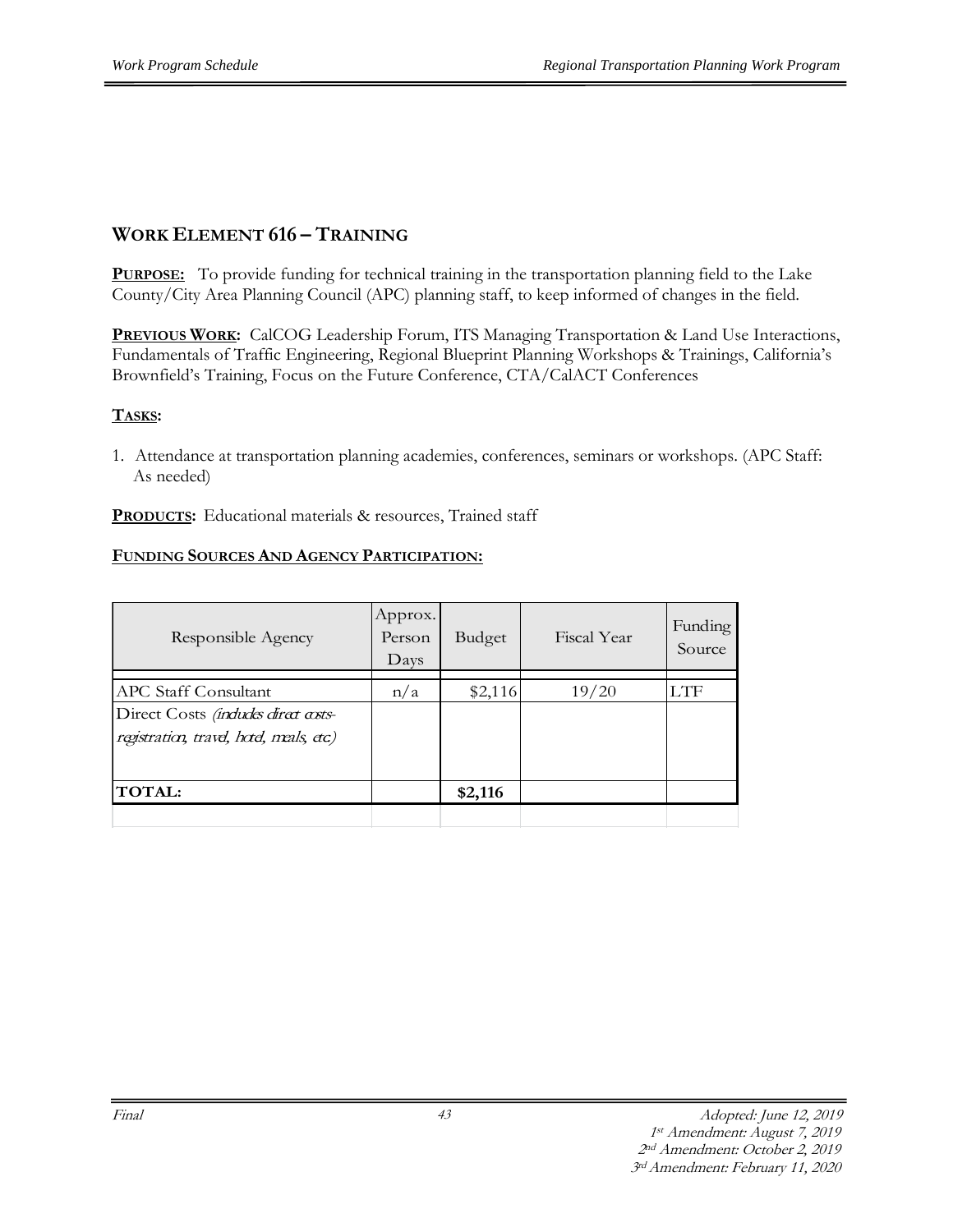## **WORK ELEMENT 617 –STATE ROUTE 53 CORRIDOR LOCAL CIRCULATION STUDY (NEW)**

**PURPOSE:** This project study will analyze current and expected traffic patterns within key portions of the corridor and their immediate surrounding areas. By examining existing conditions and near-term development proposals, it will further interregional and local circulation goals of the State, the regional planning agency and the City.

**PREVIOUS WORK:** 2011 State Route 53 Corridor Study

## **TASKS:**

- **1. Project Initiation (APC Staff)**
	- 1.1 Conduct Kick-off Meeting (July 2019)
	- 1.2 RFP Development for Consultant Services ( July September 2019)
	- 1.3 Form Committee & Select Consultant (October 2019)
	- 1.4 Prepare & Execute Contract (October November 2019)
- **2. Coordination with Project Partners & Consultant (APC Staff & Consultant)**
	- 2.1 Form Technical Advisory Group (TAG) (November December 2019)
	- 2.2 Consultant/ TAG Project Kick-Off Meeting (December January 2020)
	- 2.3 Periodic TAG / Consultant Meetings (Ongoing)
- **3. Data Collection /Determination Existing and Future Year Traffic Conditions (Consultant)**
	- 3.1 Collect, Review and Incorporate Relevant Data (January February 2020)
		- 3.2 Review Existing Travel Demand (February March 2020)
	- 3.3 Develop Travel Demand Forecast (March April 2020)
- **4. Analysis of Existing and Future Traffic Impacts (Consultant)**
	- 4.1 Analyze Existing and Future Traffic Impacts ( November December 2019
	- 4.2 Analysis of Focused Growth Areas (January March 2020)
	- 4.3 Prepare Draft Travel Demand Impact Report (March 2020 June 2021)
	- 4.4 Prepare Final Travel Demand Impact Report (March 2020 June 2021)
- **5. Identify Needed Improvements on Corridor and Local Street System & Prepare Draft Corridor CIP (Consultant)**
	- 5.1 Prepare Preliminary Draft Capital Improvement Program (March 2020)
	- 5.2 Prepare Draft CIP (March April 2020)
- **6. Prepare Policy Recommendations (Consultant)**
	- 6.1 Prepare Draft Policy Recommendations (February April 2021)
	- 6.2 Prepare Policy Recommendations for Final Document (May June 2021)
- **7. Prepare SR 53 Corridor Local Circulation Study (Consultant)**
	- 8.1 Prepare Draft SR 53 Corridor Local Circulation Study (February April 2021)
	- 8.2 Prepare and Present Final SR 53 Corridor Local Circulation Study (May June 2021)
- **8. Project Management/Administration (APC Staff)**
	- 8.1 Prepare Invoices (Ongoing)
	- 8.2 Prepare Quarterly Reports (Ongoing)

**PRODUCTS:** Request for Proposal, Evaluations, Meeting Agenda, Notes, and documentation, Executed Contract, Technical Memorandum, TAG List, TAG Agenda Meeting Agendas and Minutes, List of Resources Documents, TDM Review, Initial Findings Memo, Draft and Final SR 53 Travel Demand Impact Report, Preliminary and Draft SR 53 CIP, Draft and Final Policy Recommendations, Draft and Final Report

44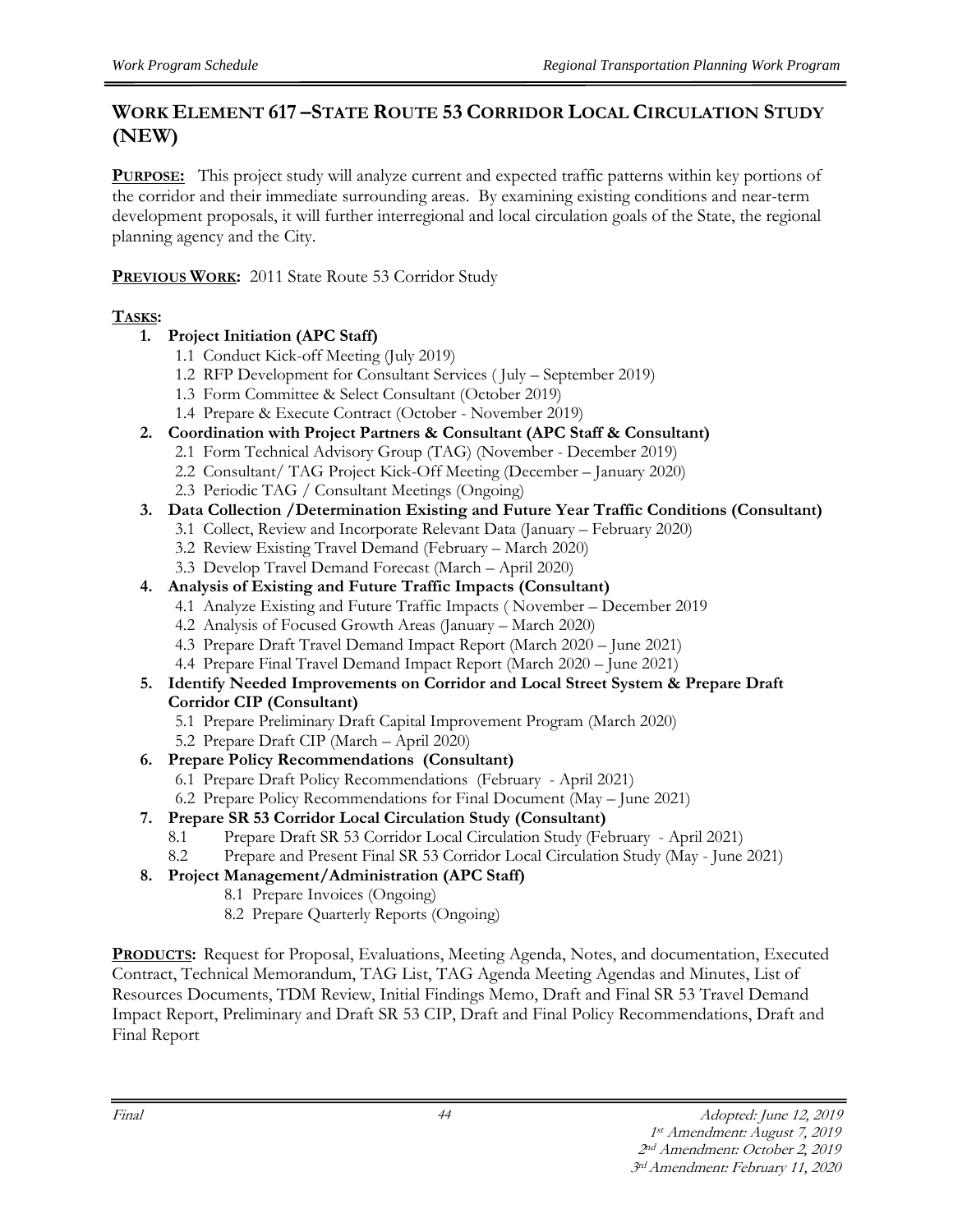| Responsible Agency | Approx.<br>Person Days | Budget    | Fiscal Year | <b>Funding Source</b> |
|--------------------|------------------------|-----------|-------------|-----------------------|
| APC Staff          | $\overline{4}$         | \$2,800   | 19/20       | <b>LTF</b>            |
|                    | 14                     | \$11,200  | 19/20       | FHWA - Strategic      |
|                    |                        |           |             | Partnership           |
| Consultant         | 32                     | \$31,950  | 19/20       | LTF                   |
|                    | 128                    | \$127,800 | 19/20       | FHWA - Strategic      |
|                    |                        |           |             | Partnership           |
| <b>TOTAL:</b>      | 178                    | \$173,750 |             |                       |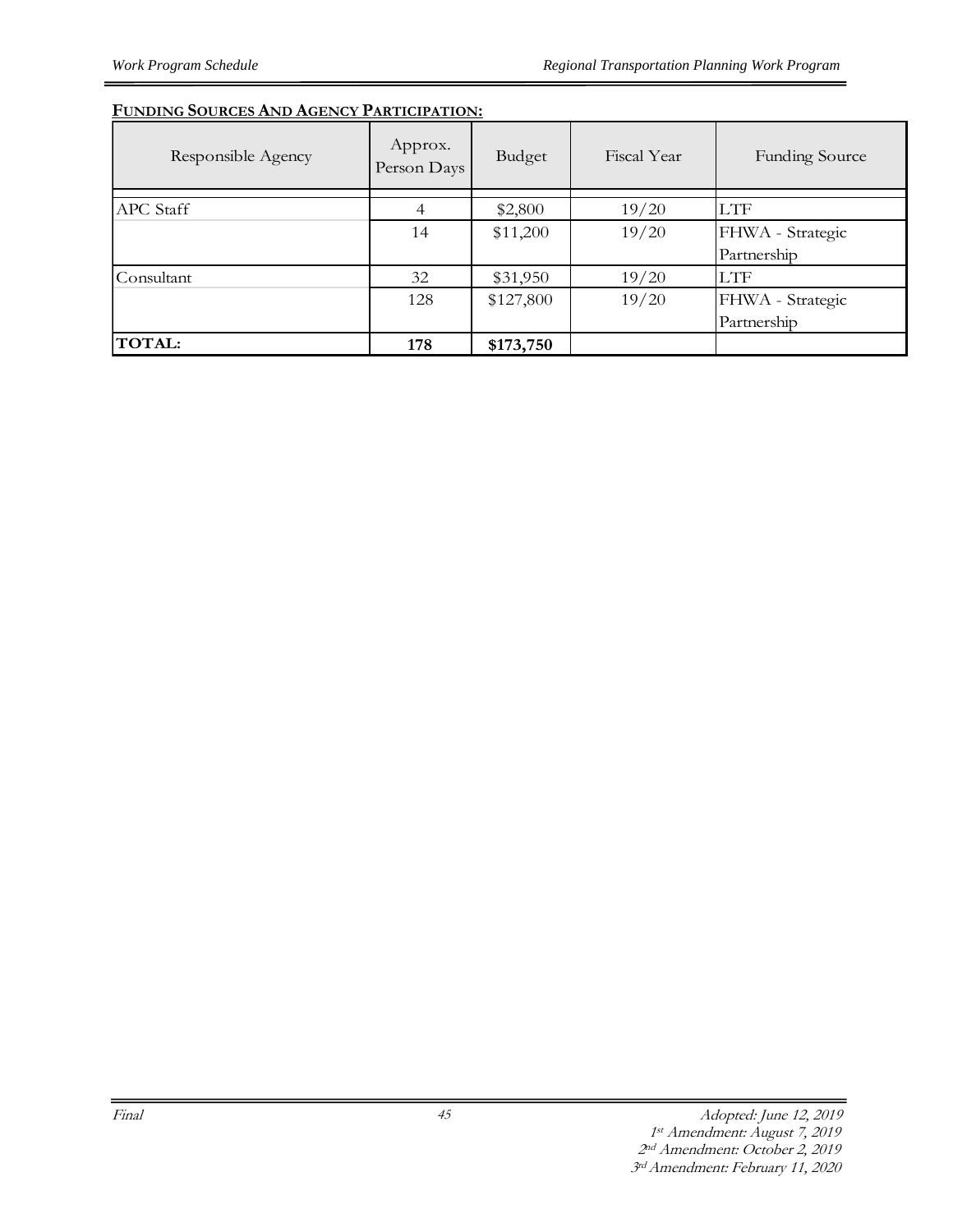## **WORK ELEMENT 618 – LAKE TRANSIT AUTHORITY BUS PASSENGER FACILITIES PLAN (CARRYOVER)**

**PURPOSE:** Lake Transit Authority (LTA) strives to provide mobility for all residents of Lake County. For residents with impaired mobility or unfamiliar with the existing transit routes and bus stops, the existing transit system presents barriers to ridership. The project will explore opportunities for both improving the existing infrastructure and expanding the information services and infrastructure to better serve the needs of new users and members of the public with greater need for transit accessibility. A multi-jurisdictional strategy will be developed coordinating State, regional, county and city government resources to more seamlessly implement and maintain bus passenger facilities in the region.

**PREVIOUS WORK:** 2007 Passenger Facilities Development Plan

#### **TASKS: (TASKS COMPLETED IN FY'<sup>S</sup> 2017/18 & 18/19)**

- **1. Project Initiation & Administration (Transit Manager / APC Staff)**
	- 1.1 Conduct Kick-off Meeting (July 2017)
	- 1.2 Conduct Selection Committee Meeting (July September 2017)
	- 1.3 Contract Execution (September October 2017)
	- 1.4 Quarterly Reporting (Ongoing)
	- 1.5 Invoicing (Ongoing)

#### **2. Data Collection, Design Standards and CIP (Consultant)**

- 2.1 Literature Review (October November 2017)
- 2.2 Bus Passenger Facilities Inventory (October 2017 February 2018)
- 2.3 Boarding and Alighting Data Collection (October November 2017)
- 2.4 Bus Passenger Facility Features and Aesthetics (October December 2017)
- 2.5 Design Guidelines, ADA and Permitting Requirements (October 2017 January 2018)
- 2.6 Transit Passenger Studies Capital Improvement Plan (January April 2018)
- 2.7 Capital Improvement Plan Financial Element (January April 2018)

#### **3. Coordination with Project Partners (Consultant)**

- 3.1 Meeting Preparations (Ongoing)
- 3.2 Monthly Team Meetings (Ongoing)
- 3.3 Facilitation of Coordination Meetings (Ongoing)
- 3.4 Management Objectives Workshop (July September 2018)

#### **4. Public Outreach (Consultant)**

- 4.1 Outreach Planning & Noticing (March 2018 June 2018)
- 4.2 Public Outreach Events (June August 2018)
- 4.3 Candidate Projects Prioritization (August September 2018)

#### **Tasks to be completed in FY 2019/20**

#### **5. Draft and Final Reports (Consultant)**

- 5.1 Prepare Administrative Draft Report (May July 2019)
- 5.2 Prepare Draft Report (June September 2019)
- 5.3 Prepare Final Report (September October 2019)
- 5.4 Present Final Report (November 2019)
- 5.5 Distribute Final Report (December 2019)

#### **6. Implementation (Transit Manager / APC Staff)**

- 6.1 Presentation to City Councils, BOS (January 2020)
- 6.2 MOA Execution (February March 2020)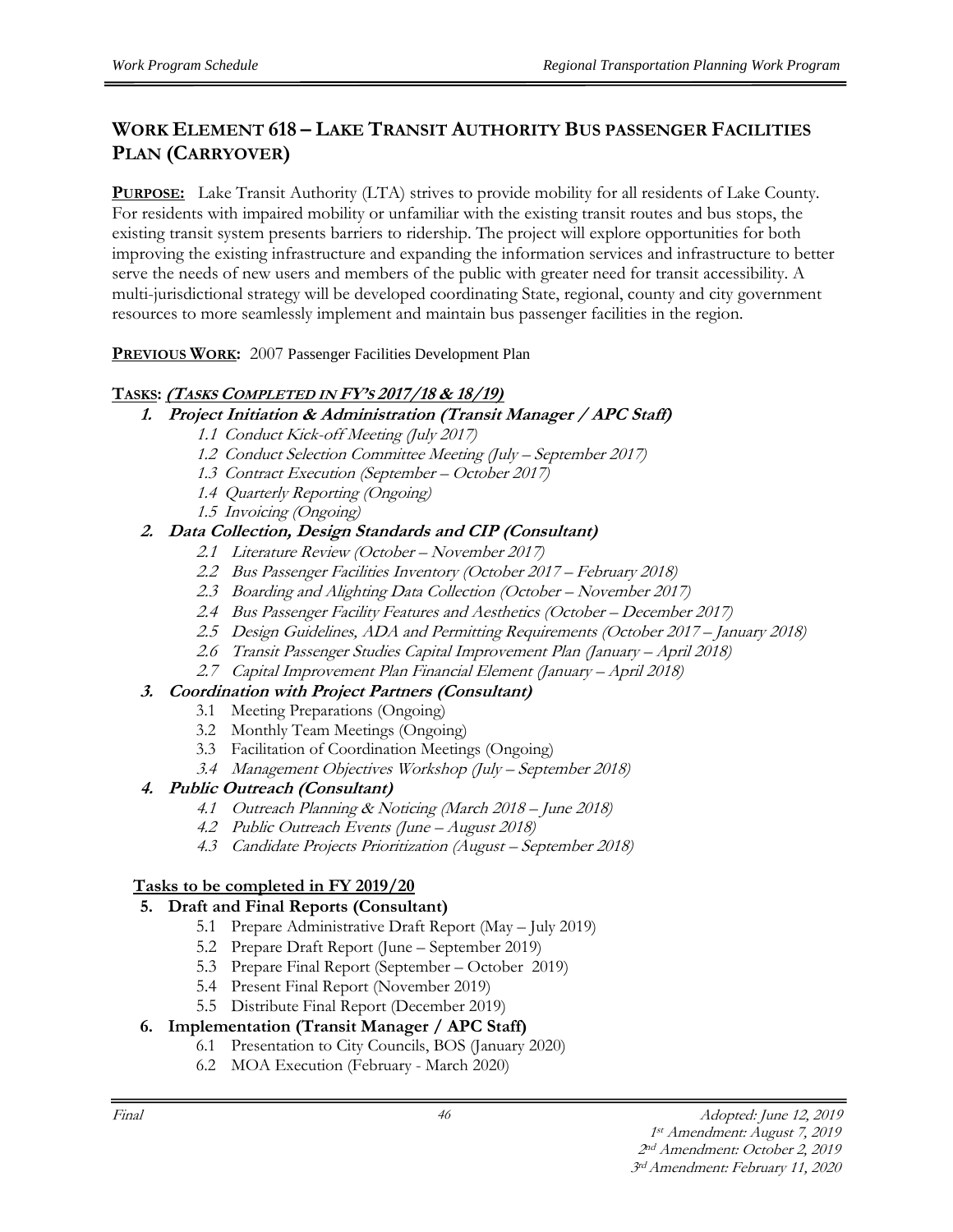**PRODUCTS:** Request for Proposal, Evaluations, Meeting Agenda, Notes, and documentation, Executed Contract, Technical Memorandum, Capital Improvement Plan, Capital Improvement Plan Financial Element, Prioritized Project Lists, Administrative Draft Report, Public Draft Report, Final Report and Presentation Materials

| FUNDING SOURCES AND AGENCY PARTICIPATION: |                        |             |             |                       |  |  |  |  |
|-------------------------------------------|------------------------|-------------|-------------|-----------------------|--|--|--|--|
| Responsible Agency                        | Approx.<br>Person Days | Budget      | Fiscal Year | <b>Funding Source</b> |  |  |  |  |
| APC Staff                                 |                        | \$510.64    | 16/17       | <b>LTF Reserves</b>   |  |  |  |  |
|                                           |                        | \$3,943.10  | 16/17       | FTA Section 5304 - SC |  |  |  |  |
| Consultant                                |                        | \$3,194.66  | 16/17       | <b>LTF Reserves</b>   |  |  |  |  |
|                                           | 25                     | \$24,656.02 | 16/17       | FTA Section 5304 - SC |  |  |  |  |

## **FUNDING SOURCES AND AGENCY PARTICIPATION:**

**TOTAL: 34 \$32,304.42**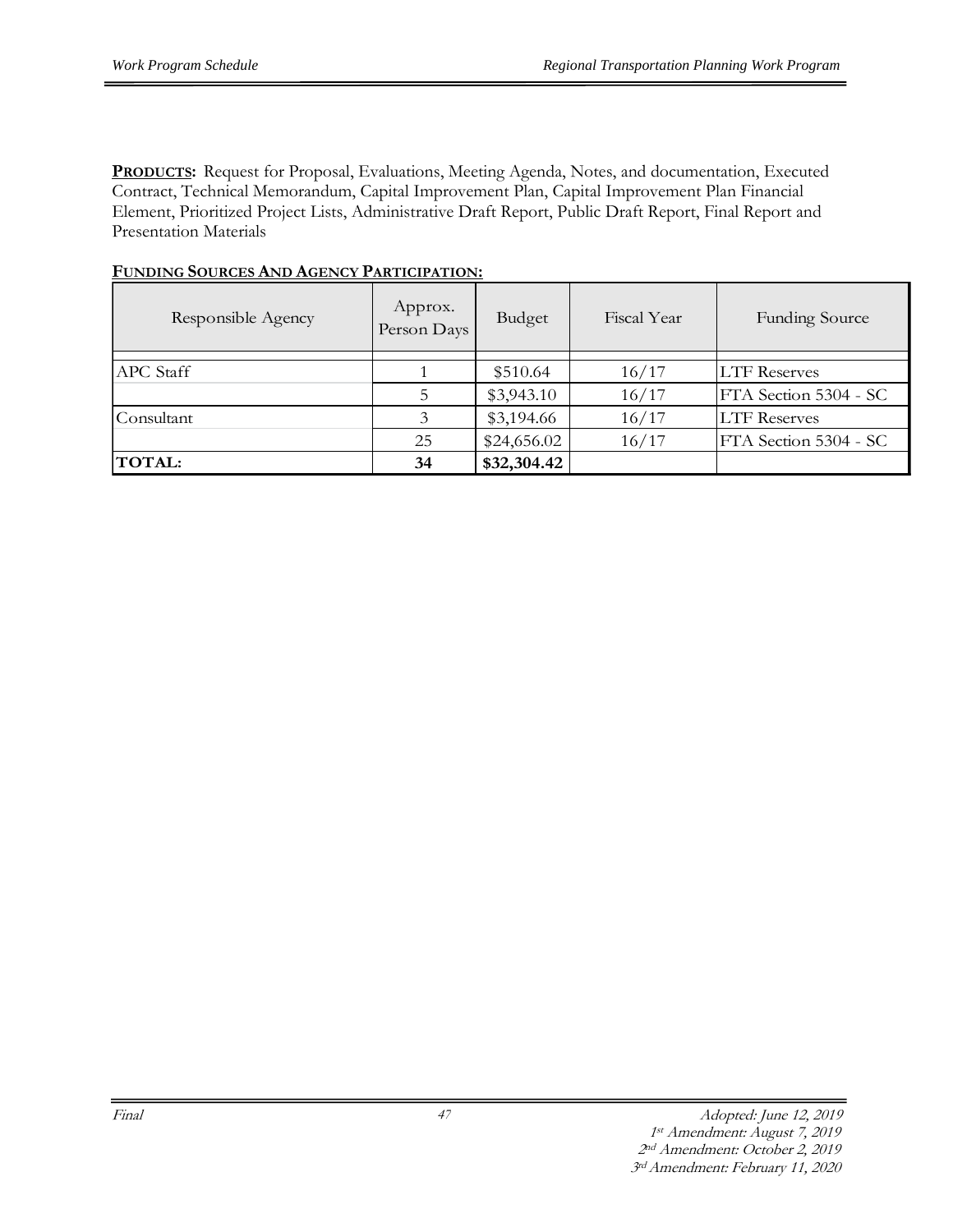## **WORK ELEMENT 619 – LAKE COUNTY PEDESTRIAN NEEDS INVENTORY & ENGINEERED FEASIBILITY STUDY (CARRYOVER)**

**PURPOSE:** The project will explore the needs, priorities and feasibility of improving identifiable deficiencies within the pedestrian network of the region's cities and unincorporated communities. Ultimately, the project will develop a plan providing options and recommendations leading to the eventual construction of new and infill pedestrian facilities and/or crossings within the region.

**PREVIOUS WORK:** 2014 Middletown Community Action Plan

## **TASKS: (TASKS COMPLETED IN FY 2017/18 & 2018/19)**

## **1. Project Initiation (APC Staff)**

- 1.1 Prepare RFP & Scope (July 2017)
- 1.2 Conduct Selection Committee (October 2017)
- 1.3 Contract Preparation & Execution (November 2017)

## **2. Coordination (APC Staff / Consultant)**

- 2.1 Form Technical Advisory Group TAG (November December 2017)
- 2.2 Kick-Off Meeting (January 2018)
- 2.3 TAG Meeting (Ongoing)

## **3. Existing Conditions (Consultant)**

- 3.1 Gather Existing Data (December January 2018)
- 3.2 Identify Gaps (February March 2018)<br>3.3 Prepare GIS Maps (March May 2018)
- Prepare GIS Maps (March May 2018)
- 3.4 Develop Data Tables (April May 2018
- 3.5 Prepare Draft Existing Conditions (May June 2018)
- 3.6 Prepare Final Existing Conditions (July 2018)

## **4. Public Participation (Consultant)**

- 4.1 Identify Stakeholders (July August 2018)
- 4.2 Advertise Workshops (August September 2018)
- 4.3 Conduct Community Workshops (September October 2018)
- 4.4 Record Public Comments (October 2018)

## **Tasks to be completed in FY 2019/20**

## **5. Develop Draft Study (Consultant)**

- 5.1 Evaluate Public Comments (July September 2019)
- 5.2 Develop Prioritization Methodology (October 2018) Completed
- 5.3 Draft Pedestrian Facility Needs Inventory (October November 2018) Completed
- 5.4 TAG Review of draft Pedestrian Facility Needs Inventory (May July 2019)
- 5.5 Field Review Priority Project (June September 2019)
- 5.6 Preliminary Cost Estimate (September 2019)
- 5.7 Prepare Draft Study (August October 2019)

## **6. Final Study (Consultant)**

- 6.1 Present Draft to APC Technical Advisory Committee (October 2019)
- 6.2 Present Draft to APC Board (November 2019)
- 6.3 Prepare Final Document (November December 2019)
- 6.4 Prepare & Distribute Copies (December 2019)

## **7. Administration (APC Staff)**

7.1 Quarterly Reports & Invoices (Ongoing)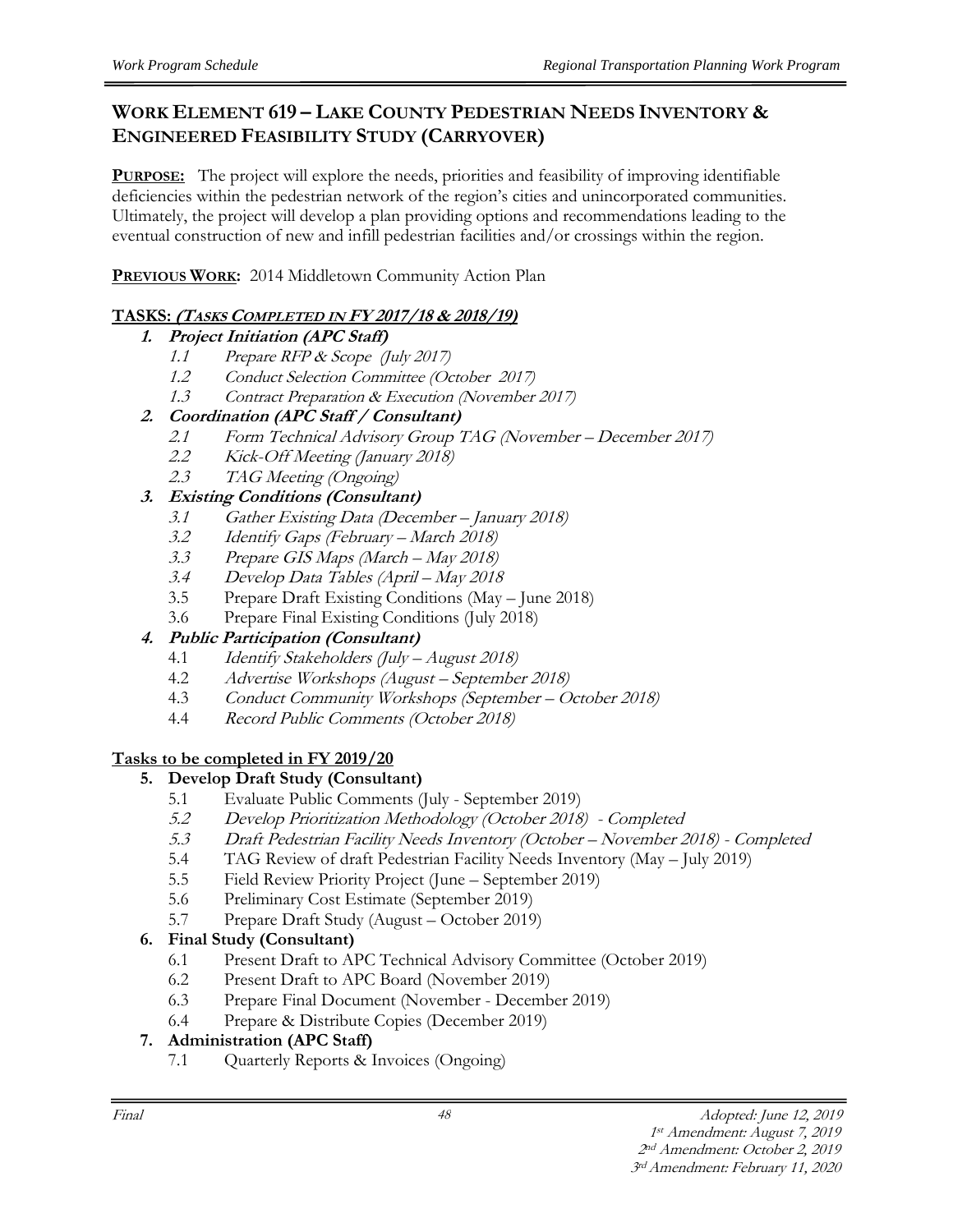**PRODUCTS:** Request for Proposal, Evaluations, Meeting Agendas, Notes, and various documentation, Executed Contract, Prioritized Project Lists, GIS Base Maps, Data Tables, Draft Existing Conditions Report, List of Stakeholders, Advertising Materials, Prioritization Methodology, Draft & Final Reports

| Responsible Agency | Approx.<br>Person Days | Budget      | Fiscal Year | <b>Funding Source</b> |
|--------------------|------------------------|-------------|-------------|-----------------------|
| APC Staff          |                        | \$531.75    | 16/17       | <b>LTF</b> Reserves   |
|                    |                        | \$4,105.57  | 16/17       | FTA Section 5304 - SC |
| Consultant         | 6                      | \$5,707.41  | 16/17       | <b>LTF</b> Reserves   |
|                    | 44                     | \$44,041.84 | 16/17       | FTA Section 5304 - SC |
| <b>TOTAL:</b>      | 56                     | \$54,386.57 |             |                       |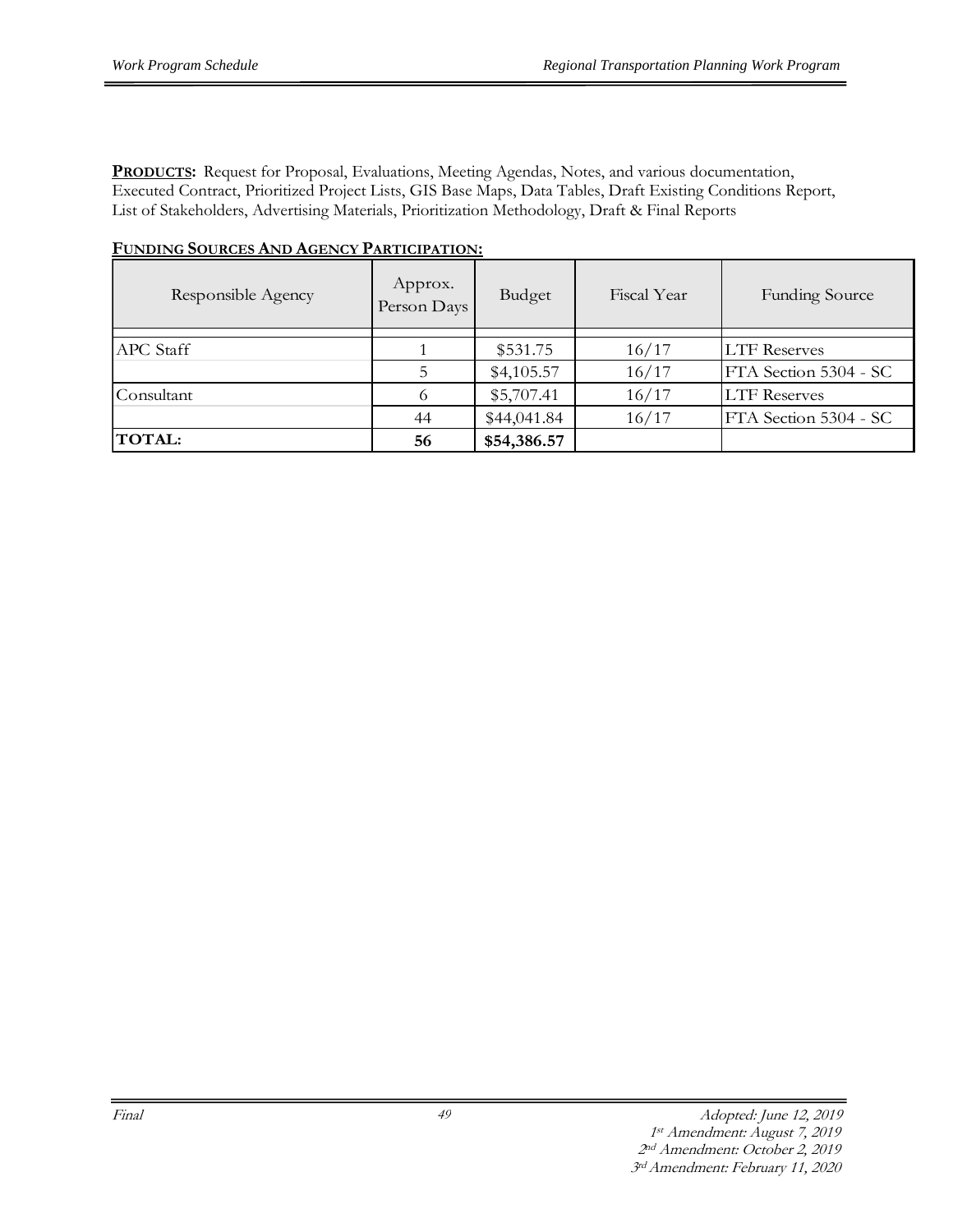## **WORK ELEMENT 620 –VEHICLE MILES TRAVELED REGIONAL BASELINE STUDY (NEW)**

**PURPOSE:** Senate Bill 743 (203) will require jurisdictions within the State to evaluate traffic impacts from development projects under the California Environmental Quality Act (CEQA) using standards based on Vehicle Miles Traveled (VMT), beginning on January 1, 2020. The project would analyze existing traffic conditions in the region to arrive at a baseline standard from which to determine significance thresholds for future development projects proposed after that date and develop technical tools and procedures.

#### **PREVIOUS WORK:** None.

#### **TASKS:**

#### **1. Project Initiation (APC Staff)**

- 1.1 Conduct Kick-off Meeting (July 2019)
- 1.2 RFP Development for Consultant Services (July September 2019)
- 1.3 Form Committee & Select Consultant (September 2019)
- 1.4 Prepare & Execute Contract (October 2019)
- **2. Coordination with Project Partners & Consultant (APC Staff & Consultant)**
	- 2.1 Form Technical Advisory Group (TAG) (November December 2019)
	- 2.2 Consultant/ TAG Project Kick-Off Meeting (November December 2019)
	- 2.3 Periodic TAG / Consultant Meetings (Ongoing)

#### **3. Data Collection /Establish Baseline Vehicle Miles Traveled (Consultant)**

- 3.1 Collect, Review and Incorporate Relevant Data (November January 2020)
- 3.2 Review Existing Travel Demand (January March 2020)
- 3.3 Develop Baseline VMT Data (January March 2020)
- 3.4 Document Jurisdictional VMT Data (January March 2020)
- **4. Analysis of VMT Mitigation Measures (Consultant)**
	- 4.1 Review Applicable VMT Mitigation Measures (February April 2020)
	- 4.2 Identify High Priority Mitigation Measures (February April 2020)
	- 4.3 Develop Localized Quantification Methodology (February May 2020)

#### **5. Public Participation and Stakeholder Outreach (Consultant)**

- 5.1 Develop Stakeholder Roster (November January 2020)
- 5.2 Advertise Meetings (Ongoing)
- 5.3 Hold Stakeholder/Public Meetings (Ongoing)

# **6. Development of Potential VMT Thresholds, Methodologies & Forecasting Tool**

#### **(Consultant)**

- 6.1 Analyze Potential VMT Thresholds (March May 2020)
- 6.2 Develop, Evaluate and Recommend Threshold Alternatives (March May 2020)
- 6.3 Prepare VMT Threshold Guidance Documents (April June 2020)
- 6.4 Identify, Review and Recommend Calculation Methodology (May July 2020)
- 6.5 Prepare Updated Guidance Documents for VMT Calculations (May July 2020)
- 6.6 Develop VMT Forecasting Tool and User Manual (July August 2020)
- 6.7 Conduct Legal Review (July August 2020)

## **7. Draft and Final Reports (Consultant)**

- 7.1 Prepare and Present Draft Report (August September 2020)
- 7.2 Prepare and Present Final Report (September October 2020)

## **8. Training (Consultant)**

8.1 Training (Ongoing)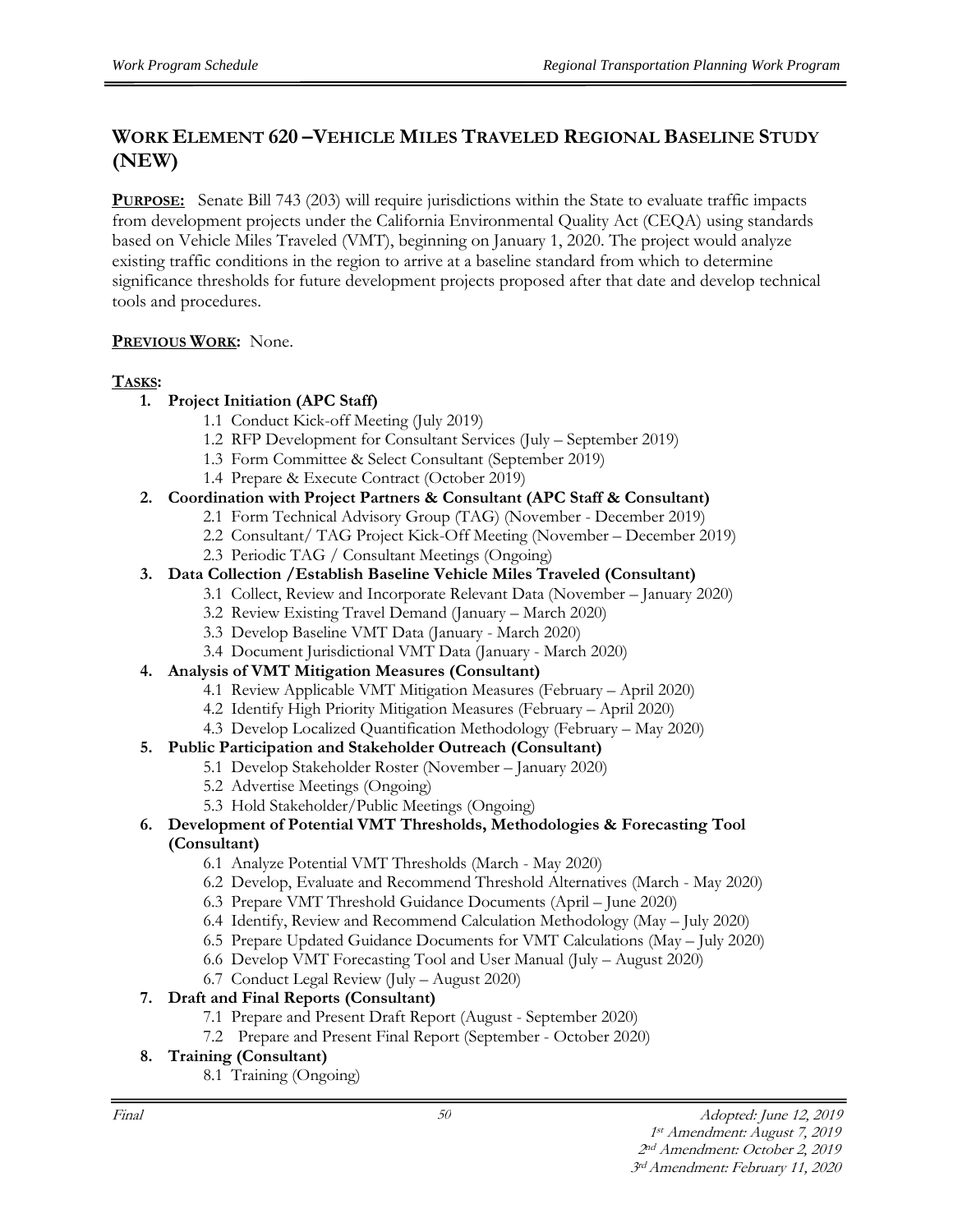#### **9. Project Management/Administration (APC Staff)**

- 9.1 Prepare Invoices (Ongoing)
- 9.2 Prepare Quarterly Reports (Ongoing)

**PRODUCTS:** Request for Proposal, Evaluations, Meeting Agenda, Notes, and documentation, Executed Contract, Technical Memorandum, TAG List, TAG Agenda Meeting Agendas and Minutes, List of Resources Documents, Initial Findings Memo, Draft and Final Report

| Responsible Agency | Approx.<br>Person Days | Budget      | Fiscal Year | <b>Funding Source</b> |
|--------------------|------------------------|-------------|-------------|-----------------------|
|                    |                        |             |             |                       |
| APC Staff          | 2                      | \$1,548.45  | 19/20       | <b>LTF</b>            |
|                    | 15                     | \$11,951.55 | 19/20       | SHA - SC              |
| Consultant         | 13                     | \$13,018    | 19/20       | <b>LTF</b>            |
|                    | 100                    | \$100,482   | 19/20       | SHA - SC              |
| <b>TOTAL:</b>      | 131                    | \$127,000   |             |                       |
|                    |                        |             |             |                       |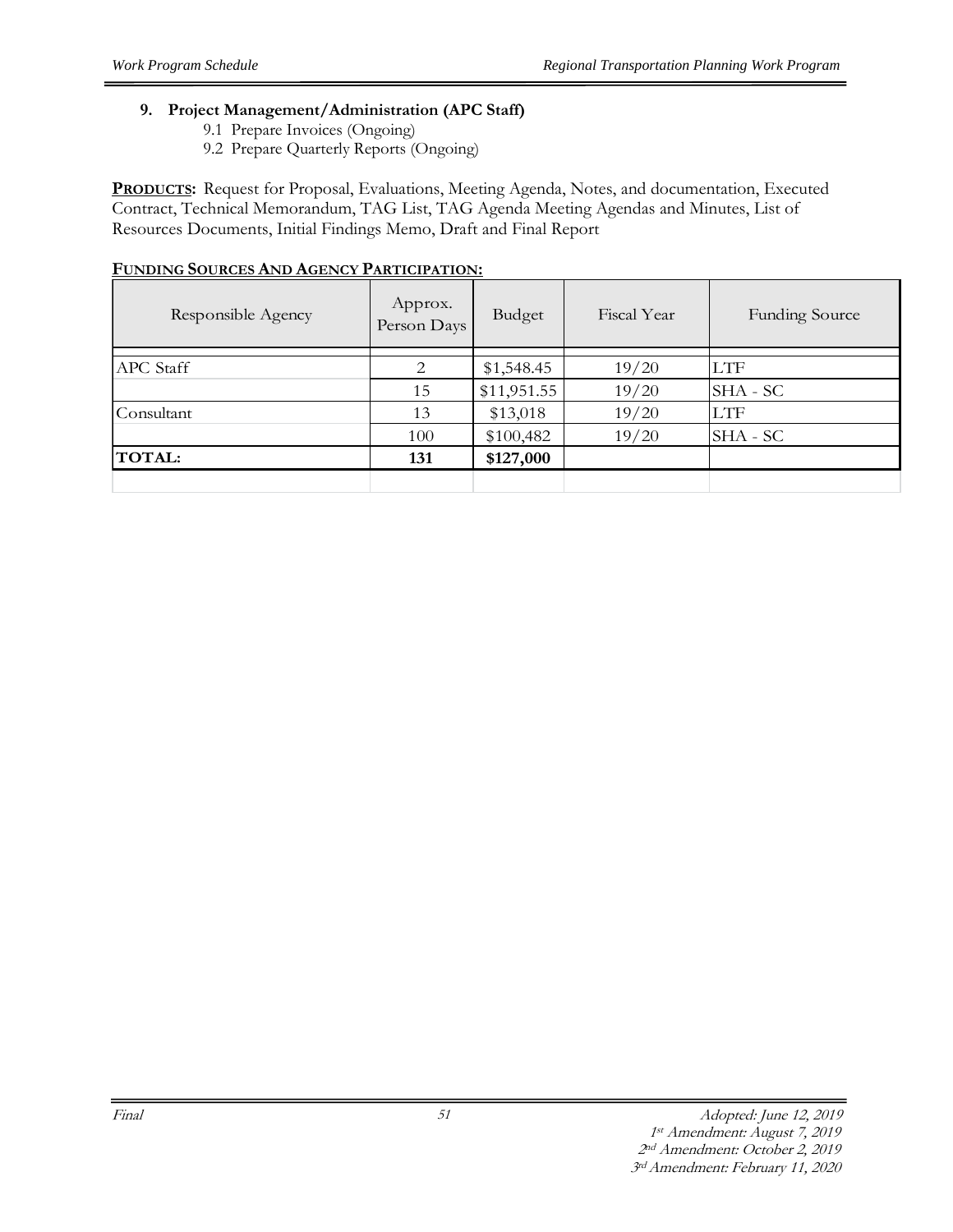## **WORK ELEMENT 621 – TRANSPORTATION VOTER OPINION SURVEY – COUNTY OF LAKE - UNINCORPORATED AREAS (NEW)**

**PURPOSE:** To provide research, conduct voter opinion assessments, which may include polling or other methods to determine voter opinion regarding transportation maintenance and improvement needs and funding preferences of a transportation sales tax (for street and road preservation) initiative for the Unincorporated Areas of Lake County.

**PREVIOUS WORK:** Lake APC's Overall Work Program has funded triennial updates for local agencies' Pavement Management Program since FY 2004/05. The results of the PMP have demonstrated the need for additional funding for road maintenance.

Lake APC's FY 2001/2002 Overall Work Program included a "Voter Opinion Survey" project to conduct a voter opinion survey on transportation needs and funding. Polling results were subsequently used to support successful transportation sales tax measures in Lake County.

#### **TASKS:**

- 1. Develop and Distribute Request for Proposals. (APC Staff: November December 2019)
- 2. Form Consultant Selection Committee to evaluate proposals. Meet with the committee and select consultant based on evaluation criteria contained in the RFP. (APC Staff: December 2019)
- 3. Based on the Selection Committee's recommendation, work with the consultant to prepare and execute a contract. (APC Staff: December 2019)
- 4. Conduct a kick-off meeting with the consultant. (APC Staff and Consultant: December 2019)
- 5. Development of the questionnaire to be distributed via multiple outreach methods to be used in transportation polling. (APC Staff and Consultant: January 2020)
- 6. Perform a full pre-test of the questionnaire and consultation of the pre-test. (APC Staff and Consultant: January 2020)
- 7. Conduct polling and tabulate data. (Consultant: January March 2020)
- 8. Analyze data in consultation with regional and local agency. (Consultant and APC Staff: March 2020)
- 9. Prepare a report with recommendations based on data analysis. Present results and recommendations to the Lake County Board of Supervisors. (Consultant and APC Staff: April 2020)
- 10. Work with the County of Lake to complete Expenditure Plans based on polling results. (Consultant and APC Staff: April 2020)
- 11. Provide supporting materials and background information for potential ballot measure, as needed, make educational presentations as needed. (Consultant and APC Staff: April 2020)
- 12. Make educational presentations to service and community groups as needed. (Lake APC: May 2020)
- 13. Project Management. (APC Staff: Ongoing)

#### **PRODUCTS:**

Products may include: Consultant Selection Committee meeting notes; kick-off meeting agenda and meeting notes; polling questionnaires, voter opinion assessment data and analysis, report with recommendations, presentation to Lake County Board of Supervisors, Expenditure Plans, supporting material, revenue projections, background information, educational presentations, invoice processing and quarterly reports.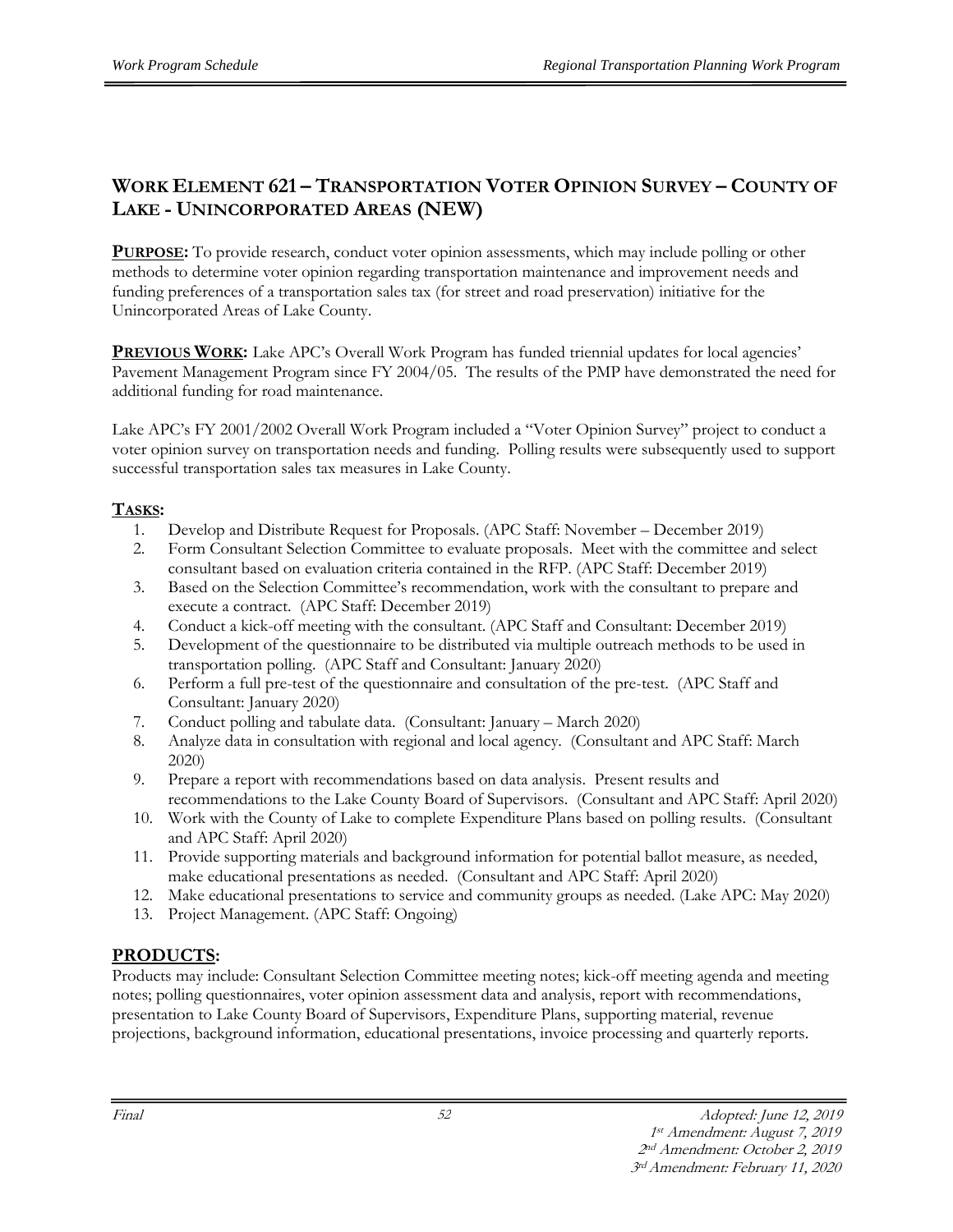| Responsible Agency | Approx.<br>Person Days | Budget     | Fiscal Year | <b>Funding Source</b> |  |
|--------------------|------------------------|------------|-------------|-----------------------|--|
| APC Staff          |                        | \$5,612.00 | 18/19       | <b>PPM</b>            |  |
| Consultant         | 27                     | \$27,384   | 19/20       | <b>PPM</b>            |  |
|                    | 13                     | \$12,616   | 18/19       | <b>PPM</b>            |  |
| <b>TOTAL:</b>      | 47                     | \$45,612   |             |                       |  |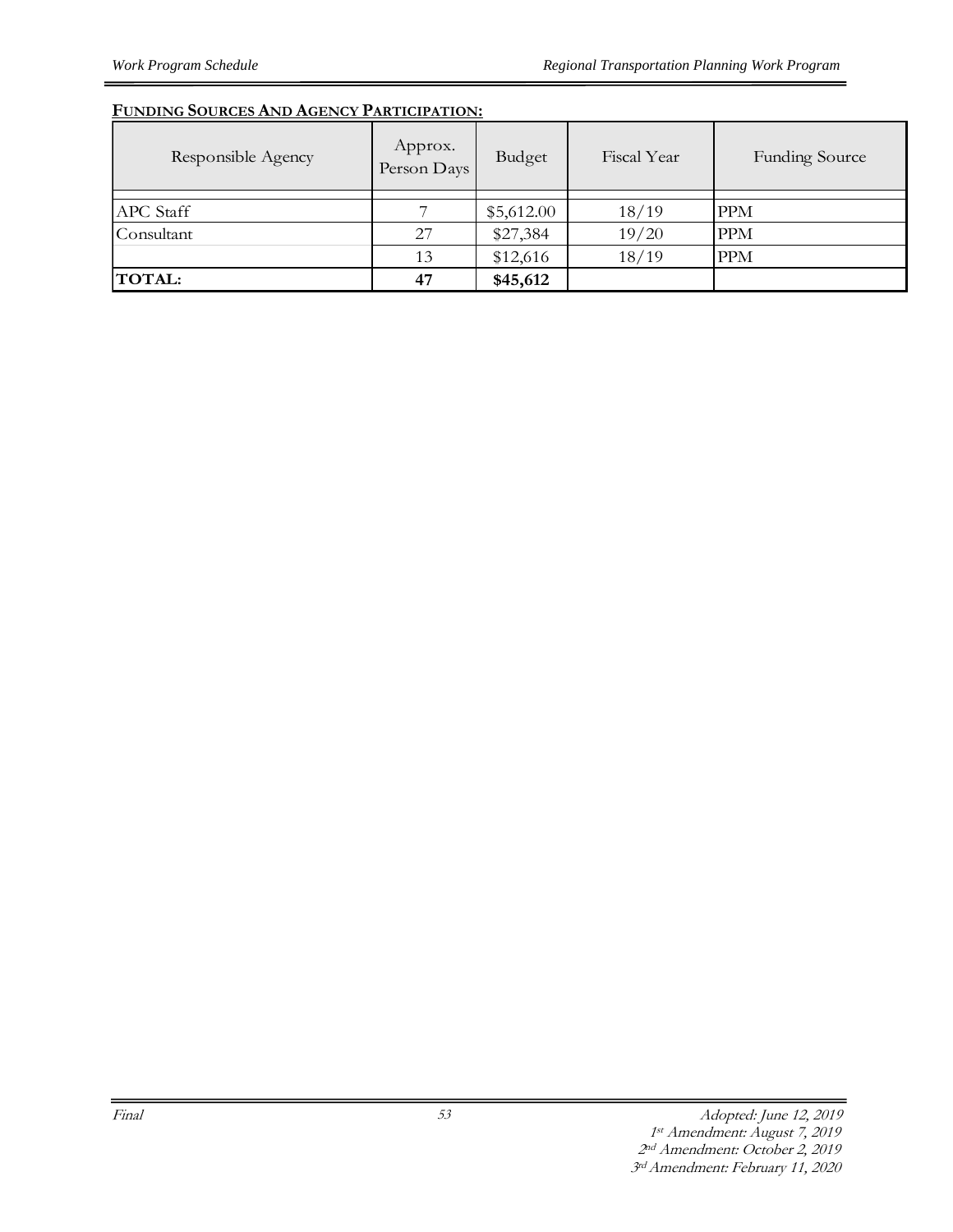## **2019/20 WORK PROGRAM SCHEDULE LAKE COUNTY/CITY AREA PLANNING COUNCIL**

| Work<br>Element | July | August | September | October | November | December | January | February | March | April | May | June |
|-----------------|------|--------|-----------|---------|----------|----------|---------|----------|-------|-------|-----|------|
| $600\,$         |      |        |           |         |          |          |         |          |       |       |     |      |
| 601             |      |        |           |         |          |          |         |          |       |       |     |      |
| 602             |      |        |           |         |          |          |         |          |       |       |     |      |
| 603             |      |        |           |         |          |          |         |          |       |       |     |      |
| 604             |      |        |           |         |          |          |         |          |       |       |     |      |
| 605             |      |        |           |         |          |          |         |          |       |       |     |      |
|                 |      |        |           |         |          |          |         |          |       |       |     |      |
| $606\,$         |      |        |           |         |          |          |         |          |       |       |     |      |
| 607             |      |        |           |         |          |          |         |          |       |       |     |      |
| $608\,$         |      |        |           |         |          |          |         |          |       |       |     |      |
| 609             |      |        |           |         |          |          |         |          |       |       |     |      |
| $610\,$         |      |        |           |         |          |          |         |          |       |       |     |      |
| $611\,$         |      |        |           |         |          |          |         |          |       |       |     |      |
| 612             |      |        |           |         |          |          |         |          |       |       |     |      |
| 613             |      |        |           |         |          |          |         |          |       |       |     |      |
| 614             |      |        |           |         |          |          |         |          |       |       |     |      |
| $615\,$         |      |        |           |         |          |          |         |          |       |       |     |      |
|                 |      |        |           |         |          |          |         |          |       |       |     |      |
| 616             |      |        |           |         |          |          |         |          |       |       |     |      |
| 617             |      |        |           |         |          |          |         |          |       |       |     |      |
| 618             |      |        |           |         |          |          |         |          |       |       |     |      |
| 619             |      |        |           |         |          |          |         |          |       |       |     |      |
| 620             |      |        |           |         |          |          |         |          |       |       |     |      |
| 621             |      |        |           |         |          |          |         |          |       |       |     |      |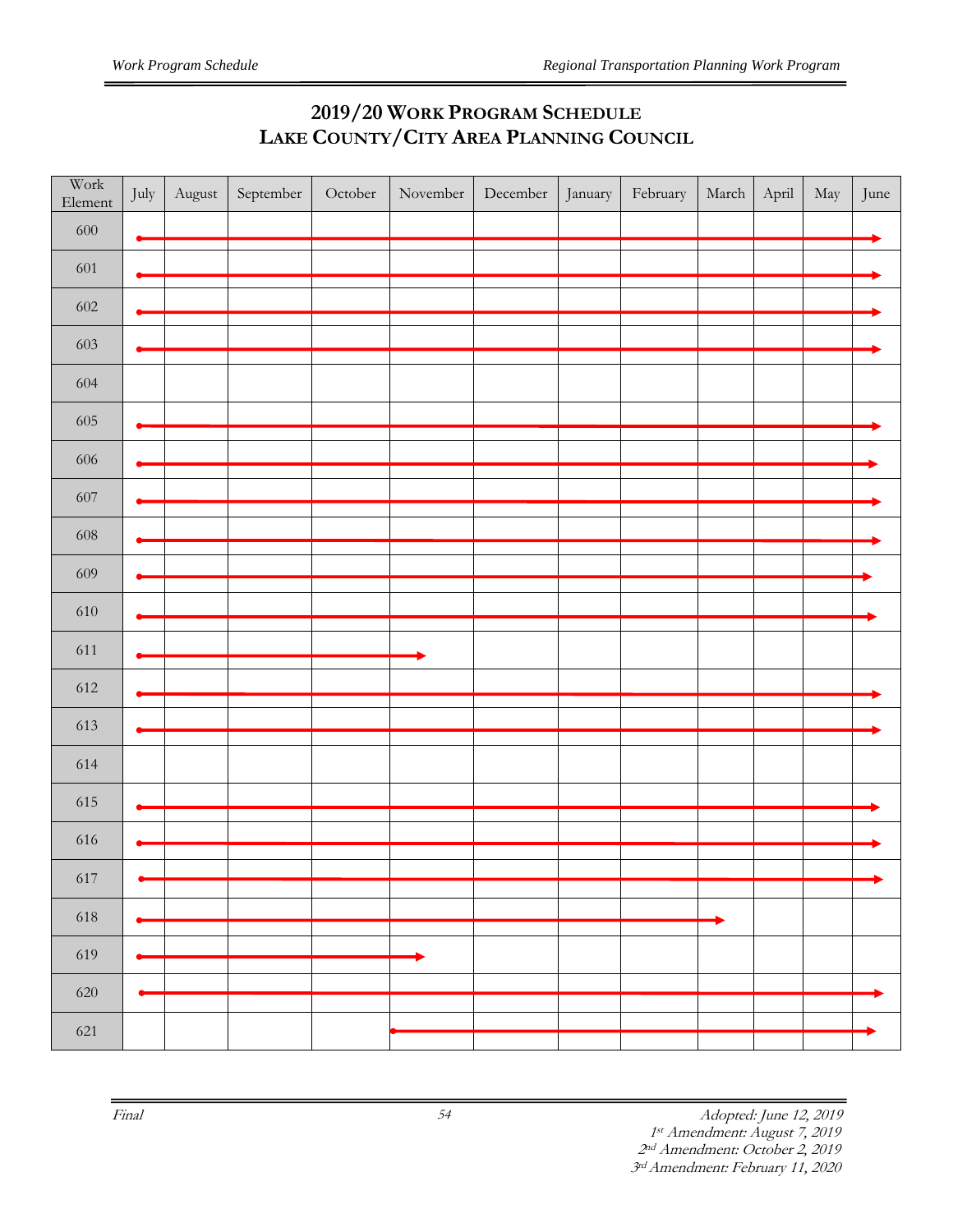## **INFORMATION ELEMENT**

Per the 2019/20 Overall Work Program Guidelines, the Lake County/City Area Planning Council was requested to include an Information Element to promote coordination in the region through awareness of Caltrans and RTPA planning activities and where they may compliment or intersect one another.

| $Products(s)$                         | <b>Project Description</b>                                                                                                                                                                               |
|---------------------------------------|----------------------------------------------------------------------------------------------------------------------------------------------------------------------------------------------------------|
| District 1 Active Transportation Plan | ATP Consisting of three components:<br>Asset Inventory that includes facility<br>$\bullet$<br>conditions;<br>a network gap analysis; and a<br>$\bullet$<br>prioritized route segment/ project list.<br>٠ |
|                                       |                                                                                                                                                                                                          |